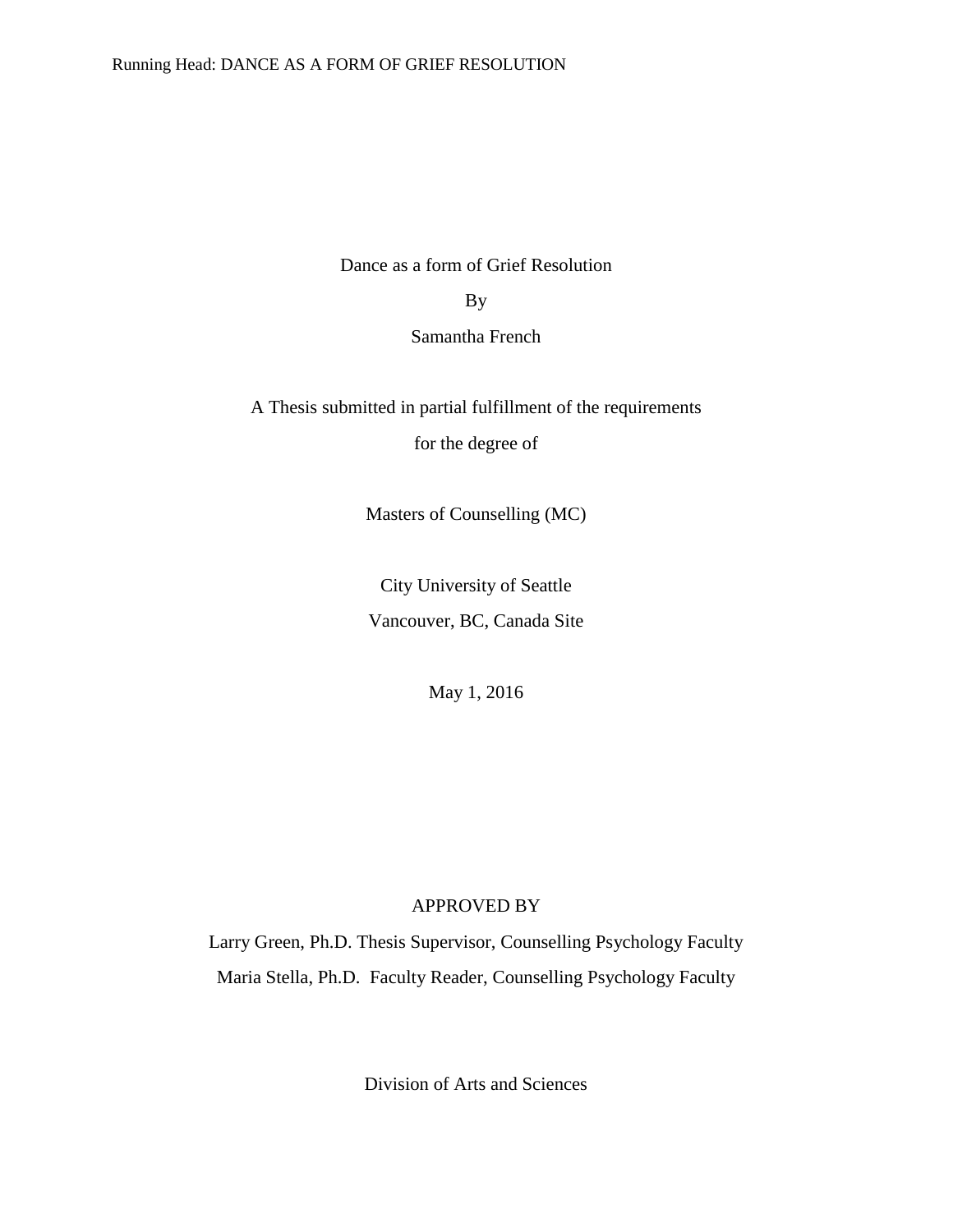# **Acknowledgements**

There have been a number of people that I need to recognize here who without them, this thesis wouldn't have been finalized. To those who supported me emotionally, throughout the time written about as well as during the process of writing this thesis; Kimmy, Shannon, Megan, Sterling, Dad, Sammy K, Melissa, Marg, Charlotte, & Brittany, my On Side Girls and Amanda. Thanks to you all for being a shoulder and a voice of reason, as well as a swift kick up the youknow-what when I needed it.

To my writing coach and all around thesis extraordinaire, Terah, without you this thesis wouldn't have happened. Thank you for your tireless attitude, the long days and nights and bubbly approach. We did it!

Thank you also to City University and faculty member who stuck with me, gave me so many chances and helped me to finally get through this. Avraham, Steve, Arden, Larry & Colin. I bet you are happy to see this one finished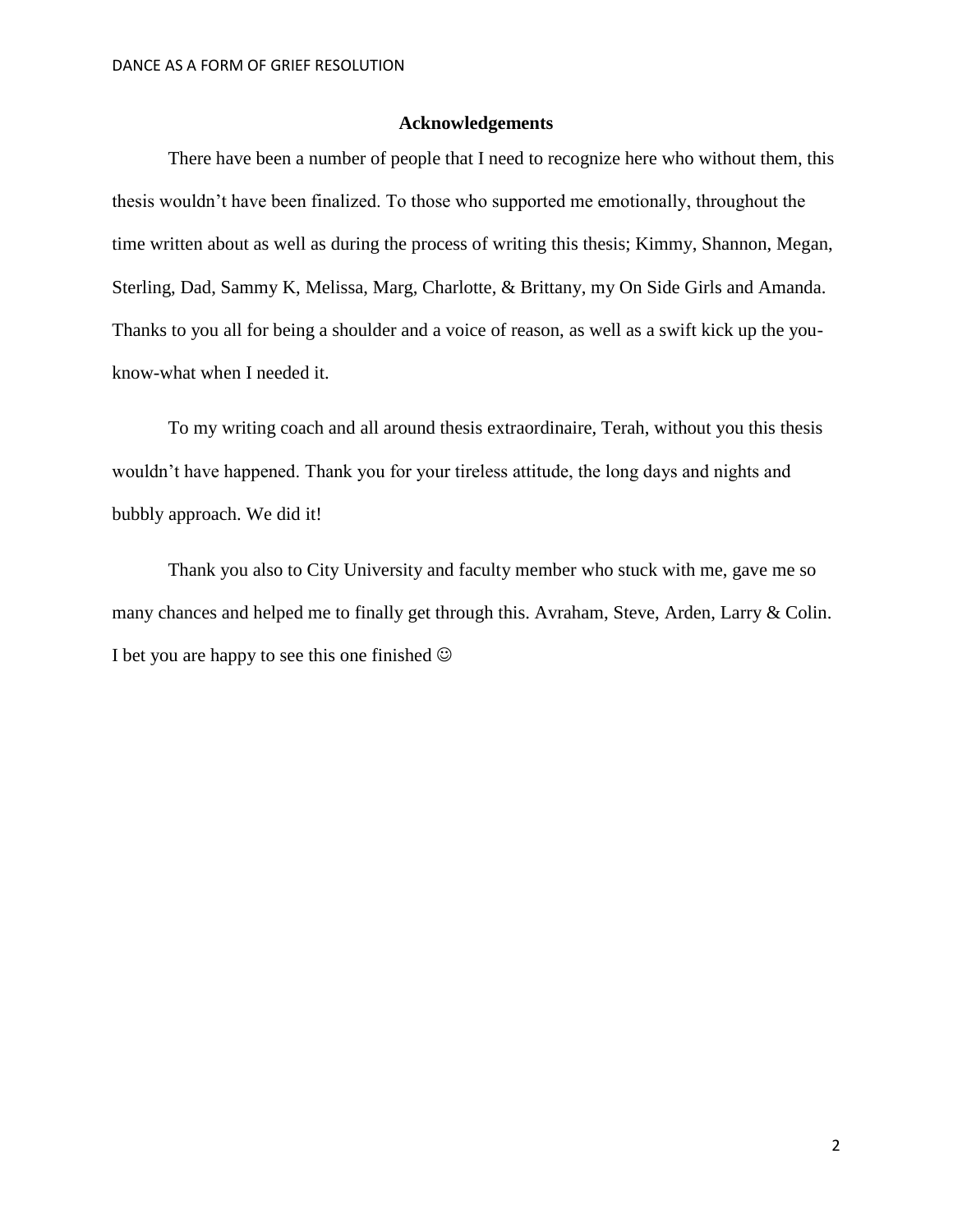# **Dedication**

I would like to dedicate this thesis to my family. For without them, and our crazy tribulations, this thesis wouldn't have happened. To my inspiration: my mum. If I can be one quarter of the woman you were to so many, I will have achieved more than I thought possible. Thank you for the lessons you taught me in life, and the lasting memory for me to reflect on. I miss you every day. To my dad for being so strong and loving through all of my life, who continues to be my best friend. Lastly, to my best buddy, Andy. I know you can't read this bud, but you're a true testament to how we should live life; enjoying what we want, loving without questions and being who you are without looking back. Your pure look at life will always be a reminder for me to have patience, understanding and to keep smiling.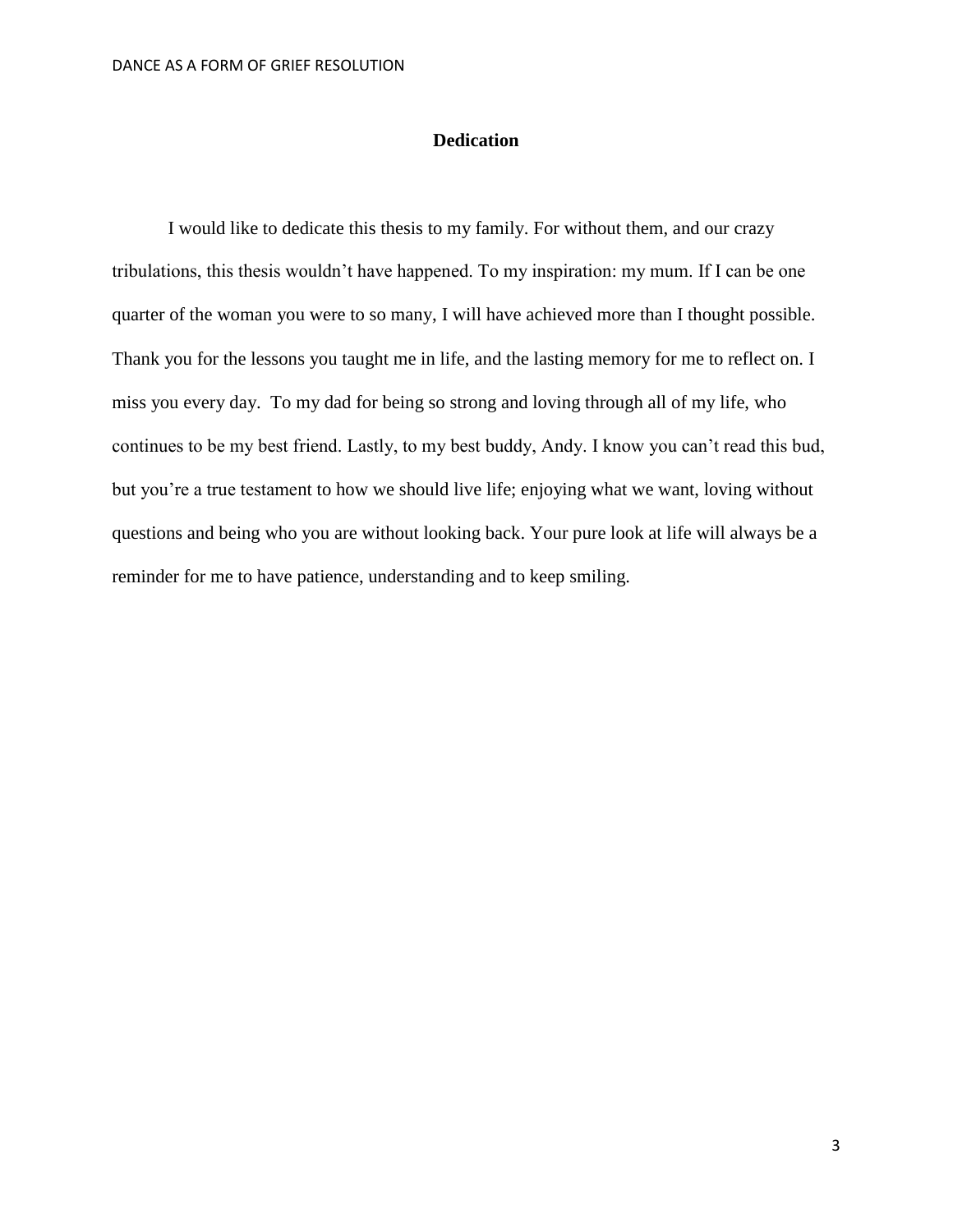# **Table of Contents**

| 2  |
|----|
| 3  |
| 5  |
| 6  |
| 7  |
| 8  |
| 15 |
| 17 |
| 17 |
| 17 |
| 20 |
| 21 |
| 22 |
| 26 |
| 33 |
| 34 |
| 41 |
| 47 |
| 48 |
| 52 |
| 62 |
| 63 |
| 65 |
| 65 |
| 69 |
| 74 |
| 78 |
| 80 |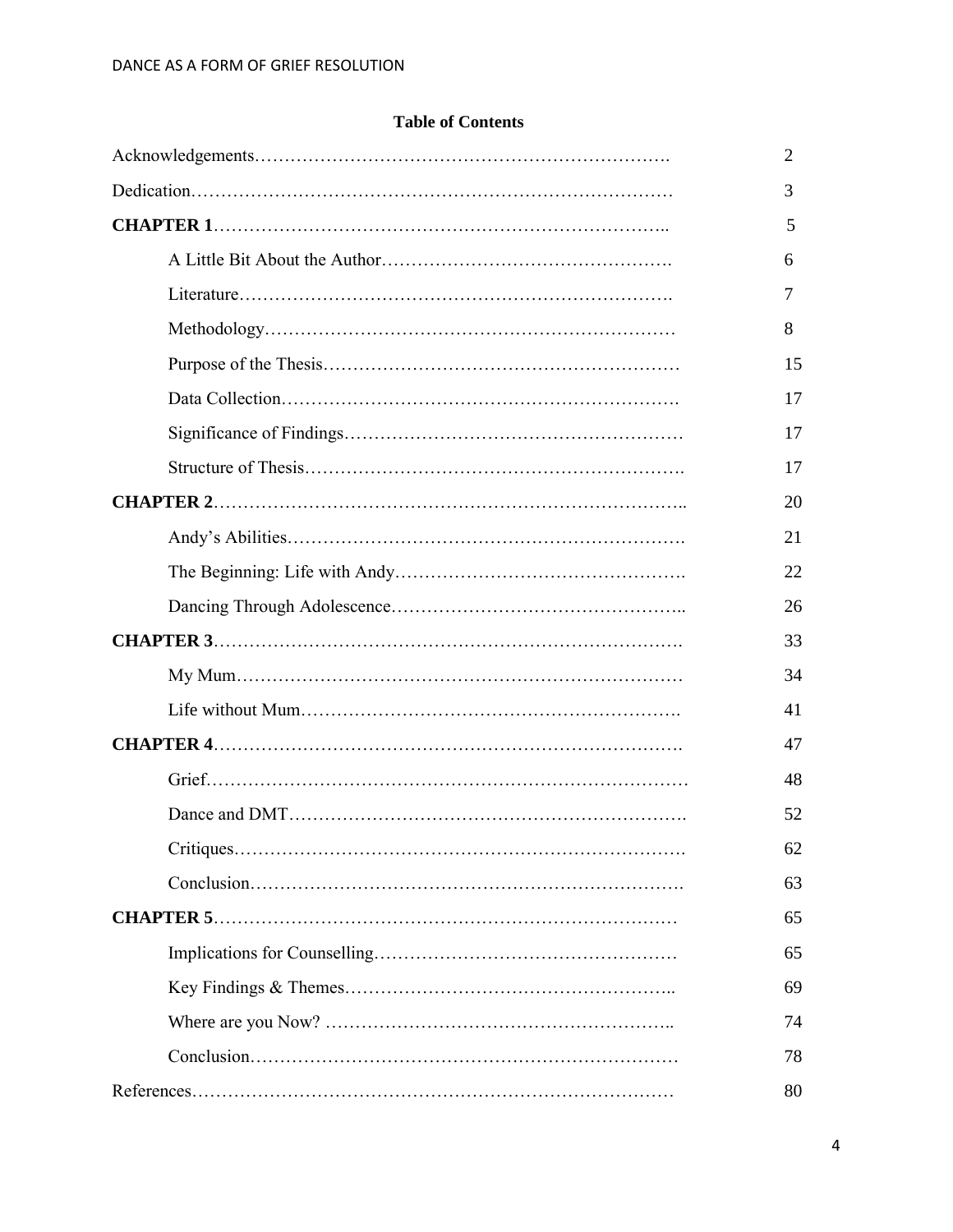# **Chapter 1: Introduction**

When I was introduced to the autoethnographic methodology, I was excited to finally have a chance to share my story. I was also eager to have an opportunity to inspect my experiences at a deeper level through the research and writing process. As I began researching the different types of autoethnographies, I found that the personal narrative approach resonated the most with the idea I had in mind for my thesis, since I wished to welcome my readers into my world. According to Ellis (2004), the purpose of a personal narrative is to understand the author as their narrative intersects within a cultural context and to invite their readers to enter their world. One of the main goals of a personal narrative is for readers to use what they learn from the authors' experience to reflect on, to understand, and to cope with their own lives (Ellis, 2004).

The purpose of this personal narrative is to express my story of the grief and loss I have experienced in my life, as well as the main coping mechanism that has helped me heal: dance. Writing my story has allowed me to connect with myself on a deeper level: a level that goes beyond simply living my life. I am absolutely amazed when I think about the depth and understanding one can achieve from writing about their experience and from re-living their story through the written word. I have shed a number of tears while writing this thesis, and I am happy for these tears. For, as I wrote my story, I began to process some of the emotions I had held onto for a long time. In the past, I remember feeling lost, numb, and unable to comprehend how others in my life were moving on as if nothing had happened: didn't they know my world was falling apart? This thesis is an account of the times in my life when my world was shattered. This story focuses on grief and the associated struggles in two phases of my life. During the first phase I adjusted to living with my special needs twin brother, and, during the second, I processed the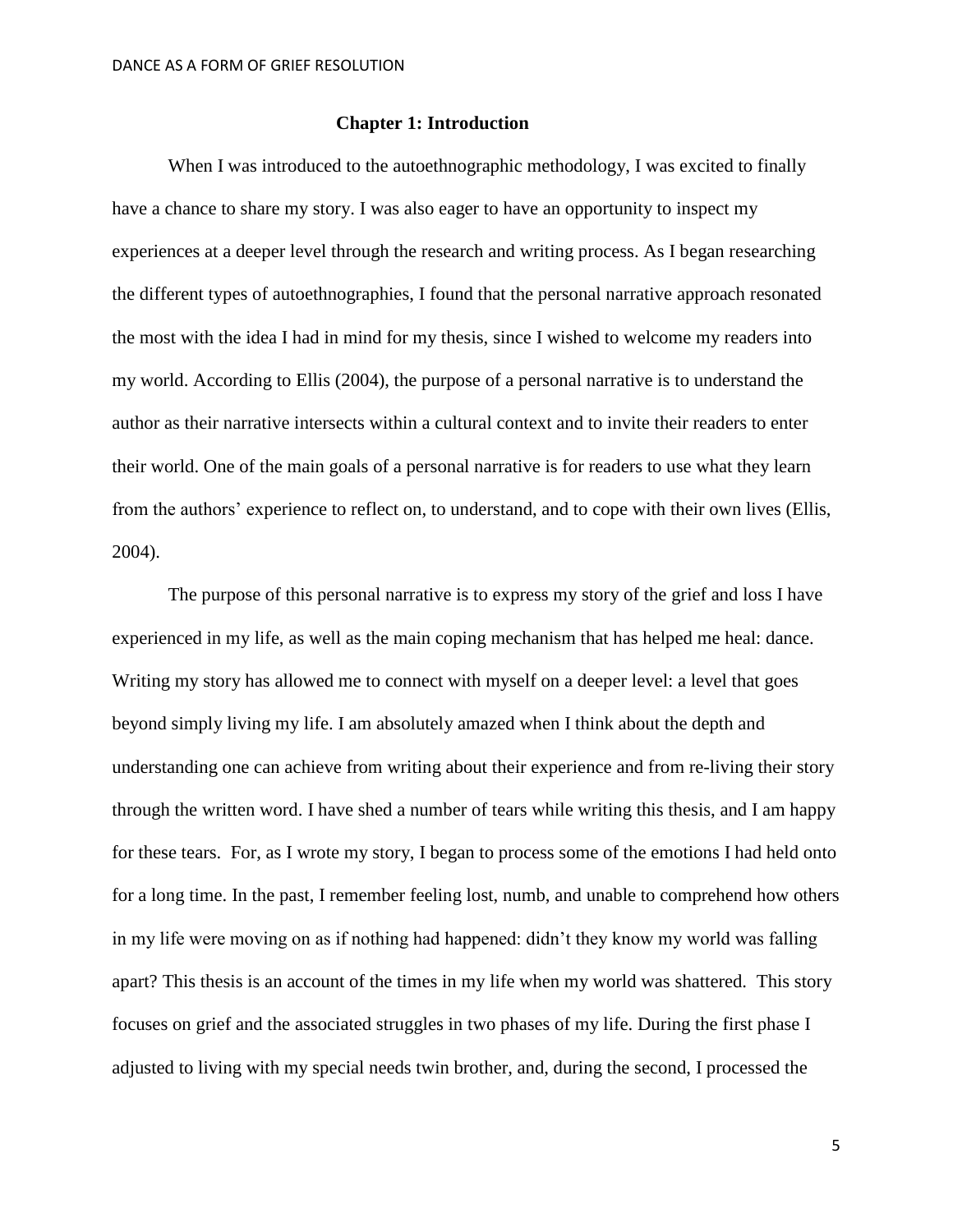death of my mother. Ultimately, this story is about the losses I have experienced in my life and how dance helped me through them.

# **A Little Bit about the Author**

This personal narrative is based on my story. My story begins with my childhood and my special needs, twin brother. My brother was born with a genetic disorder and has required one on one care since we were born. Our bond is strong, which I feel is partly due to the fact that I assisted with his caregiving throughout my life. The next phase of my story skips a number of years and focuses on the grief I experienced after I lost my mother. Though different, both of these experiences were difficult in their own right, and one way I dealt with my emotions during these times was to dance.

The focus of this thesis is to introduce you, my readers, to my beliefs about dance in general, as well as to the healing aspects of dance during the grieving process. Throughout all of my grief experiences, I danced. I danced to express my feelings, and, in turn, to experience feeling. I believe that dance is a place where the mind and body merge, a place where the body can make sense of one's thoughts and take the lead as movement: movement that speaks. Movement that allows another avenue to one's experience besides verbal expression. Dance is a private expression that only the person's body can truly express, and perhaps even their own mind may not understand at first. I don't really know how to describe this feeling other than the fact that dance makes me feel free and safe. It allows me to feel emotion in my body in a way that my mind can never experience. I hope that this personal account of what dance means to me may help you connect with my story.

I begin this chapter by briefly describing Dance Movement Therapy, an approach that I will expand upon in greater detail in later chapters. I will also introduce the concept of grief, and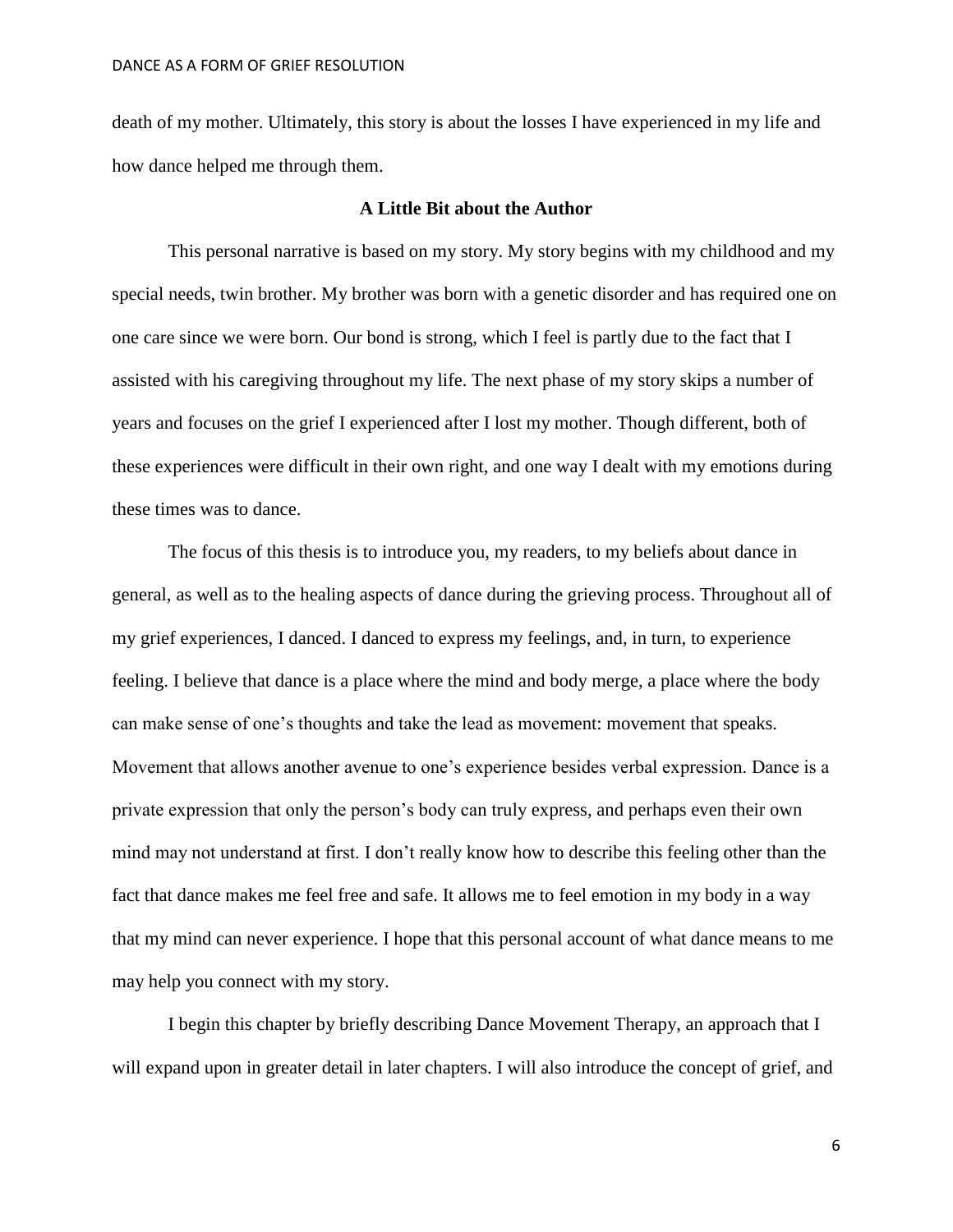grief in adolescence. I will then provide an overview of the autoethnographic methodology and how I intend to write my personal narrative. I will conclude this chapter by outlining the purpose of this thesis and its significance, as well as the structure of the document as a whole.

## **Literature**

In order for you to have a general understanding of the approaches and concepts I will be exploring within this thesis, I feel it is important to briefly define them below. The literature that I will be incorporating into this thesis focuses largely on the body of work called Dance Movement Therapy (DMT). According to Pylvaninen (2010), dance movement therapy is:

A creative form of therapy, which used movement, dance and body experience as the means of communication to connect with the other and oneself… used to encourage integration of emotional, cognitive, social and physical functioning. A lived experience is created in DMT, and some layers of this experience are conscious, some remain unconscious. (p. 220).

In DMT, clients are guided by a trained therapist to process their emotions through their body (Pylvaninen, 2010). Special attention is paid to the client's movements. These movements are then explored for further expression and understanding of the client's emotions. DMT can be used within group or individual settings as part of a holistic approach to healing and growth (Pylvaninen, 2010).

Authentic movement will be discussed as another expressive modality, particularly because of its connection to DMT. Both approaches highlight the importance of movement in processing one's emotions. Wyman-McGinty (1998) stated that to engage in authentic movement is "to allow oneself to be directed from within and to give form, through movement, to the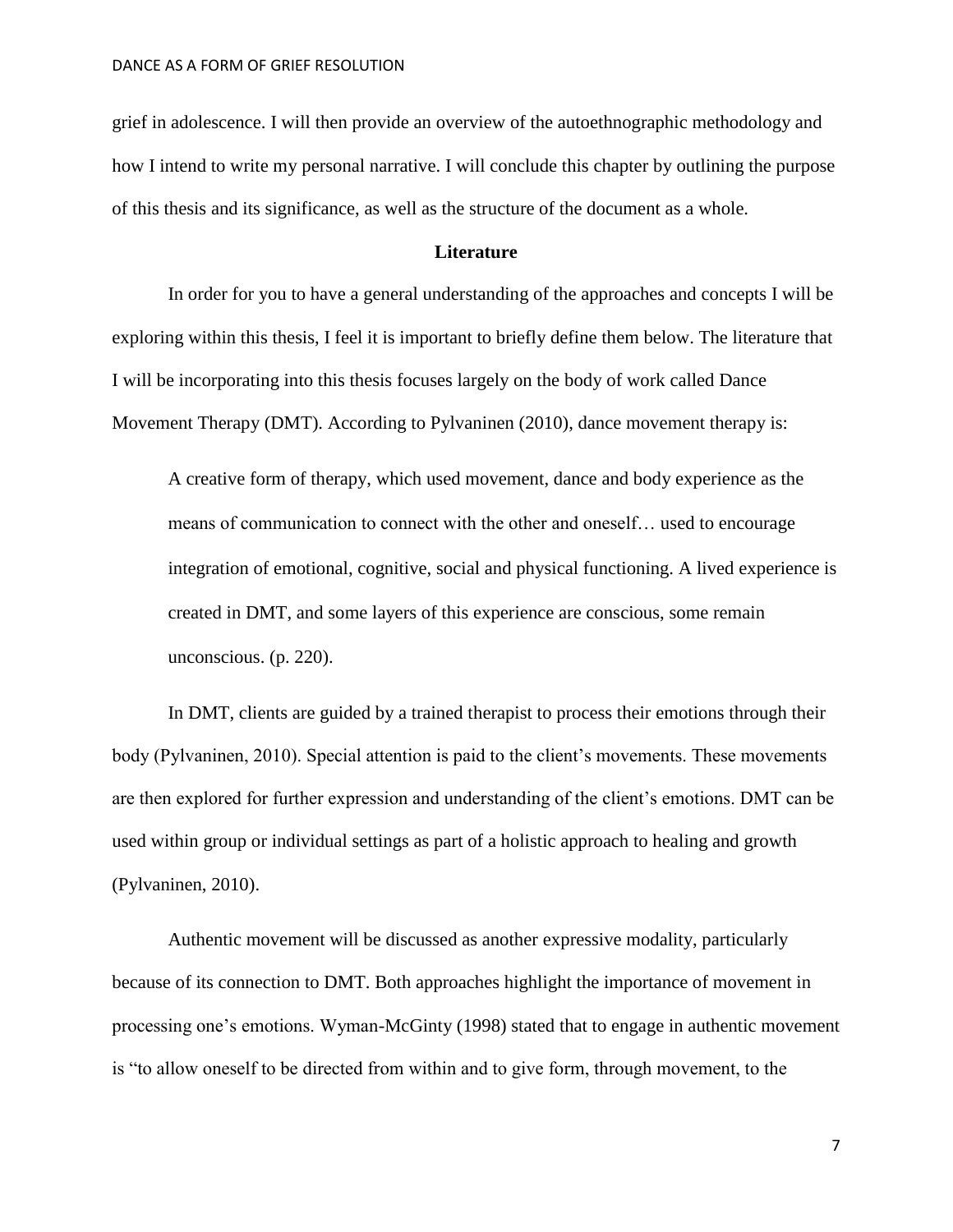images and feelings that arise from attending to one's somatic experience" (p.240). I will also introduce literature on the Mind Body Connection and mindfulness, including the three streams of awareness in mindfulness that a dancer employs (Siegel, as cited in Pylvanainen, 2010). In addition, I will review literature regarding grief and body work. It is important to note that I will be incorporating personal memories and excerpts from pieces I wrote during the periods of grief and loss in my life.

Every human being will experience grief at some point in their life. According to Ewalt & Perkins (as cited in Kandt, 1994), 90% of high school students have experienced a loss involving death. As a youth who experienced grief, I always found that exercising in any way helped me process my feelings. Exercise has been readily studied for its benefits on mood and emotion. Craft and Landers (as cited in Koch, Morlinghaus, & Fuchs, 2007) outlined the benefits of exercise on depression, and, one of these exercises was dance. Exercise in itself, whether it be dance or not, allows the mind and body to interact. In my opinion in the Western world, people may not connect the body and mind that readily; however, other cultures around the world use dance for storytelling, connection, or entertainment. Thus, both grief and dance are present in all cultures and ethnicities. However, it is also important to highlight the fact that dance will have a personal meaning to each person and that grief will affect each person in their own way. For me, dance was an opportunity to feel and express my grief in a safe manner and to allow my emotion to flow freely.

# **Methodology**

I discovered the autoethnographic methodology quite late in my thesis project. When I started this process, too many years ago, writing an autoethnography was not an option. So, once I learned that this methodology was an acceptable form of thesis writing I was very excited. I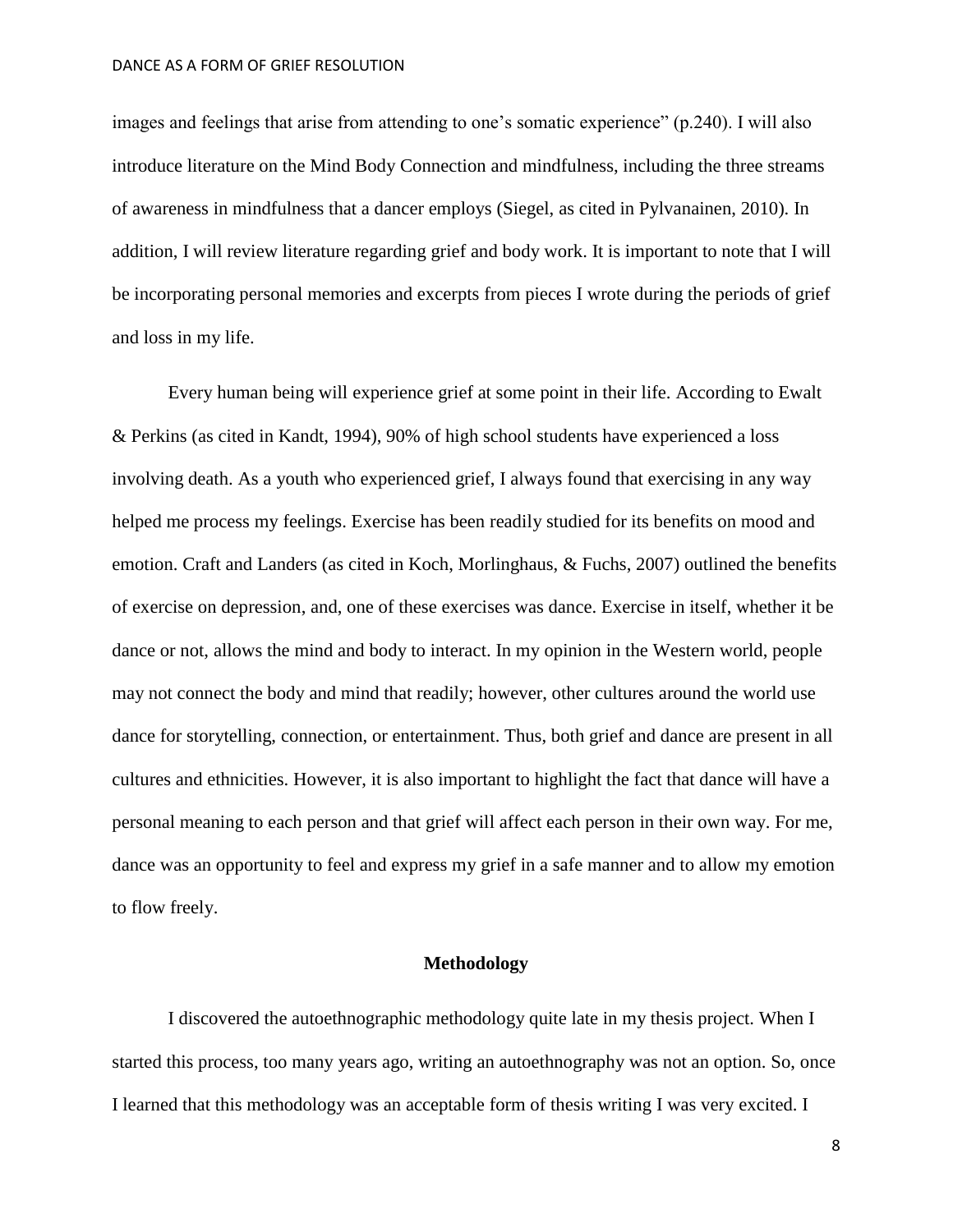finally felt like I had found a type of thesis that resonated with my own views, as well as an approach that would allow me to express my story. In addition, the fact that I could use my story as research and contribute to the existing research on dance and grief was also quite exciting. But, before I begin sharing my story, I feel it is important that I provide you with an overview of what the autoethnographic methodology is all about.

Autoethnography combines both autobiography and ethnography (Ellis et al., 2011). Broken down, an autoethnography invokes "the self (auto), culture (etho), and writing (graphy)" (Adams et. al, 2015, p. 3). Adams et al. (2015) stated that writing autoethnographies was an effort to create research that could change the world. I believe that Adams et al. (2015) was referring to changing how people view research and how it can be conducted. And, I acknowledge that writing an autoethnography has certainly changed my world. I feel that this type of research is an opportunity to connect with people on a non-positivistic level and to provide readers with an opportunity to relate on a personal level to the research. I think the concept of an autoethnography breaks a social convention within the world of academia that allows for those who are not naturally gifted in research or writing, such as myself, to still contribute to academia.

According to Ellis, Adams, and Bochner (2011), an autoethnography is a way to do research and writing that allows the researcher to describe and systematically analyze personal experience in order to understand cultural experience. This was the main tenant that attracted me to writing an autoethnography. For me, the thought that my own experience could relate to a greater culture was humbling, yet motivating. I was humbled by the thought that my story could have meaning that could either add value or challenge an existing idea in the literature. Even more appealing was the idea that my story could contribute to something more than just my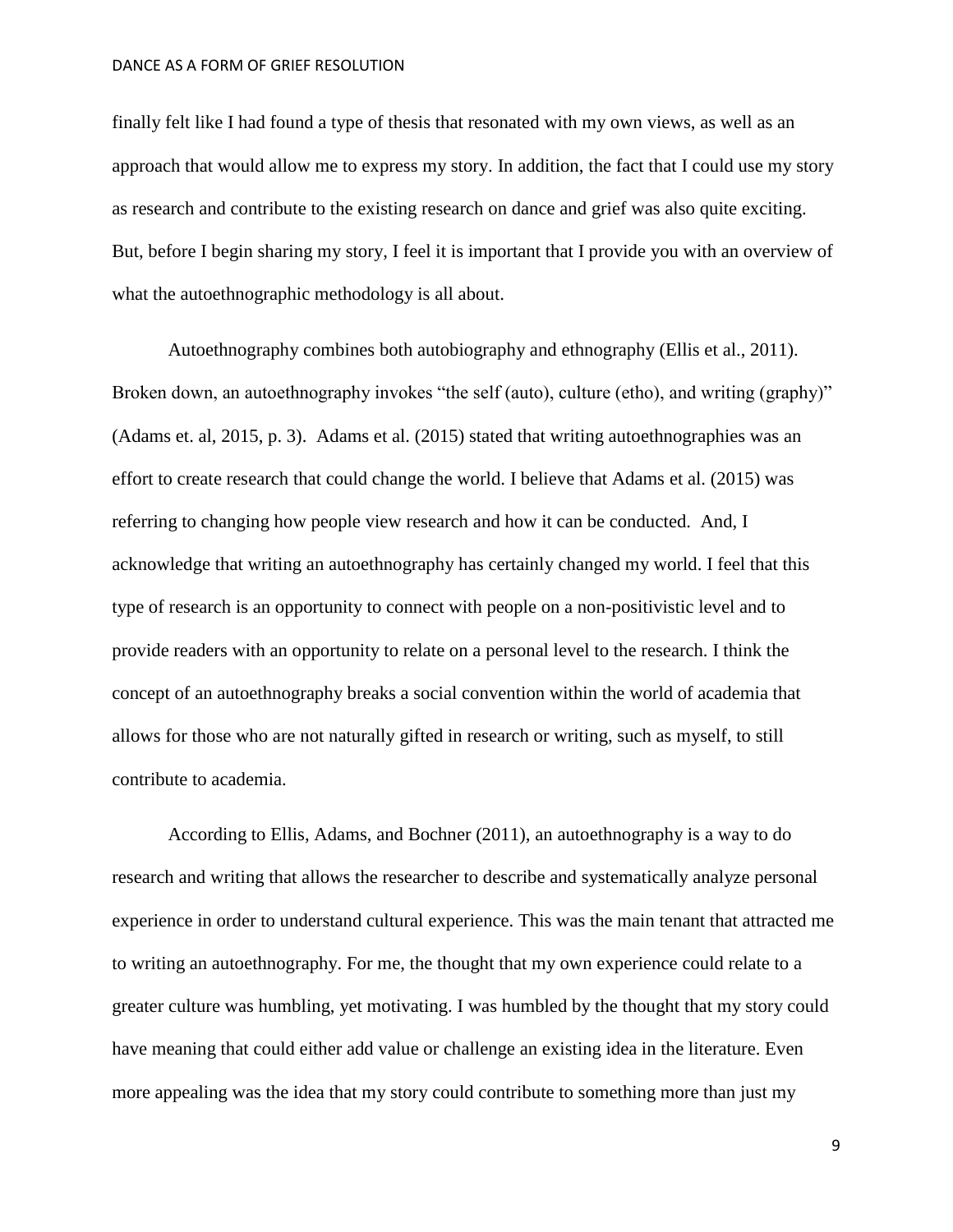memories. However, despite the advantages I have just outlined above, there are a number of concerns about social scientific and qualitative research that should be considered (Adams et al., 2015).

The first concern is that many traditional scholars and researchers do not believe that new forms of social, qualitative research are legitimate research. It will be a challenge to help these individuals realize that there are advantages associated with storytelling and personal narratives (Adams et al., 2015). Secondly, when researching and writing an autoethnography there is a heightened concern about the ethics and politics of research practices and representations, not only for the researcher but also in the community (Adams et al., 2015). This concern was generated from past research methods that harmed participants. In addition, Barnett et al. (2014) noted the concern that autoethnographies were not following the standard for current acceptable research. I will address this concern later in this thesis. The final concern is the increased importance of social identities and identity politics (Adams et al., 2015). Autoethnographies are focused on particular lives and themes that come from those lives, rather than general information about a large group of people (Adams et al., 2015).

As I mentioned in the beginning of this chapter, the specific type of autoethnography I have decided to use for my thesis is a personal narrative. Personal narratives have been used around the world as "verifiable truth" (Chaitin, 2014, p. 475). A truth becomes verifiable when a large number of personal narratives have been told about a collective experience or trauma. Due to the sheer volume and collective detail that is provided by each of these narratives, the information becomes verifiable truth. In the early stages of developing autoethnographies, Carolyn Ellis shared how she started autoethnographic writing while losing her partner. She began by keeping notes about her relational and personal experience of grief, and, eventually,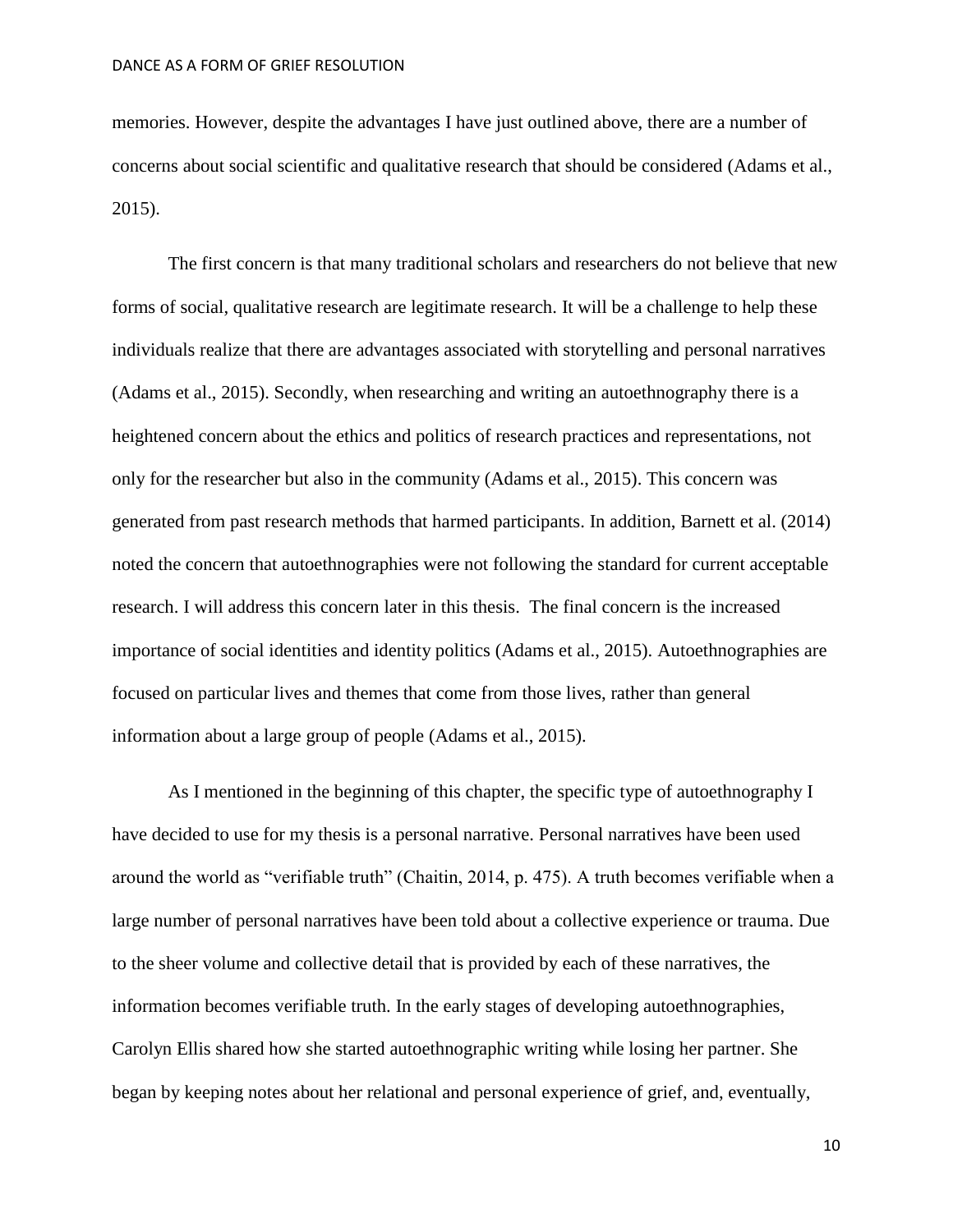these notes became data that informed an autoethnography: a document that was quite different when compared to other forms of social research (Adams et al., 2015). Bochner (2012), a developer of the autoethnographic approach, highlighted a number of these differences:

1. The author writes in the first person, making themselves the object of the research.

2. The text breaches a traditional focus on generalization across cases and instead focused on a single case.

3. The text is presented as a story much like a novel or biography different from social science literature.

4. The story discloses hidden detail of private life of the case and highlights emotional experience.

5. The relationship is not portrayed as a snapshot, but instead shows the ebb and flow of a relationship in an episodic form that connects across the curve of time. (p. 158).

As an autoethnographic researcher, a number of the tenets described above resonate with me. In my opinion, any situation – though it may be experienced by many – is felt differently by each person. By focusing on one person's account, I feel that readers are able to obtain a rich and in depth look at how the story unfolded for that one person. Furthermore, readers can understand specific aspects about that particular experience that they may not accessible in the same way from a collective account.

Many cultures have used and still use recollections of one's experience, commonly referred to as stories, to pass down lore and history from one generation to the next (Germeten, 2013). These stories maintain their power because the details are internalized by the new generation as a story about their culture. These stories, according to Germeten (2013), are also called collective histories. I am comforted by the concept of collective histories being passed down through generations because, as a listener, one has an opportunity to be taken back to a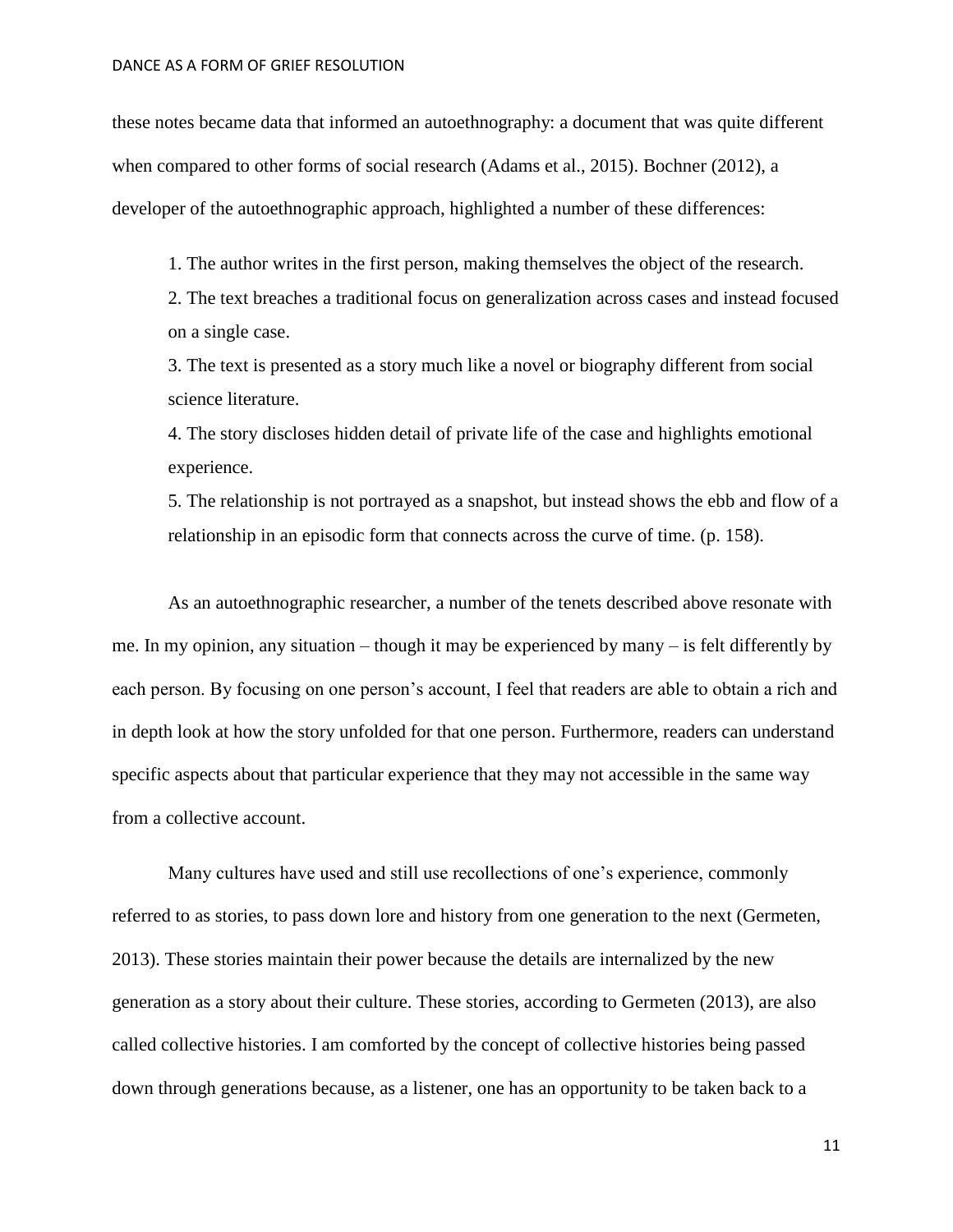different time and to be a part of that history that can re-contextualize their own experience. I feel as if components of these collective memories – after they have been shared through generations within a culture – become a piece of how people identify themselves, not only individually but also as a member of a family. And, ultimately, as one moves through time and shares their story, it has the potential to become a verifiable truth. However, it is important to note that personal recollections can be constructed, reconstructed, and externalized; thus, changing the conceptualization of the event (Philantreous & Allen, 2006). In other words, as additional data is received from various people certain elements of their story may be altered. And, this story – including the alteration – may become part of the story that is passed down through time. Ultimately, it is important to keep in mind that in an autoethnography, the researcher's individual story is not the main focus, even though it may outweigh other portions of the document. Rather, the author's story is composed in order to add context and depth to the whole story and to draw meaningful connections between the story and culture (Ellis et. al, 2011).

However, it is important to note that writing in this fashion – connecting personal experience to a broader culture – can have risks. Research using human subjects has often done harm (for example Milgram's research) (Adams et al., 2015); therefore, a critical focus has been applied to research that involves human subjects (Adams et al. 2015). My thoughts on the matter come down to one simple fact: I am not trying to be objective about myself, rather I am writing about my recollection of significant experiences in my life. In my opinion, adding the autobiographical nature of a personal narrative allows me to avoid potential ethical concerns that I would have to face if I were to conduct an ethnographic study. Since I am the main focus and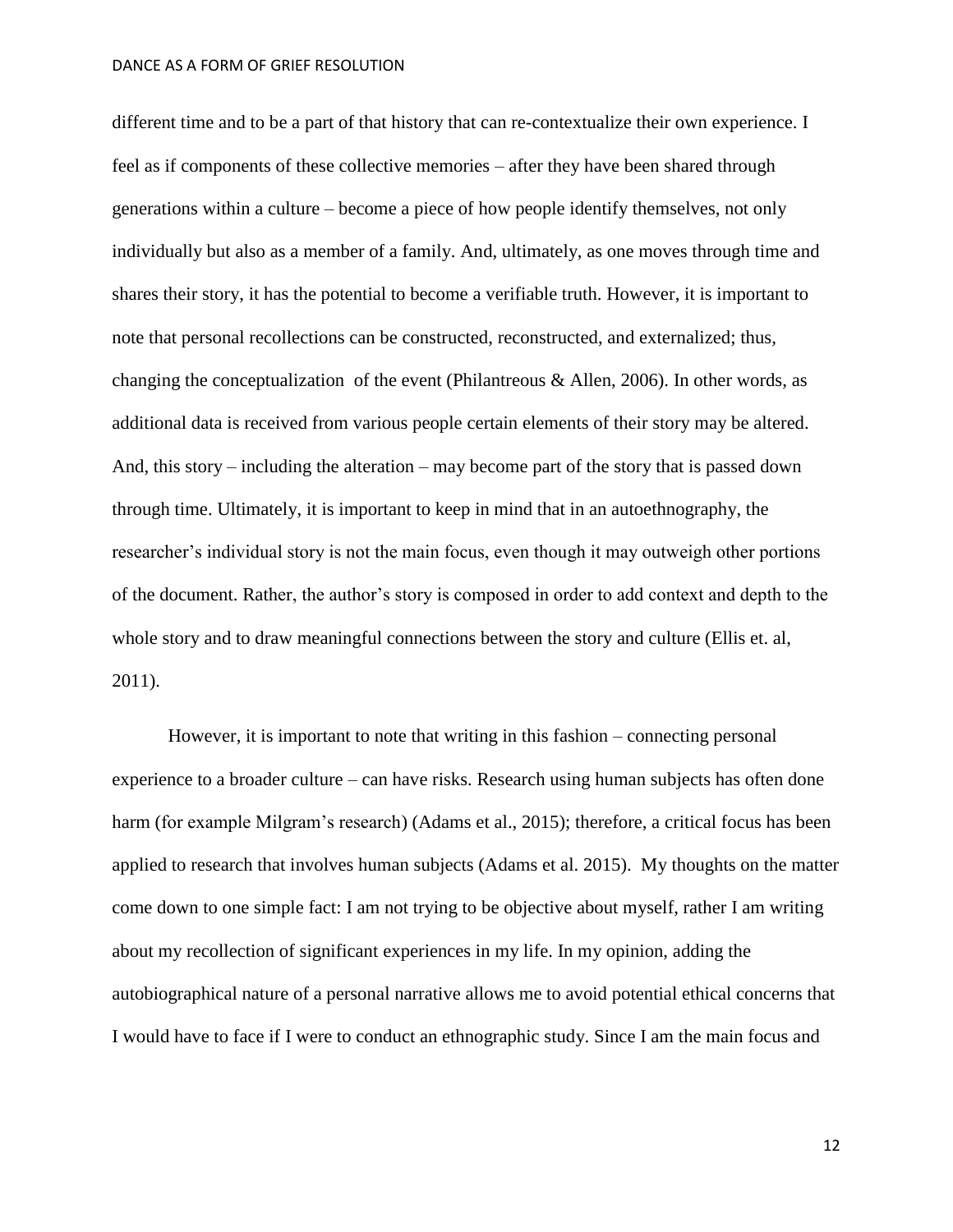there is no power based concerns as I write about myself, I feel more comfortable beginning this process.

There are some critiques that go against this line of thinking though. Coffey (as cited in Burnard, 2007) suggested that the "process of autoethnography is self-indulgent and narcissistic" (p. 812). I will admit that expressing my story on paper feels good, but I also feel as if it can do more than just tell my story. It is my hope that my experience will impact someone who relates to my story. In addition, I recognize that an autoethnography is not scientific knowledge and that it is, indeed, biased as the writer is the researcher and the participant. (Adams et. al, 2015). However, several scholars have highlighted the advantages of the autoethnographic approach, despite the critiques present in the literature.

Ronai (as cited in Philantreou & Allen, 2006) spoke about how autoethnographic approaches may be best suited to sensitive topics because this form of writing can provide invaluable insider knowledge that would be lost with a collective research model. Wall (as cited in Paquet, 2013) asserted that the intent of an autoethnography is to acknowledge the link between personal and cultural and to make room for non-traditional forms of inquiry and expression. Furthermore, Ellis (2004) and Ellis and Bocher (as cited in Strong, et al. 2008) spoke of how the purpose of autoethnography is to offer an evocative account of one's life that draws from emotional and sensory experiences in ways that matter and help people to understand and relate to their experiences in a meaningful way. I feel that this is the power of an autoethnography: to help people put themselves in the place of others and consider aspects of their lives via the contexts and details of others stories (Jackson, as cited in Bochner, 2012). To most scientific writers, the belief that using one person's story to affect others does not make sense and is one element of the autoethnographic approach that some may consider a limitation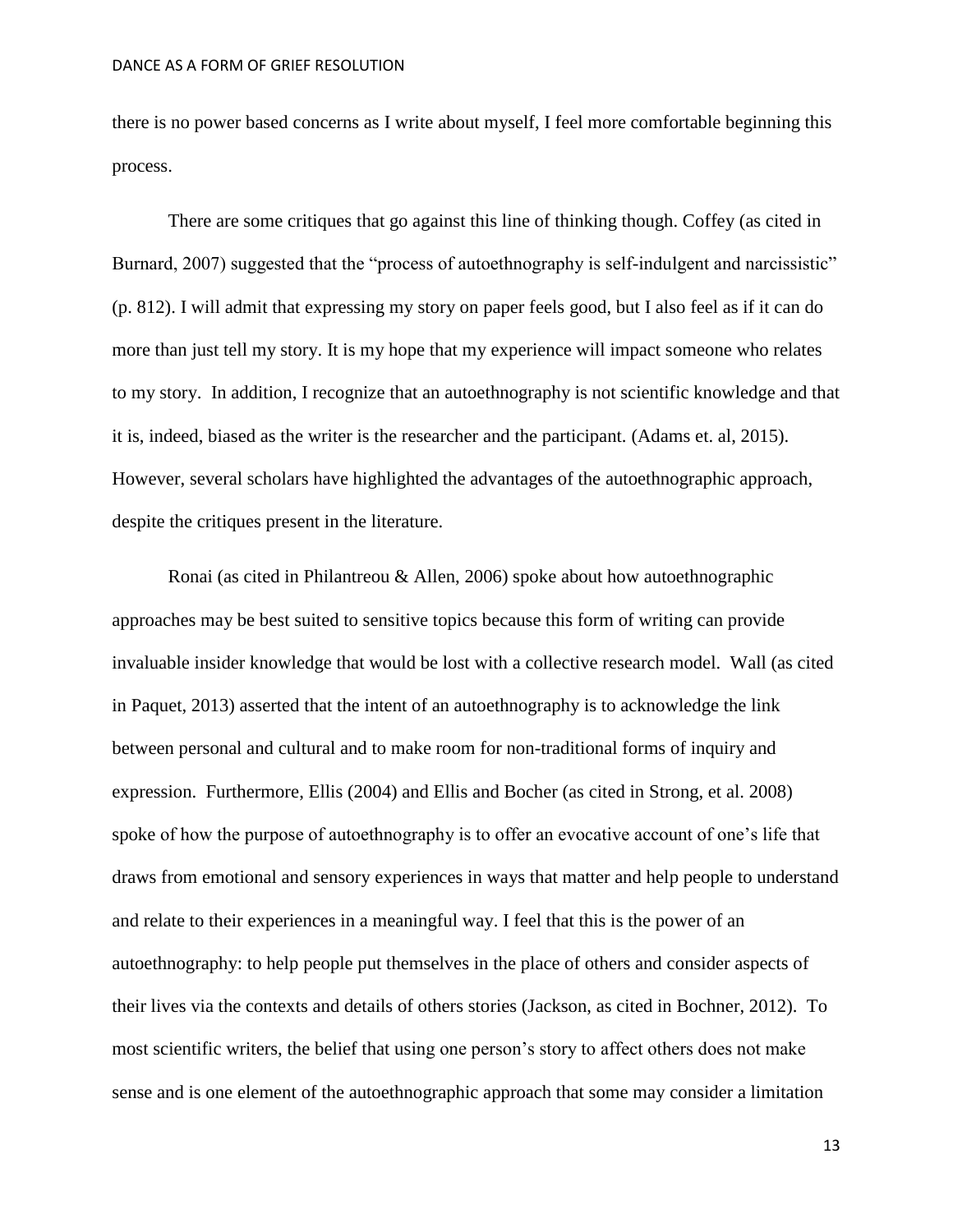(Adams et al., 2015). I believe that using stories to evoke emotion in readers can be seen as a limitation for those that are more scientifically minded, but I also believe that including emotion in research is a positive aspect as well, especially for those who are looking for a connection or who are feeling lost in the situation in which they find themselves. I feel that it is important, however, that autoethnographers never portray their research as scientific quantitative research.

Ethics, when writing an autoethnography or conducting any form of research, is very important. Adams (2008) suggested that autoethnographers must consider who is able to tell a story and who has the ability to listen. I think Adams is referring to the ability for a researcher to understand the ethical difference between being the listener and the storyteller, because, in writing an autoethnography, the author must consider those who may be involved, whether they be family, friends, or acquaintances. Adams et al (2015) noted that when autoethnographers decide to share their stories, their sharing does not outweigh their responsibility to care for themselves and others. I have considered the privacy and confidentiality of the people I have wrote about in this thesis. I have only named those individuals who have agreed to be research participants and who have stated, explicitly, that their names can be included in this document, such as my dad and brother. Others will be referred to as "friends" or "peers" in order to protect their privacy. I understand that I need to consider the feelings of people in my personal life as I write this thesis; however, I also realize that it is important that I, as the author and the protagonist of this story, consider my feelings too.

It is important to balance the need for the autoethnographer to heal with the need to protect him or herself, his or her relationships, and others' privacy (Adams, 2008). In writing this thesis, I have had to rely on my friends and family for support in order to help protect my emotions. Adams et.al. (2015) highlighted that the personal risks of doing an autoethnography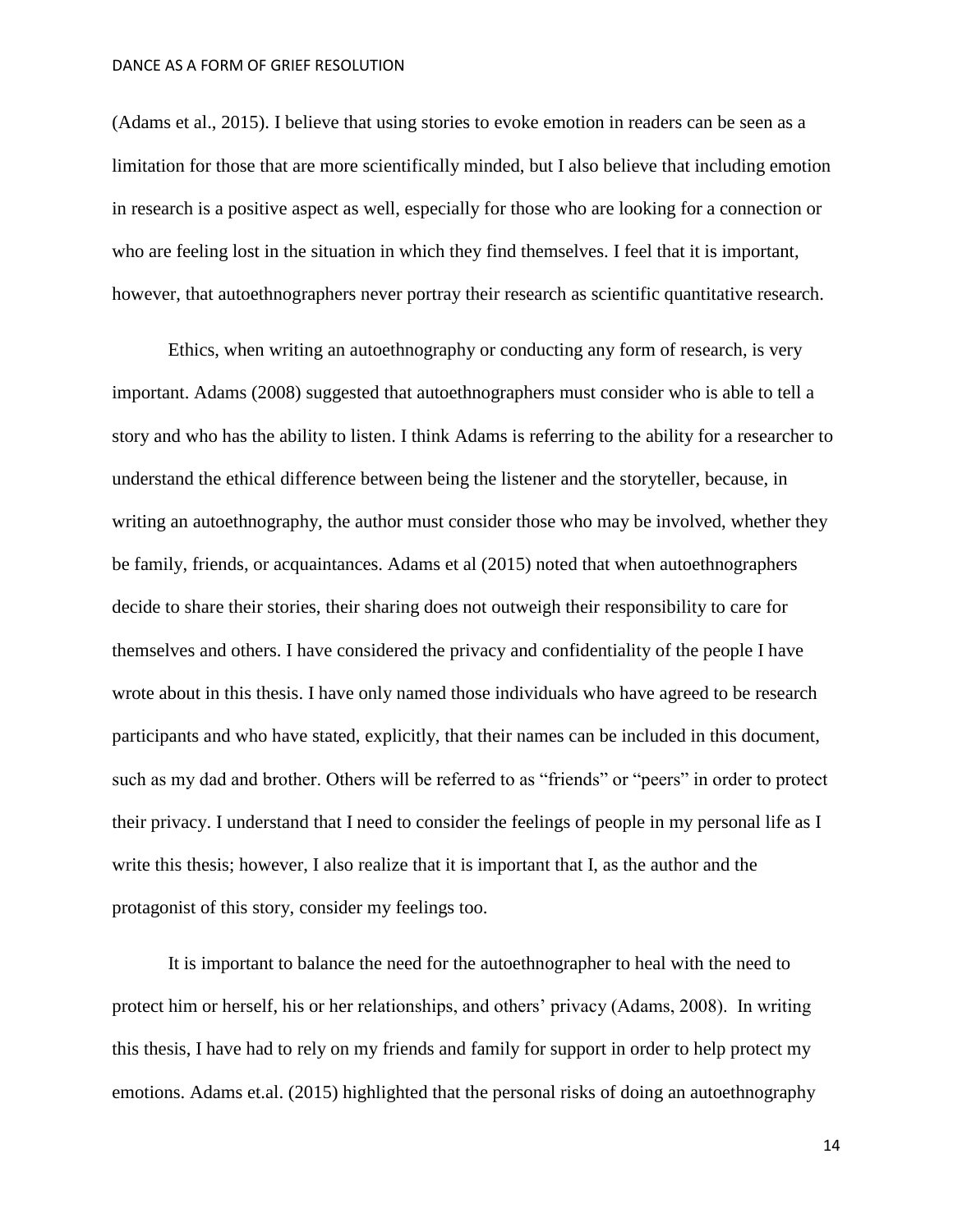can be significant, possibly due to revisiting traumatic events or in considering how others will react to the stories portrayed. Each of these elements need to be weighed by the autoethnographer before they begin the writing process, for once their paper is available to the public, it can be accessed by anyone and the author can be referred to, judged and quoted. I believe it is important for autoethnographers, myself included, to understand the gravity and implications of what they are writing about, for themselves and others. For example, I included samples of my mother's poetry, as well as my own work, in the upcoming chapters. Using this raw, emotional material was a source of pride; however, it was also a source of fear, for I realized that I could not edit or adjust after I had submitted the completed document: once it is out in the world, it is final.

I believe it is important for me to note that I will be writing only about my lived experience, and not the experiences of others. I will then compare and contrast themes I notice within my experience with relevant literature. And, I must also highlight the fact that I am writing this thesis to the best of my ability, as in, I am striving to recall my memories correctly; however, due to the amount of time that has passed since some of these events occurred, some of my memories may not be completely accurate. I would like you, my readers, to remember that this is my narrative truth, and, should you know my story, I hope that you read these words with an open heart. My overall goal for this thesis is to look at my experiences of grief and how I used dance as a way to cope with my emotions. It is my hope that this thesis will promote a deeper understanding of grief and dance for not only counsellors, but for society as a whole.

# **Purpose of the Thesis**

During the research and writing process for this thesis I was looking for items that were either in line with my beliefs or in direct conflict with them. Initially, I wanted to see if my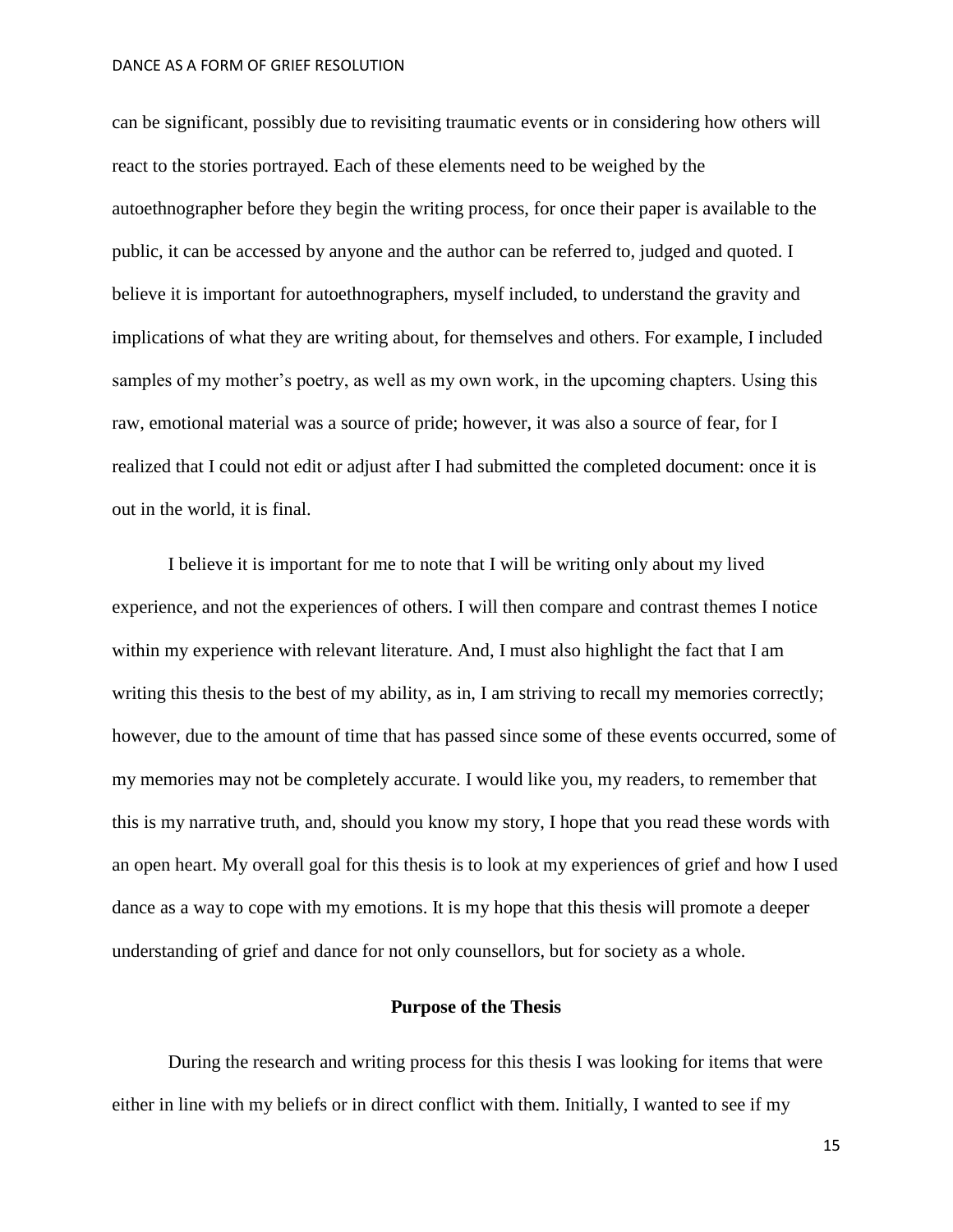experience was one that others had written about and if my story could relate to others. I wondered if other people have found dance as an effective way to express grief. In addition, I began to draw on information about exercise in general, and how physical activity is beneficial to one's mood state (Hansen, Stevens & Coast, 2001). I also spoke to a number of my dance peers, and many of these individuals expressed that dance was helpful for them during painful times in their lives. However, I must admit that it was quite difficult to find information directly related to the effects of dance on one's grieving process. I believe this lack of information is due to the fact that the idea of incorporating dance into counselling practices is a fairly new idea in the therapeutic world. In addition, body related therapies are just beginning to be researched in depth.

The main body of work that I found as I conducted research on dance and grief was Dance Movement Therapy (DMT). DMT therapists strive to promote integration and connection between the body and mind through dance (Pylvanainen, 2010). I believe that DMT is an approach that needs to be researched in much greater detail because its main tenets, which I will outline in subsequent chapters, are in line with the beliefs I hold about dance and grief. It is my hope that this composition may provide one small contribution to the growing body of literature in the collective field of study regarding dance and the associated healing effects on grief. I hope that this document will provide you, my readers, with more information on DMT and how dance may help individuals cope with their grief and loss. I hope that you will share the vision I have outlined in this thesis with others in your life, whether they are a client, a dancer, or a member of the general public.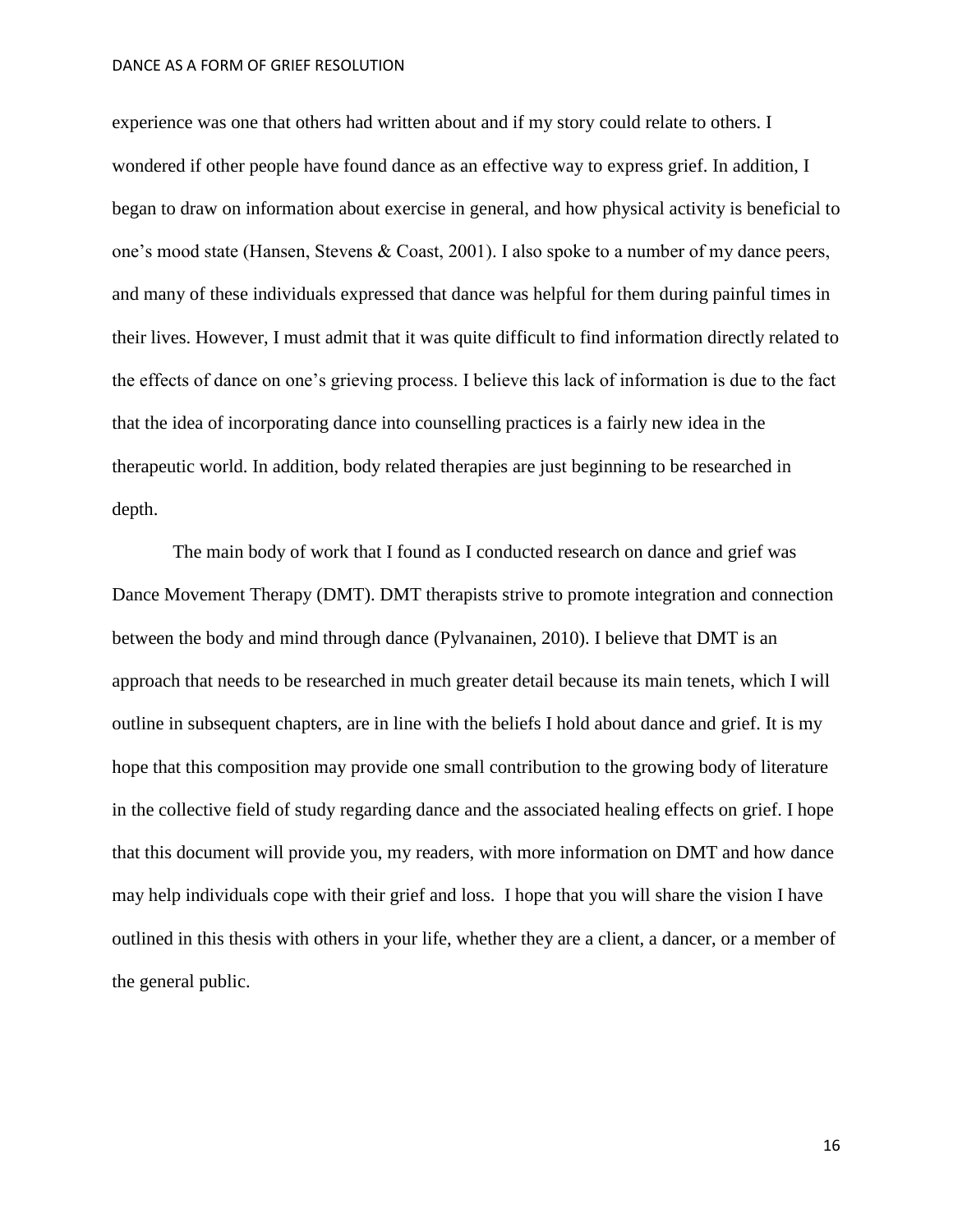# **Data Collection**

The data collected for this study is drawn primarily from my memory. My goal is to bring you into my story, to show you the emotional impact of the losses I experienced, as well as my ways of coping. I also have included excerpts from old poems, journal entries, school assignments, and personal reflections. In my family, we used poetry as a type of diary, so I thought it would be fitting to include some of my mother's work in order to highlight her experience in line with my own. These personal documents will offer a detailed evidence of my memory of what happened during my periods of grief and loss (Philantreau & Allen, 2006). And, I must admit that as I went back and read through these writing samples, I often cried.

## **Significance of Findings**

As I have stated above, body related therapies are still being researched, and, over time, more and more research is becoming available. I think that body related therapies, such as DMT, are very important to counselling practice because of their contribution to a holistic approach that may provide an alternative to the more traditional talk therapy methods (Barnett et al., 2014). In addition,, these body related modalities can be used in conjunction with more traditional methods, furthering the potential benefits to the client, should that client feel inclined to try alternate approaches. Overall, the potential to find connections and links to new and exciting techniques within the evolving field of counselling that, in turn, may help a therapist better assist their client, in my eyes, would be the true goal for a practicing therapist.

## **Structure of the Thesis**

Throughout this thesis, you, my readers, can expect to see the theme of story, dance, and grief conveyed consistently. In this first chapter I have introduced the common themes of dance and grief, along with an in depth description of the methodology behind this thesis. In the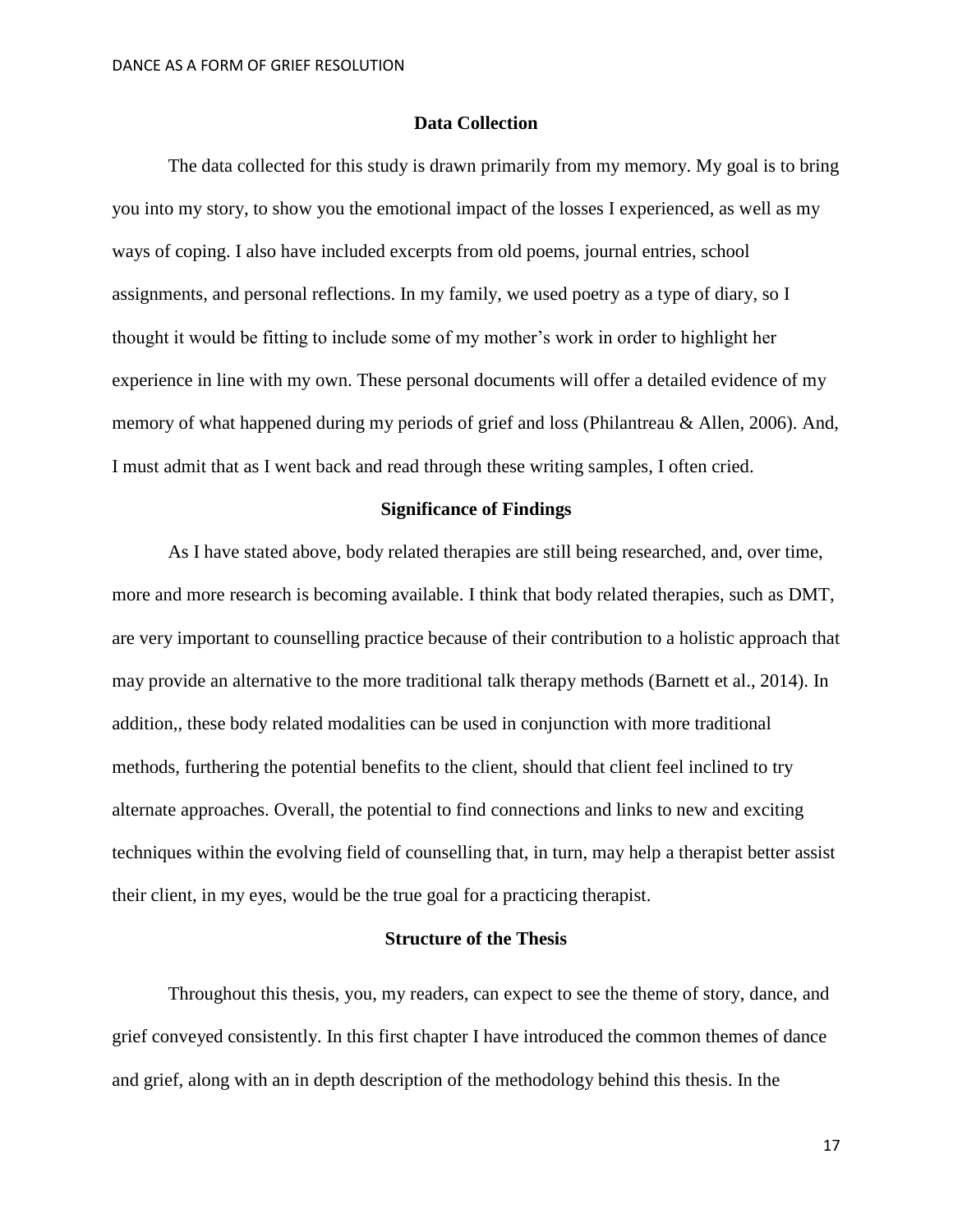following chapters I plan to delve further into my own story and describe how dance has influenced my grief journey. Furthermore, I plan to explore the literature that is currently available on each of the major themes noted above. Below, I will describe more specifically what you can expect from each chapter.

In Chapter 2 I plan to tell you how my story was formed, in part, by my experience with my brother. I will introduce his disorder and explain how my memory of his condition effected my life and my overall development. I will begin to describe the concept of movement in my life and how it affected me as a child, setting the stage for my dance practise to grow. This chapter will also highlight my hindsight process as an adult, looking back and realizing that I was actively grieving as a child, but unaware of it at the time.

In Chapter 3 I plan to tell you about my mother. I will share the story that truly shapes this thesis. This phase of my life is potentially the most pivotal part of my grief journey, as well as the subsequent healing. Here I will also introduce you to Dance Movement Therapy and the more general literature on dance. I also plan to describe my concept of dance, as well as my experiential history with dance. It is my hope that this chapter will show you how influential dance has truly been in my life.

Following the story section of this thesis, in Chapter 4 I will discuss the implications that the major themes of this thesis will have for counsellors, focusing on movement and dance movement therapy literature. It is my hope that I will be able to provide information that will be useful to counsellors and will, in turn, be applicable to counselling practise. Finally, in Chapter 5, I will conclude this thesis by summarizing the common themes within the document as a whole and forming conclusions based on these themes.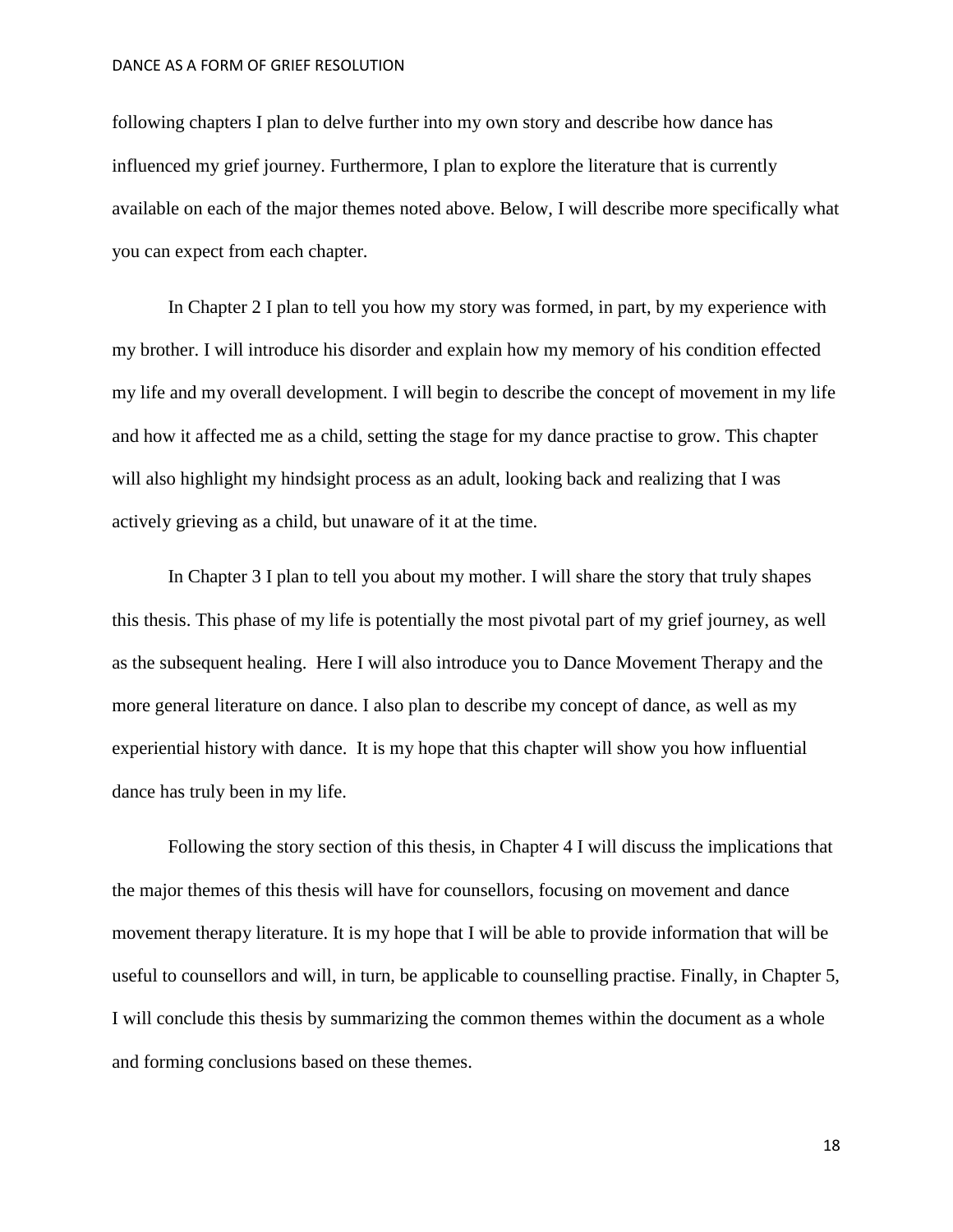I have grand hopes for this thesis. I hope that you, my readers, will read my story and see these words as a piece of me that you can relate to. I also hope that, in turn, this thesis will resonate with people who have had their own grief journey and that these individuals can connect to my experience. Lastly, I would like to take the content of this thesis and find a way for these concepts to be relevant in the counselling word as another opportunity for those experiencing grief: an opportunity for clients to have a non-traditional, movement-oriented outlet to cope with and to process their loss.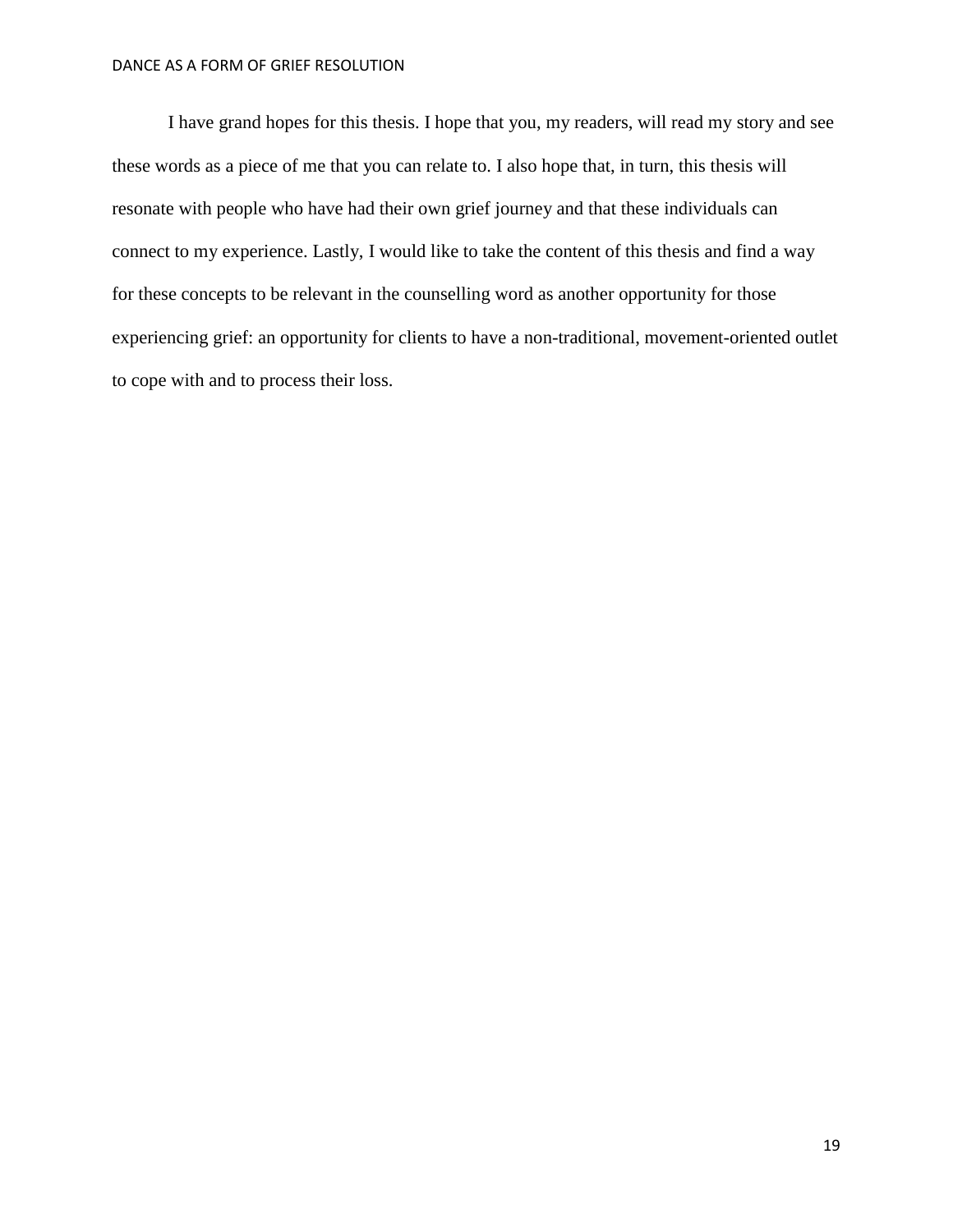# **Chapter Two**

My story begins with my twin brother, Andy. Andy was born with a genetic chromosomal disorder called Fragile X Syndrome. I feel it is necessary for me to get a little technical here to describe Andy's disorder in order for you, my readers, to better understand my experience.

Fragile X is an inherited chromosomal disorder to the FMR1 gene that effects brain development (The National Fragile X Foundation, 2011). Functioning that is affected by the Fragile X mutation includes learning, behaviour, and communication. These elements function on a spectrum ranging from learning disabilities to more severe cognitive or intellectual disabilities (The National Fragile X Foundation). It is also common for autism or autistic like behaviours to be present in individuals diagnosed with Fragile X Syndrome (The National Fragile X Foundation, Feb 20, 2011). Associated disorders include Fragile X associated tremor/ataxia syndrome which effects balance, tremor, and memory in male gene carriers. In addition, Fragile X associated primary ovarian insufficiency can affect women, which impacts ovarian function which may lead to infertility and early menopause in some female gene carriers (The National Fragile X Foundation, Feb 20, 2011).

Andy has a moderate-severe level of Fragile X combined with autistic tendencies, and a seizure disorder. The presence of these conditions means that, on the spectrum of his disorder, Andy is very severe and his needs are high. Due to these disorders, he has often had some issues with motor ability and balance, although he is able to walk on his own. For anyone who may have grown up with a special needs friend or family member, I am sure that you can imagine that I did not feel like Andy was any different than an average brother, because I grew up with Andy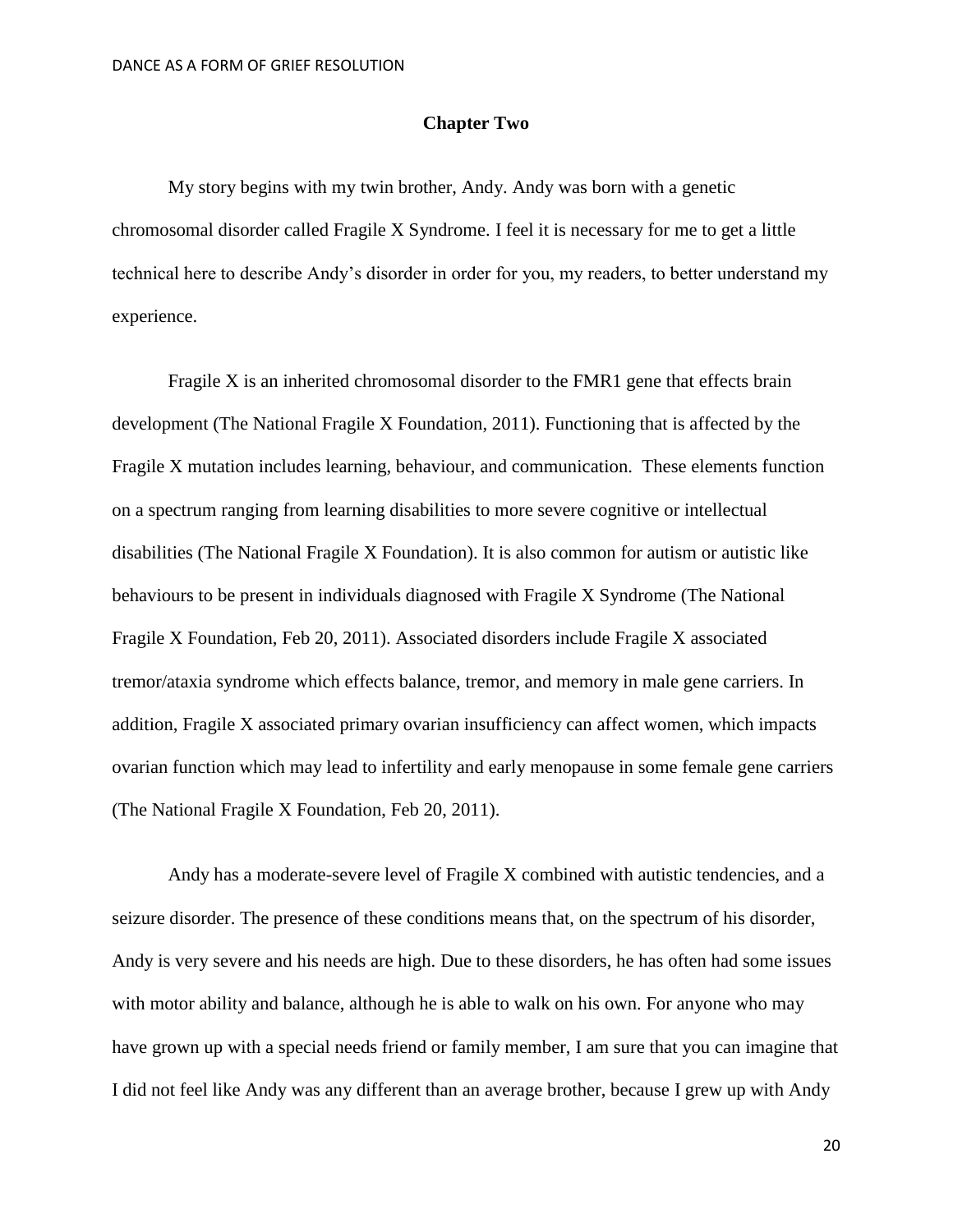and his condition was all I knew. Today, my brother continues to grow and age as a young man physically, as the Y chromosome is not effected, but he remains at roughly a three year old mental range given the activity at hand as attributed to the X chromosome being damaged. However, Andy functions at a young adult level in some areas and is able to wash and clothe himself, though he needs one-to-one care and supervision outside of the home. In the home, he is able to care for his own immediate needs but requires support and supervision.

# **Andy's Abilities**

Andy looks like any other young adult but has some speech abnormalities, which can make him difficult to understand. His speech capacity is also limited due to his mental age and therefore he can have difficulties expressing himself. Although there have been challenges communicating with And, he is a very loving and outgoing person who enjoys speaking to people and engaging with others. In his mind, everyone is his friend. Andy is a true joy to have as a brother, and he was a wonderful influence on me growing up. He taught me patience, understanding, and how to never stop having fun. And now, my two-year old daughter looks up to him, literally and figuratively, and he helps to guide her through their interactions. He will continue to learn skills that will allow him to act quasi-independently as an adult, but it is unlikely he will ever be able to live on his own.

One large aspect of dealing with my brother when I was a child was the pressure to assist with his care giving duties. We shared a bedroom until we were about seven, and we would often play in there together, and, if Andy starting having a seizure or acting out, I was usually there to alert a parent. As an adult, I remember how my parents slowly gave me responsibility in the home relating to Andy. As an adult, I appreciate the responsibility that was placed on me, as well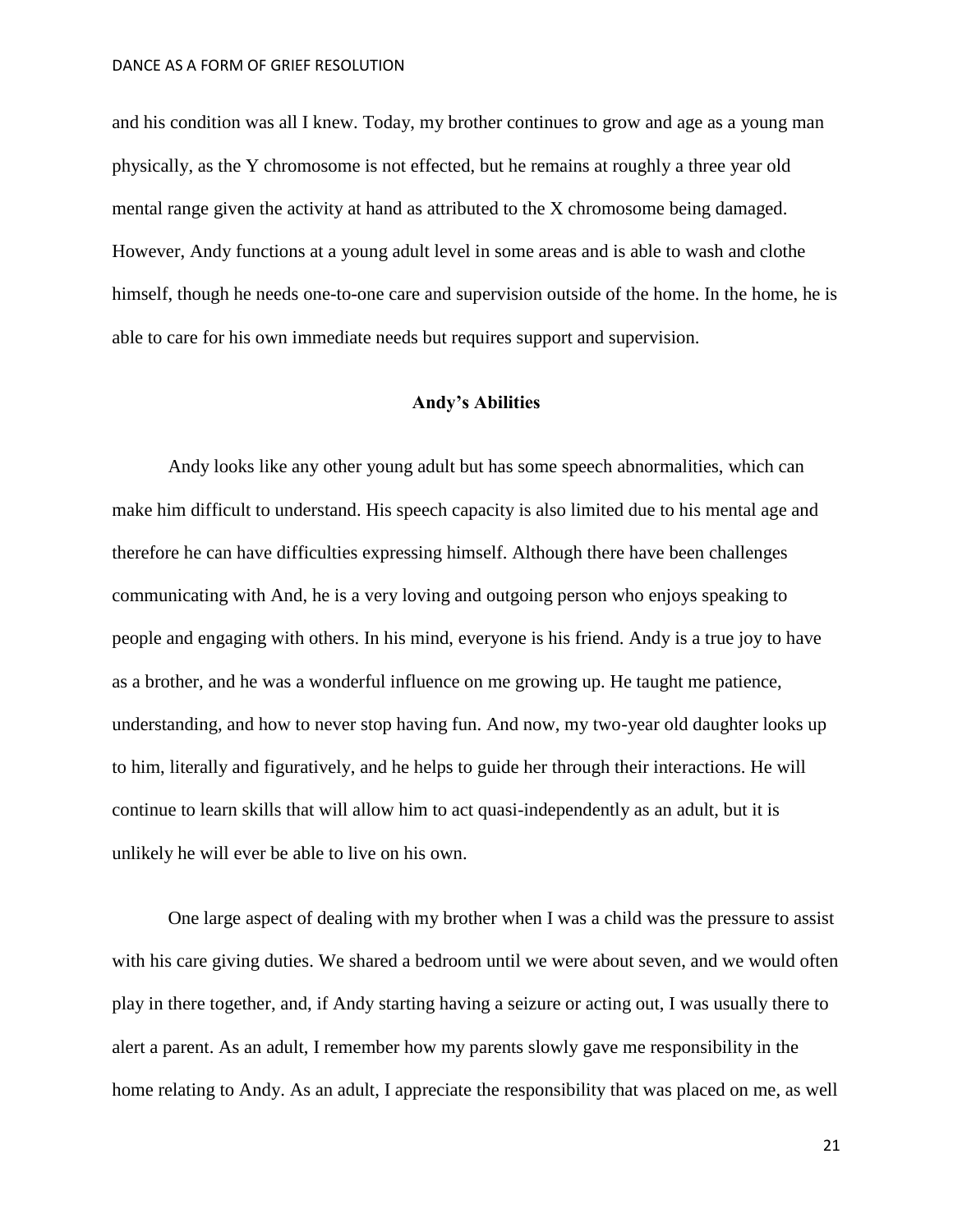as my parent's hesitation to do so. I also remember that my parents wanted to try and make everything fair for both Andy and I, but since Andy had special needs, it was rare that we would both receive equal attention. Now, in hindsight, I believe that one of the ways my parents tried to balance the inequality was by getting me involved in Andy's care taking. I appreciate how my parent's navigated my role in my brother's life and that this role was consistent, active, and gradually increasing in the level of responsibility. By doing this, I didn't really notice that I was being asked to do something and didn't feel put out by the added responsibility. I was very fortunate to live in a home with parents who allowed me to ask questions, to get involved, and to engage in my own way. These choices by my parents gave me the courage to ask questions, act on incidents when required, and push aside the fear I felt when my brother was ill.

By choice, I continue to be an advocate and driving force in my brother's life and plan to continue to do so throughout my lifetime. My brother requires the support of his family and friends in different capacities. First as a friend and companion, and second as an advocate for his best interests, abilities, and unique challenges he is faced with. This is my role in my brother's life as his adult sister.

### **The Beginning: Life with Andy**

I would like to go back in time now a bit to describe how life was like growing up with Andy. As I have stated already, in the beginning when we were very young, I really did not notice that Andy was 'different.' I thought that I had a very normal childhood. I think of this phase as being blissfully unaware. I was a lucky child, able to participate in sports and see friends, in a time when electronics were not the norm and playing outside was. We experimented with many sports as a child: baseball, soccer, and – for me – dance. I thoroughly enjoyed sports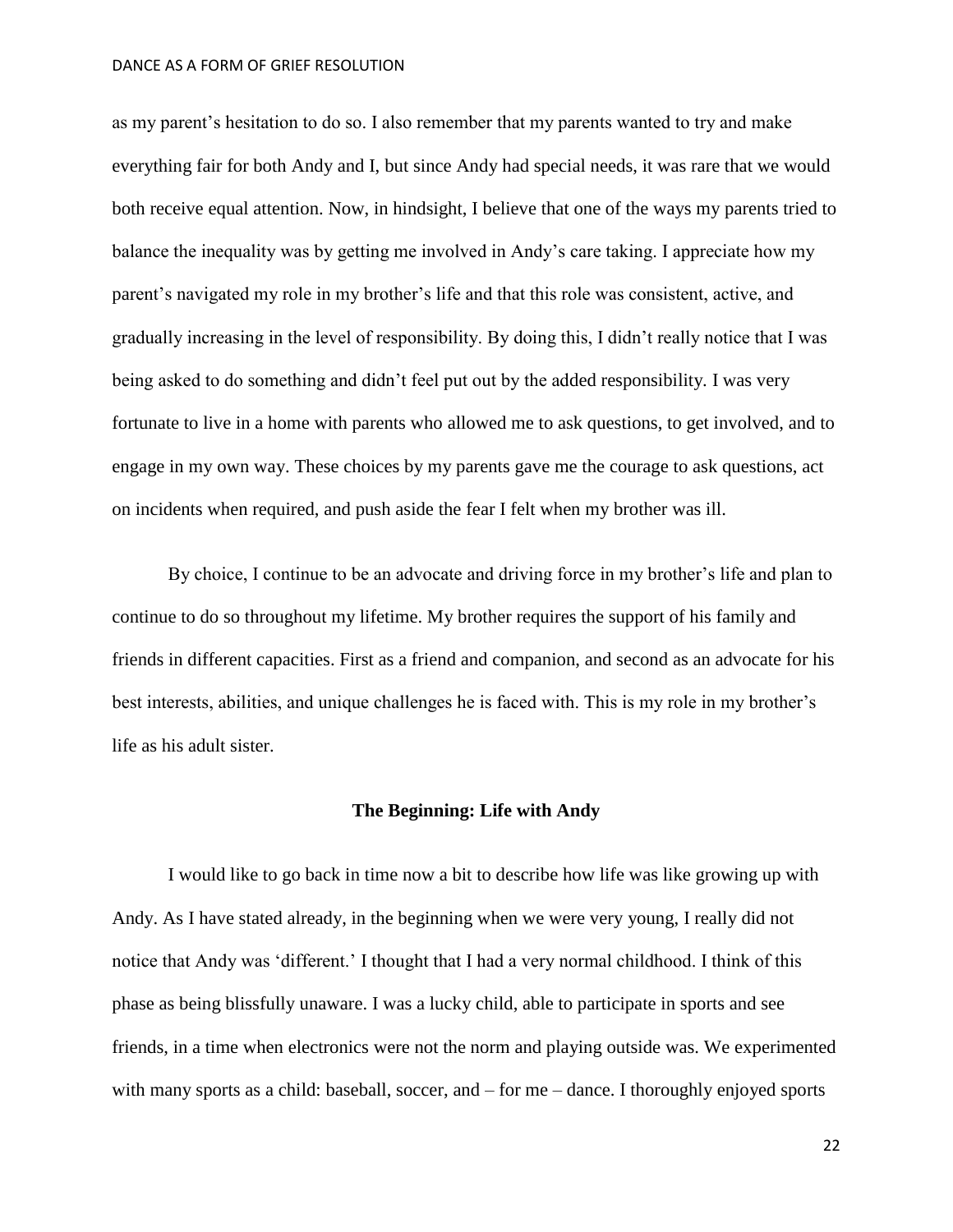in general, and my parents enjoyed the social and physical opportunities for Andy. For soccer and baseball, Andy and I were often on the same team, given that we were twins and my parents often put us on a special needs mixed team. This meant that we often played recreationally rather than competitively—not that we noticed the difference. Some of my favourite childhood photos are of the two of us posing with a bat or soccer ball dressed in the same outfit, only different colours—my mum dressed us the same but me in a skirt and Andy in pants. We always looked so happy. We looked just like kids: big toothy gapped smiles, crazy hair, and mismatched socks. Plus, it was the 80s and the neon colours helped with the coolness factor of the photos. Life was silly and fun, and even the bad parts did not seem to be that bad as they were part of our normal life.

As a child, Andy had grand mal seizures regularly since they were linked to his diagnosis. It was normal to go to doctors' appointments, have oxygen tanks in the house, and have ambulances come to our home to take him to the hospital. I remember that my parents kept the oxygen tank under their bed on a trolley. As soon as Andy would start seizing, I would yell for mum or dad, and, as they ran into the room already calling 911, I would go into the bedroom and wheel down the oxygen tank. I remember being very afraid when Andy would have a seizure and thankful to have things to do. Once the oxygen tank was delivered, I would pack my bag for to prepare for my trip to the neighbour's house. Usually by the time the ambulance got there I would say hi to whoever showed up on my way out the door. I really appreciated those neighbours who took me in at those times.

Each member of our family had jobs so that the workload was shared, and it became a family rule to advocate for Andy outside of the home as a team. My parents made a conscious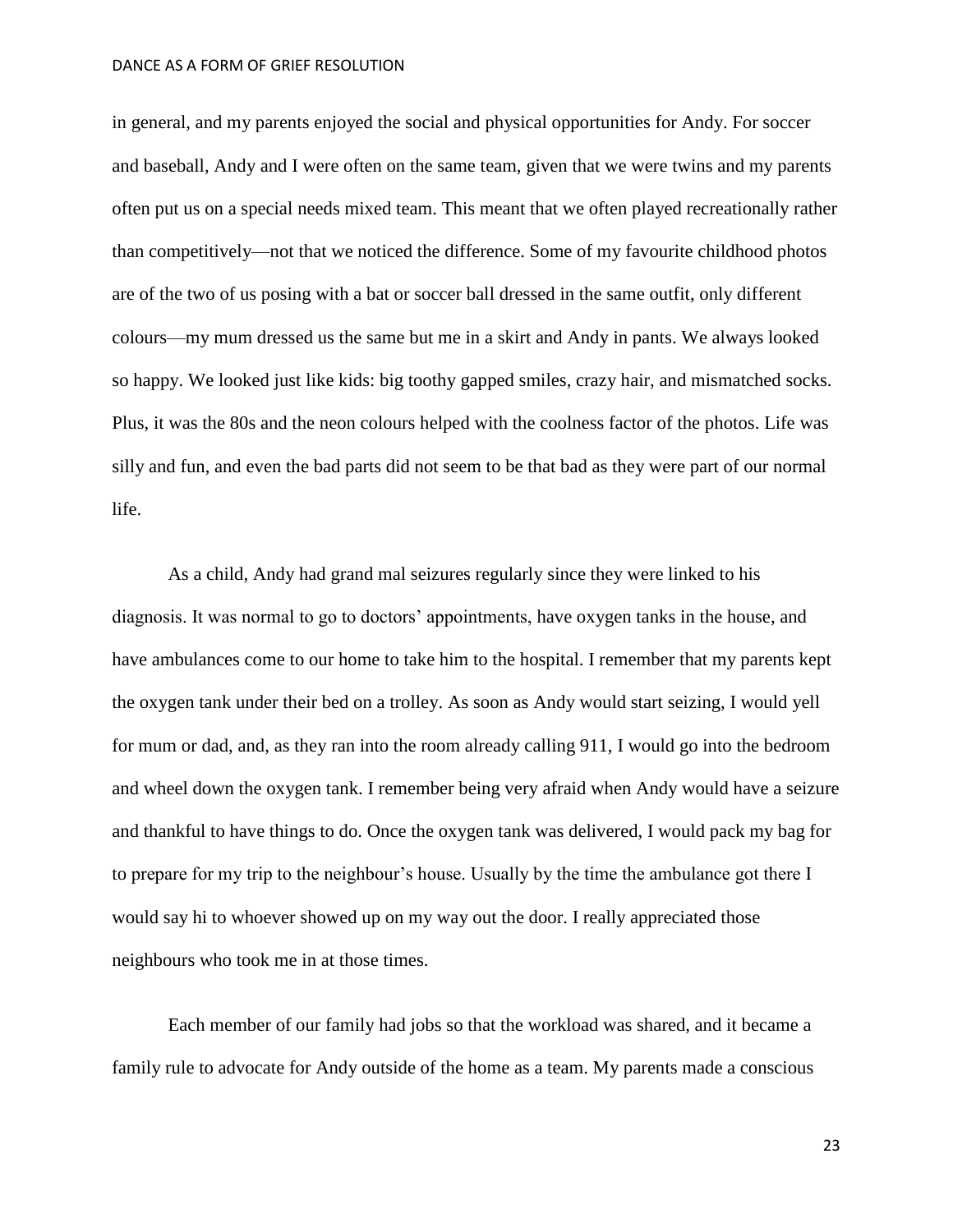effort to not treat Andy any differently: We were a family, and we helped each other. Plus, we had fun doing it. I did not realize it at the time, but my parents had been preparing me, probably from as early as four or five years old, to help take care of and support Andy.

At roughly the age of six, my brother's seizures were fully regulated by medication. This is the time when I remember starting to realize that I had to act differently because of Andy's disorder. I started to realize that Andy may be slightly different than others. By this age, I had started going to school and spending more time at my friends' houses, and I think this shift really started to open my eyes to the differences between my friends' homes and my home. I remember feeling left out sometimes because Andy was getting all the attention, and I remember more of what we did together and what it was like. I also remember noticing how people began to look at Andy, and sometimes these people would ask what was wrong with him. I remember feeling very protective of my brother in these moments. I remember witnessing quite a few painful and extensive medical procedures for Andy, although I don't remember many specifics. During this period of time – when the realization of everything started to hit – was a very interesting time of life for me. I remember feeling confused with some of the realizations I was coming to about my brother. I remember sometimes feeling bad about noticing he was different. It was at this time that I asked to move to my own room. By moving into my own room, I was beginning to express a need to be independent from Andy. Having my own room was also an opportunity to escape from some of the responsibility and pressure that was associated with living in the same house as Andy.

Despite all of the challenges my family and I faced because of Andy's condition, we did have some fun and positive times together as well. In fact, we had a lot of positivity intertwined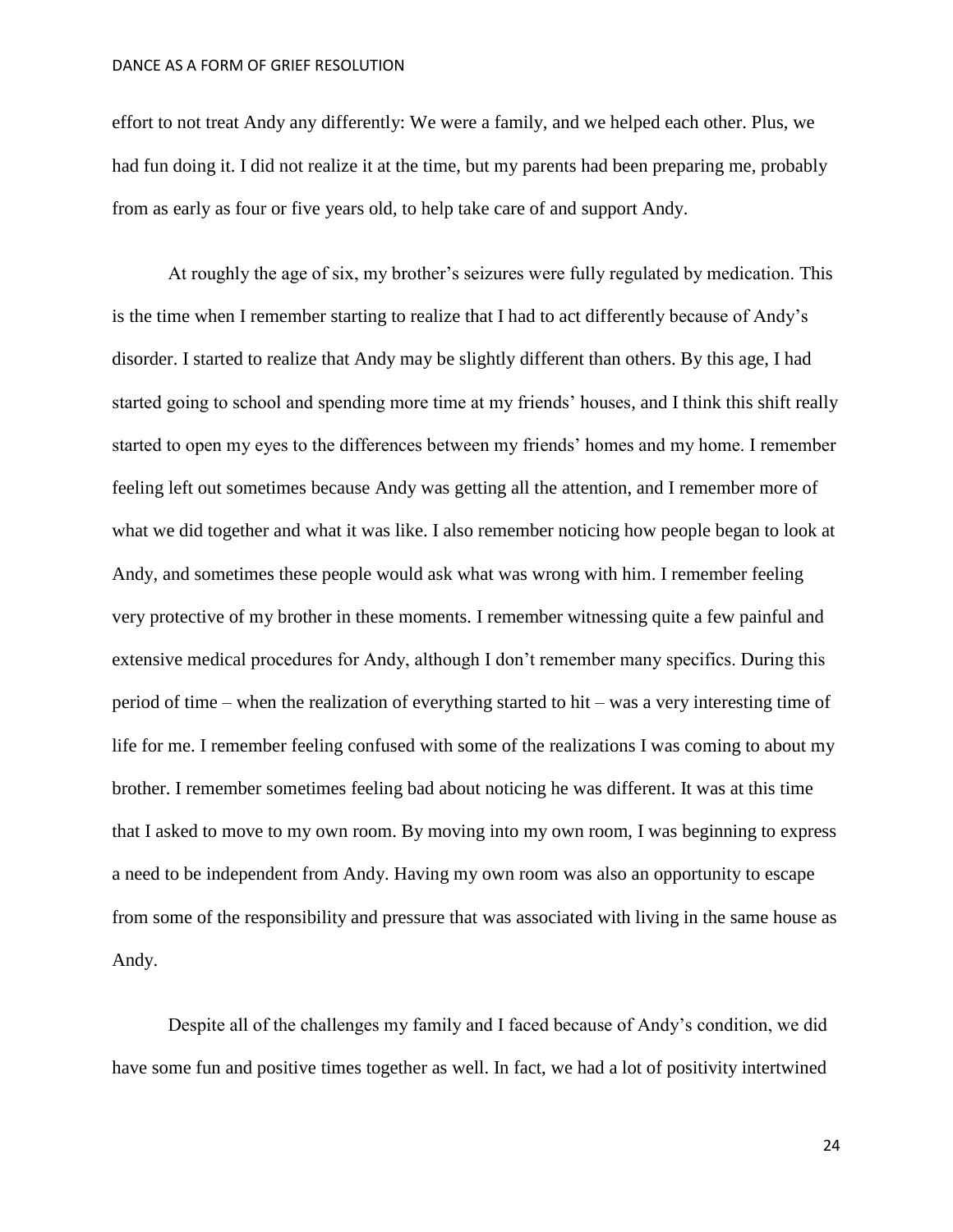within our lives. Once Andy's seizures were regulated, there was a significant shift in our family life. We were able to relax and enjoy activities and life without having to worry that Andy would have seizures as often or as severely. At this point in time, I remember that our family was very happy. We went on trips, laughed a lot, and spent quality time together. We had a babysitter who was more like a nanny. She was also considered a part of our little family, and still remains a 'sister' to us today.

However, growing up with a brother who has special needs was also challenging, despite the fun times we had together as a family. There was unpredictability and stress associated with Andy's disorder that had consequences on our family life. One consequence was that I felt like I could not bond with my parents and my brother very strongly, since Andy received more of the attention and he often had to be chosen over me. I remember as a child I had a flu, and, like most children, I just wanted my mum. In this case, my mum had to take my brother and travel to Toronto for testing and treatment. I remember feeling very sad and angry that she was leaving me with my dad and would not stay to take care of me. I was just as important, right? My dad later told me that I looked at her and openly cried, saying to her "but I'm sick too mummy. Why can't you stay with me?" My dad assured me that these words made it extremely difficult for my mother to leave me. I imagine that this was a pivotal moment for my parents as they started to realize that I was beginning to notice a difference in the attention being received and given.

Looking back, having Andy in my life was a sense of responsibility, and having to assist with my brother's care very early on was a source of stress. An additional source of stress was the decreased attention I felt like I received from my parents compared to my brother. However, despite the difficult times I faced as a child, as I progress through adulthood, I look back and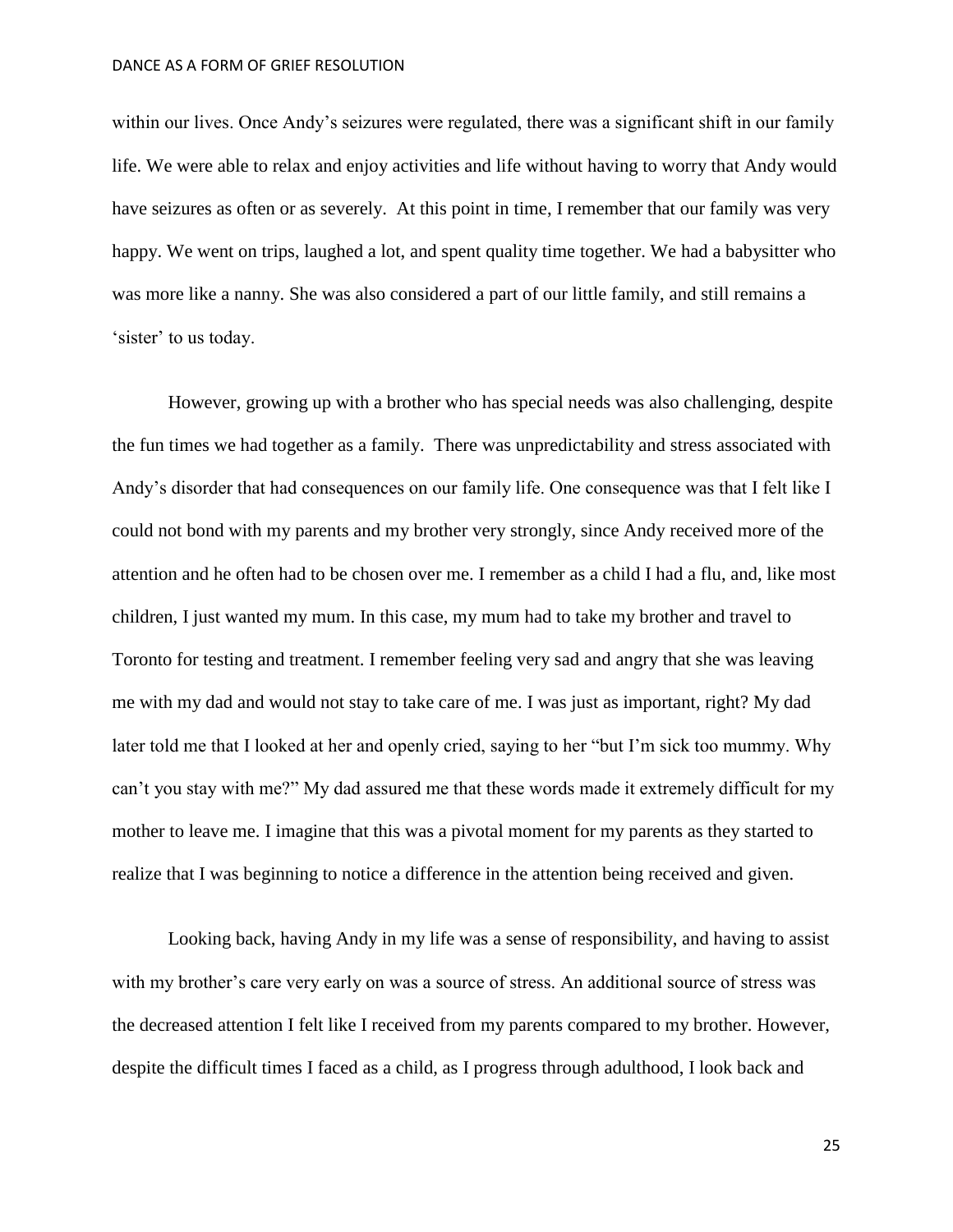appreciate my parents for their open policy of discussion of family problems and for putting our family first. As I think about it now, I imagine that it was just as difficult for my parents to try and balance taking care of their special needs son who did not really realize a difference and the needs of their daughter who was starting to realize a difference. Back then, this thought did not really occur to me at all. I realize now that my parents were instilling values in me that allowed me to look at my brother's disorder as a disorder, rather than as an identifying characteristic of him as a person. I believe that by instilling these values, they were avoiding any behavior that could lead me to in avertedly want to push him away. I feel that Andy's need for constant care and attention from my parents was one of the most difficult aspects of my brother's disorder as I started to become more mature and aware of what was happening within the family dynamic.

# **Dancing through Adolescence**

As I mentioned earlier, Andy and I practiced group sports; however, we were able to participate in individual classes as well. For my individual classes, I danced. This was the one sport that I always got to do on my own. I started dancing when I was three years old. I loved it instantly, and I have the video to prove it. I watched it the other day to remember that time and experience which was quite emotional. At my very first dance recital —right in the middle of the performance—I walked to the front of the stage where my dad and granddad were taping to ask where my mum and Andy were. Apparently the audience loved it as we had a conversation and my dad kept trying to send me back. Eventually I waved, blew a kiss, and walked back to my dance troupe to finish off a rousing rendition of "Sugar Sugar": you know, "honey honey.. do do do.. do do do, you are my Candy giiirllll." I still have the costume and plan to share it with my daughter soon. According to my parents and nanny, I was an energetic and extroverted child and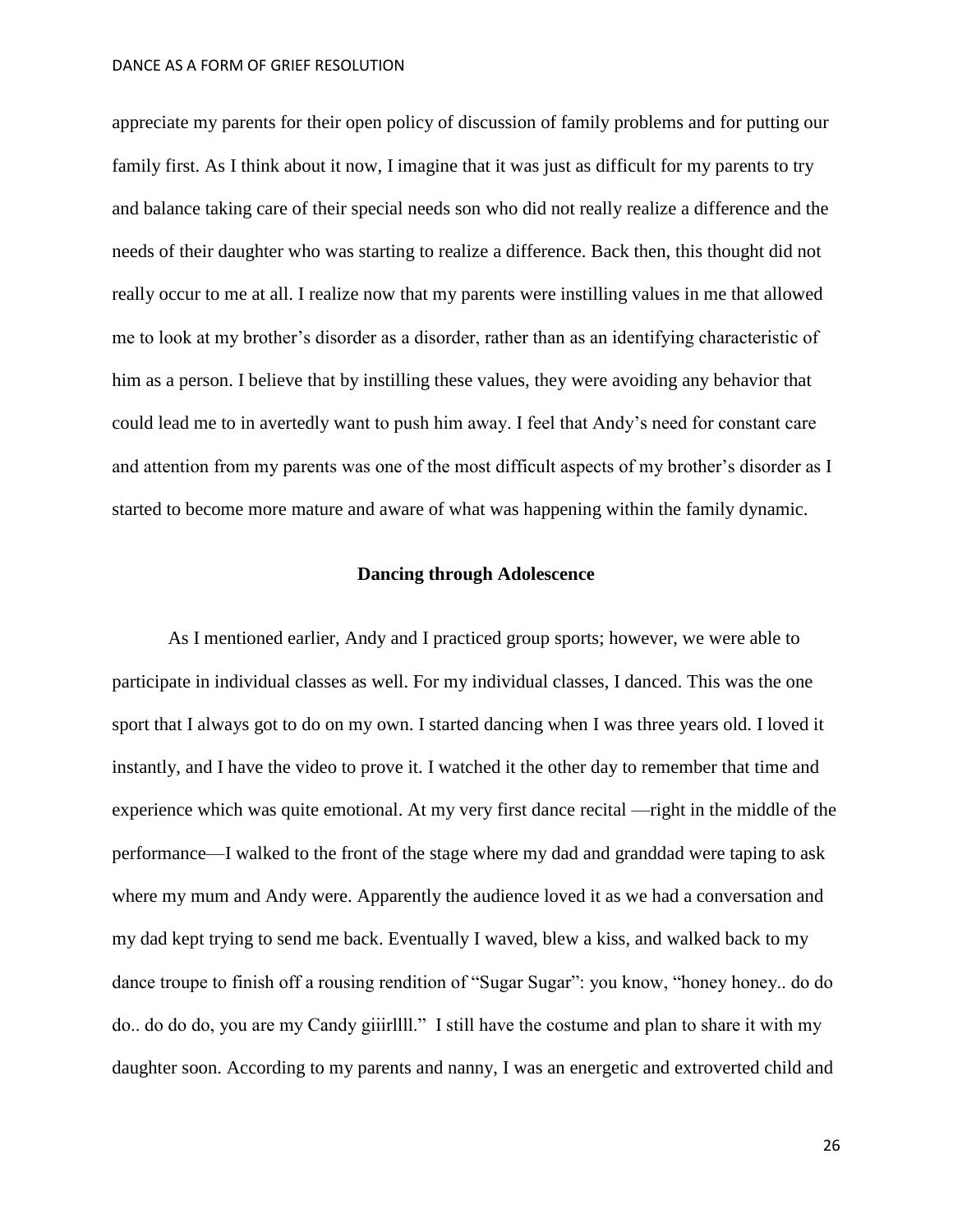dance was perfect for me. My parents felt like it gave me structure and some sense of discipline, while at the same time allowing me to have fun and act out creativity. Plus, the tutus and the sparkles didn't hurt. I was three: what three year old doesn't love sparkles?

Once I really got into dance around the age of five, dancing was an opportunity to connect with peers, and be part of a team that wasn't centered on my brother. I was enthralled by my teachers who could kick so high and jump into the air while turning. I was also amazed at how groups could dance together. As I watched I could pick out my favourite dancer by the way that they moved. I was smitten with the beauty of dance and this began an early love for costumes. When I was dancing, I received all the attention: I was the star. I was picked up and dropped off to class, and I went shopping for special shoes and outfits. Dance was mine. I remember being fiercely protective of my dance, though I did not realize why. If I could not go to class for any reason I would become very upset. I was dedicated to going to every class, and I did not want to skip for any reason. After my performances I was showered with praise and smiles from my family and friends. There was a part of me that wanted and needed this feeling: to be seen standing alone. My mum always made an effort to come to every dance recital, and every parent viewing night, even as her health declined. She would often take me to McDonalds (which we rarely got!), or out for ice cream after. These outings were a chance to us to enjoy each other and have some time for just the two of us. I remember sitting in the back seat and she would tell me about the lights at the theatre and how to put on stage makeup. She was giving me tips that I still use today.

As I entered my early adolescence, my mentality toward dance changed from the opportunity to be the centre of attention, to a chance to further develop a social circle that did not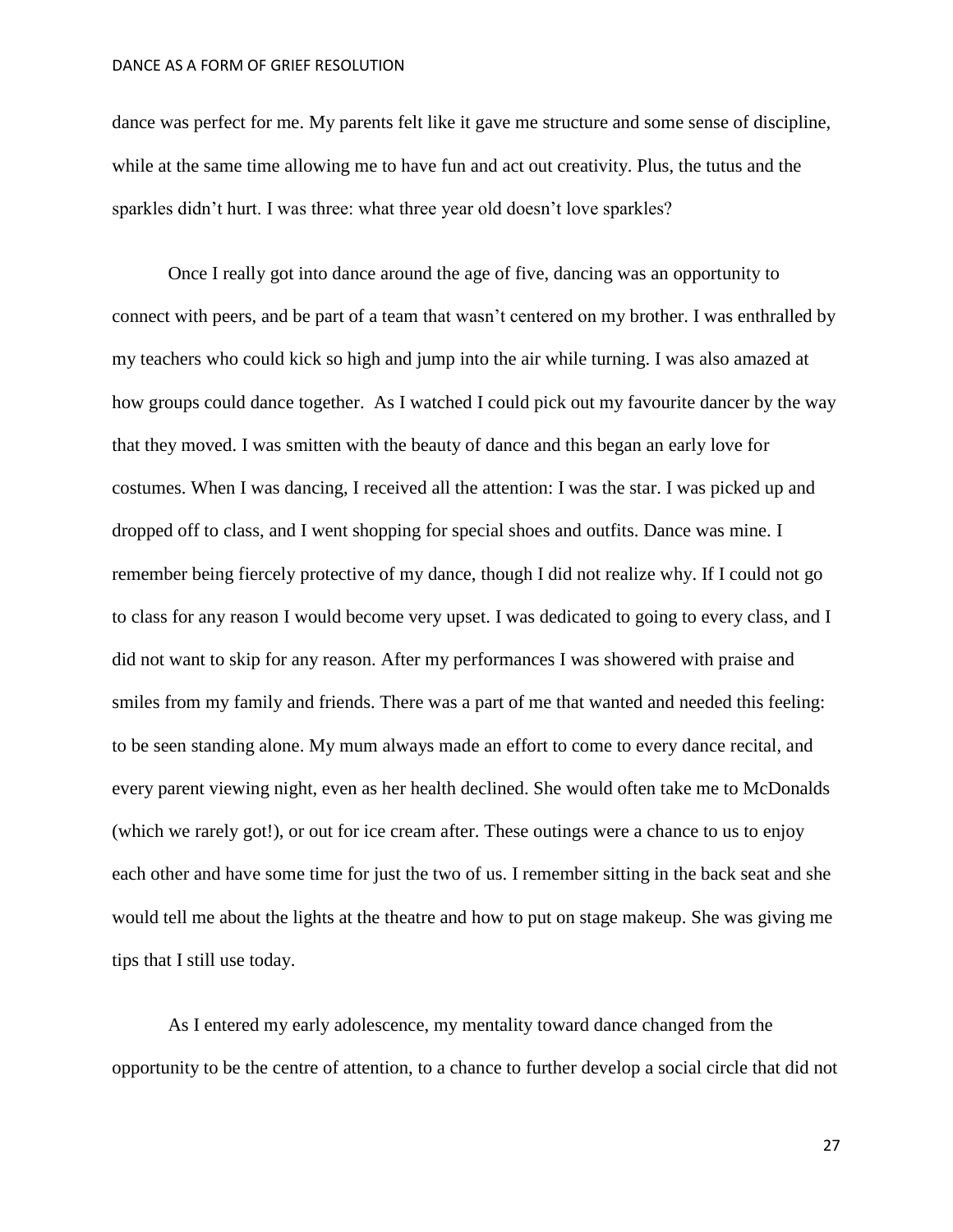involve my brother. Dance time became a break from reality. When I was at dance, my brother was never there. When I was at dance, I was able to be silly, unhappy, mad, or joyful. I was able to jump and dance around with friends without thinking about where my brother was. I did not have to worry about what he would want to do, or if he needed anything. My dance time stayed my time, and I was free. I thank my parents every time I dance for leaving the act of dancing just for me.

Around the age of 10 or 11, I began dancing at home. I would sit in my room choreographing to music, or dancing out in the front yard to music I could only hear in my head. I think everyone was very happy that my bedroom was above the garage because I banged around in that room, flinging myself on and off my bed in the most ridiculous dance moves. I am glad that the television show "So You Think You Can Dance" was not around then, because, based on the extreme dance moves the contestants perform and the associated ideas I would have had, it would have been dangerous. I remember one time, when my dad came upstairs to ask if I was okay since we had just had an earthquake. I had no idea: I had danced straight through it. Dance, while physical in visible form, became my mental break. Dance was beginning to be an expression of feelings that I had to contain most of the time even though, at the time, I was not aware that it was doing so. I was able to associate dance with getting away from any of my stresses or unpleasant aspects of life, not necessarily related to my brother. Depending on my mood and the emotions I wanted to express, I would dance to anything. I can still remember the day I watched a willow tree in the breeze and I started to move just like it. I did not even begin to feel silly until I heard my dad giggling behind me wondering what I was doing.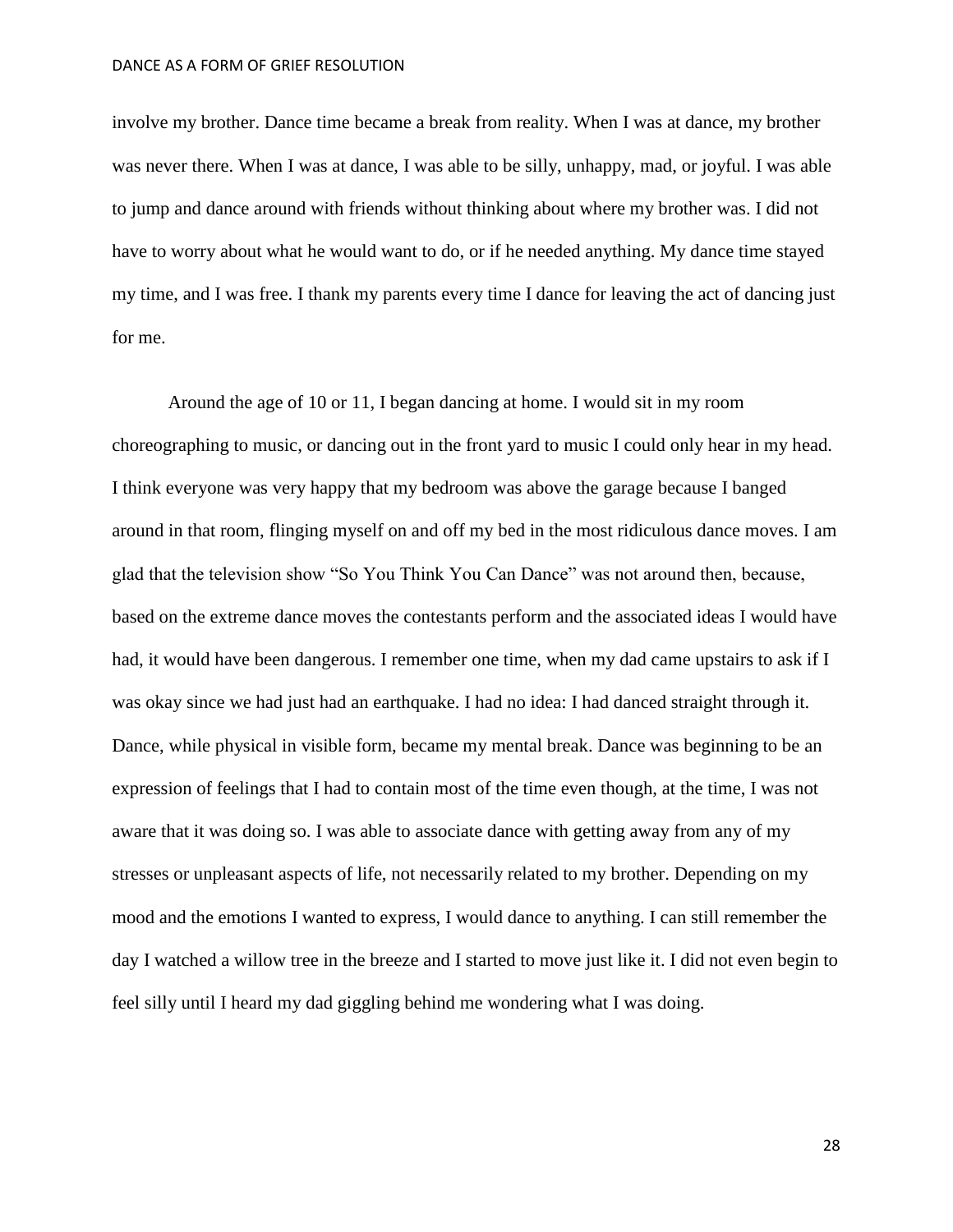What I did not realize at the time was that I was essentially beginning to appreciate the idea of authentic movement. Authentic movement is a newer phenomenon in the literature. It incorporates aspects of dance into its structure, and can be defined as

a simple form of self-directed movement. It is usually done with eyes closed and attention directed inward, in the presence of at least one witness. Movers explore spontaneous gestures, movements, and stillness, following inner impulses in the present moment. The witness watches and tracks inner responses to the mover with the intention

of not judging, but focusing on self-awareness. (authenticmovementcommunity.org). This definition is reminiscent of my dancing at home. I was starting to realize that my body wanted to move, and whenever it did I felt something. Authentic movement can assist people to access feelings that are not conscious, although one could argue that they are known to the somatic aspect of the unconscious (Wyman-McGrity, 1998). At home I was alone and safe in my bedroom to be spontaneous and crazy and emotional without judgement or anyone watching. The movements were pure and honest with whatever I wanted to convey at that time.

Davis (2007) stated that "movement is the personality [made] visible" (p. 6). In authentic movement, as the participant explores the emotions they feel through expression of the body, their personality style is visible. For example, one person may choose to dance slowly and prolong each movement until it evolves into the next, while others may choose to sharply snap from one movement to the next. There may also be a mix of styles based on the music or the emotions being expressed. Either way, that person's way of expressing themselves is evident through their movement, showing how they would choose to express it rather than dancing to another person's choreography. Through these motions, feelings can begin to be expressed as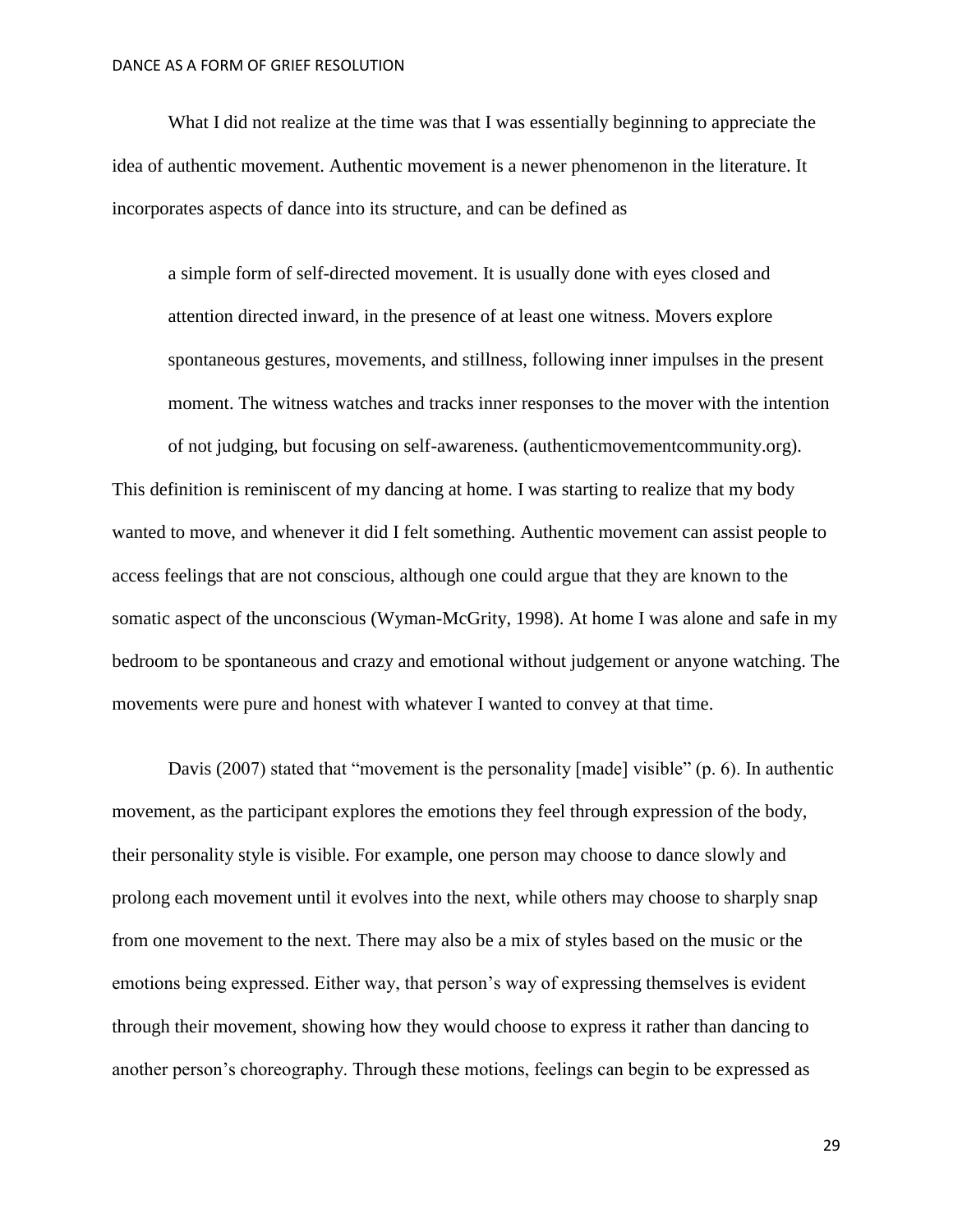well as observed, allowing others into that person's inner world (Wyman-McGrity, 1998). I feel that as a child, most children go through a stage of 'dancing' that is more akin to authentic movement. I certainly feel that as my dancing began to develop and mature, it started with exploring authentic movement. I will bring you back to my experience moving with the willow tree. I remember it started very innocently: I was alone in the back yard, and it was a warm, balmy day with a slight breeze. All I could hear was the tree rustling in the breeze. When I started moving with the willow tree, I felt an extreme sense of peace and tranquility, like I was floating away. I experienced a lovely, all-consuming feeling within my body, closing my eyes and just letting myself move like the long, graceful branches of that tree.

One of the founders of authentic movement, Mary Starks Whitehouse, created the approach by incorporating work from Dance Movement Therapy and Jungian's studies on active imagination and symbolic meaning in a physical action, as well as her own roots of dance (Davis, 2007). Dejanikus and Jackson (2004) noted that authentic movement allows for the participant to release control, allow evolution, and become in touch and kind toward their true self. I think that while dance is telling a story, authentic movement is a simpler form of expression that may be more raw and unfiltered and based primarily on emotion. Whitehouse (as cited in Wyman-McGinty, 1998) asserted the importance of waiting for the inner impulse to move, differing from ego-directed planned movements. Releasing the person's body, the emotions can flow more freely into the muscles, feeding the movement and taking on a whole new look. To observers, that person almost appears consumed by the dance: they are the dance and it is completely natural to their body. No other could dance the same way, and it does not matter what one looks like: it is just movement.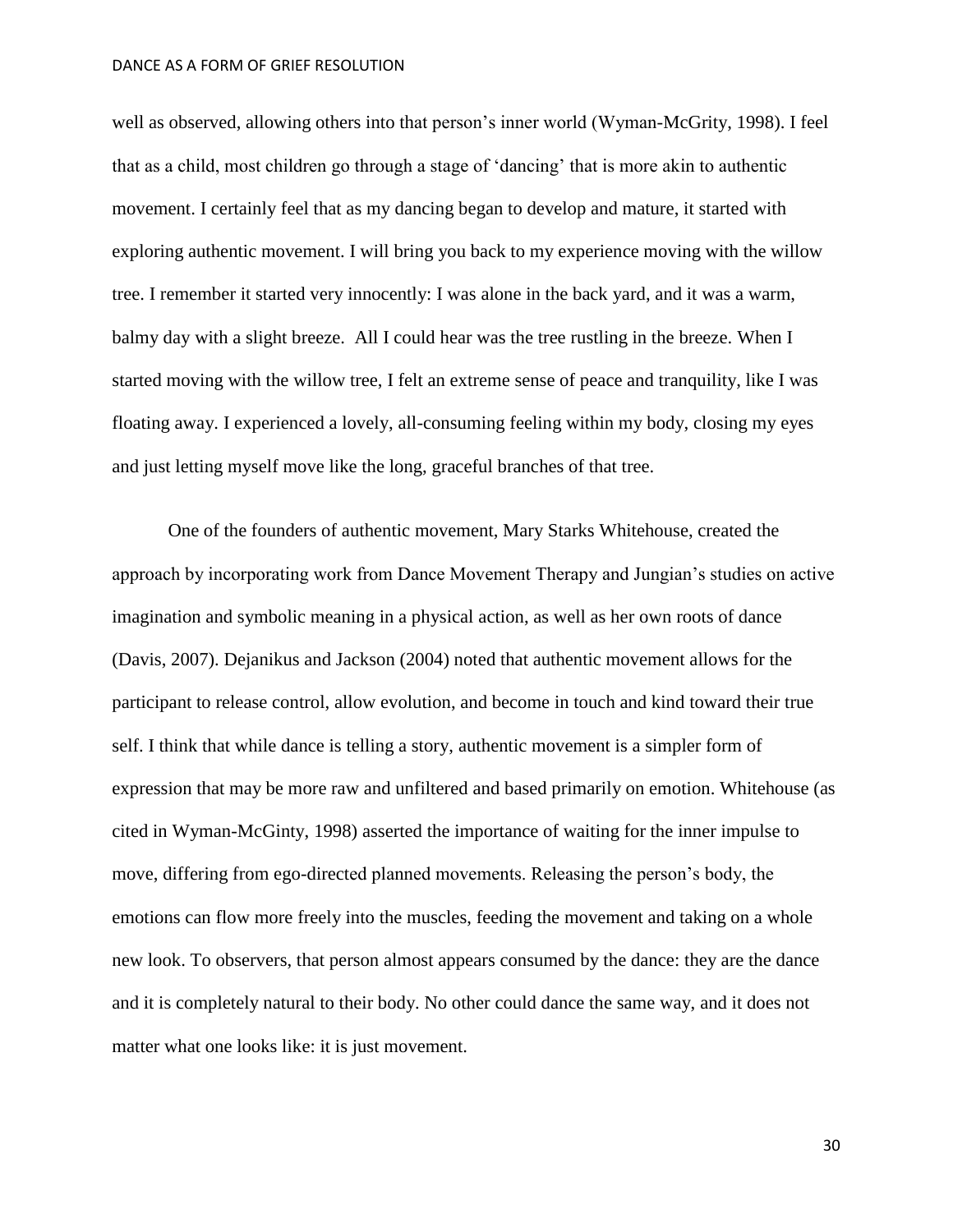That being said, I think that movement can also hold more meaning at times. For some, this movement can even be related to a spiritual connection. Sointu and Woodhead (as cited in Kraus, 2014) noted that bodily movements may enhance spiritual practices by helping the individual access inner emotions, thoughts, and feelings; thus, resulting in embodied spiritual practices. McGuire (as cited in Kraus, 2014) said that dance may help people to access their emotions and feelings, which, in turn, may contribute to their spiritual experience. In authentic movement, by utilizing both the participant and the viewer, "the invisible becomes visible, the inaudible becomes audible, and explicit form is given to the content of direct experience" (Davis, 2007, p. 6).

Authentic movement and dance was very important to me as a child. It allowed me to be safe and expressive while I was feeling an inner turmoil I did not understand. To draw on some of the information stated above, I feel that utilizing authentic movement to access my inner emotions and allowing these feelings to become visible was powerful, even if I was engaging in the movement all by myself. The age of adolescence is a very emotional time and these movements held more meaning for me given the life I was living and the responsibilities I was facing at such a young age. I know I cannot change it, and I have no regrets. And I would like to believe that if I was placed in the same situation again that I would act in the same manner. I do not wish my brother was different. In fact I encourage who he is and I am proud of the young man he has become. From the ages of 6 to12, dance was very influential in my life, teaching me a way to cope with the various stresses I was experiencing and how I could express myself. Dance also helped me manage my emotions during the period of my life I am going to tell you about next.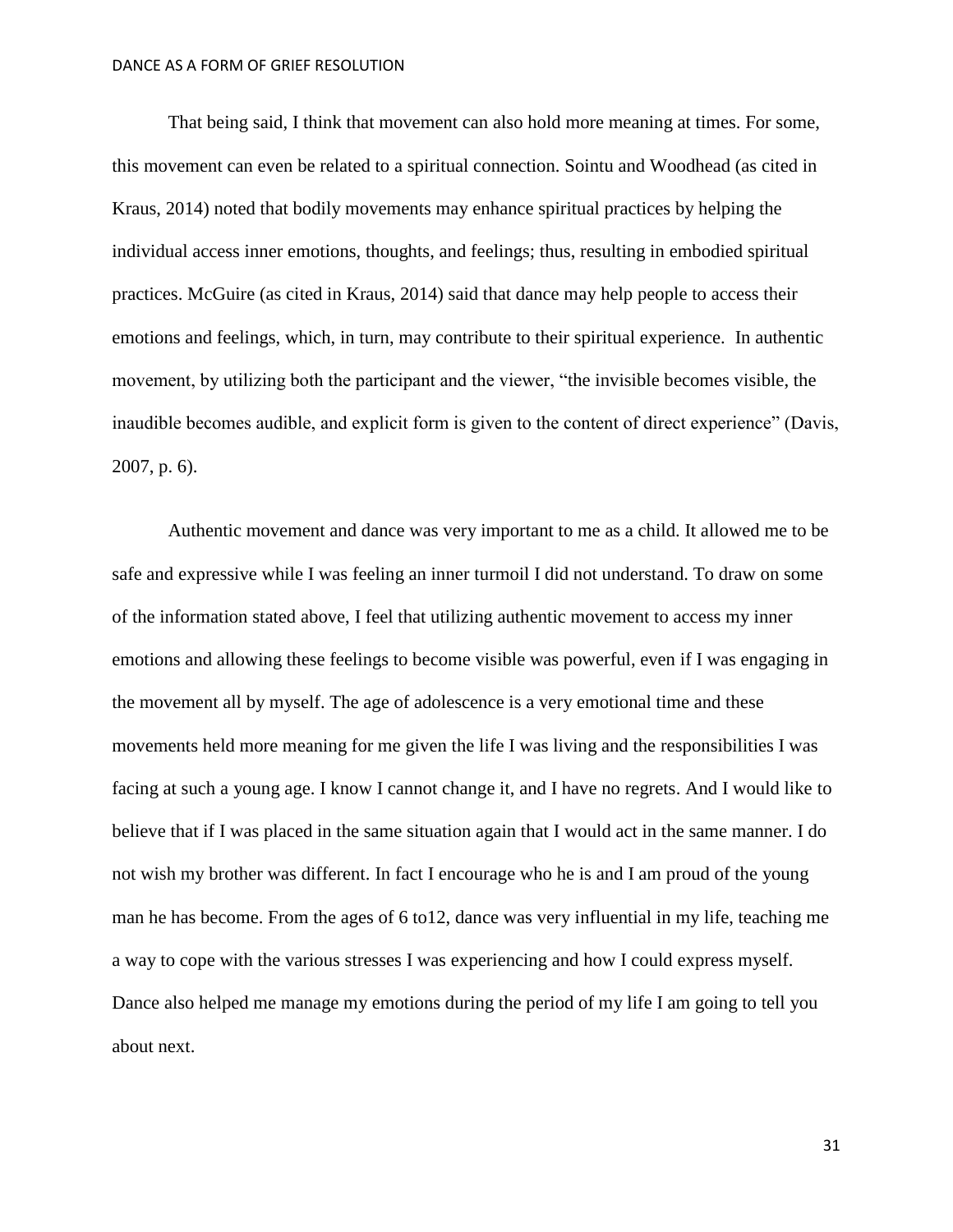When I was eight, my mother was diagnosed with breast cancer. During this time, I began what I felt was the next chapter of my life, and, this period of time is what I will tell you about in the next chapter of this thesis. Sadly, for the next eight years, our family resumed our habit of hospital visits, tests, and travelling for treatment as the cancer wove its way through my mother's body. This is a time I remember with grave clarity.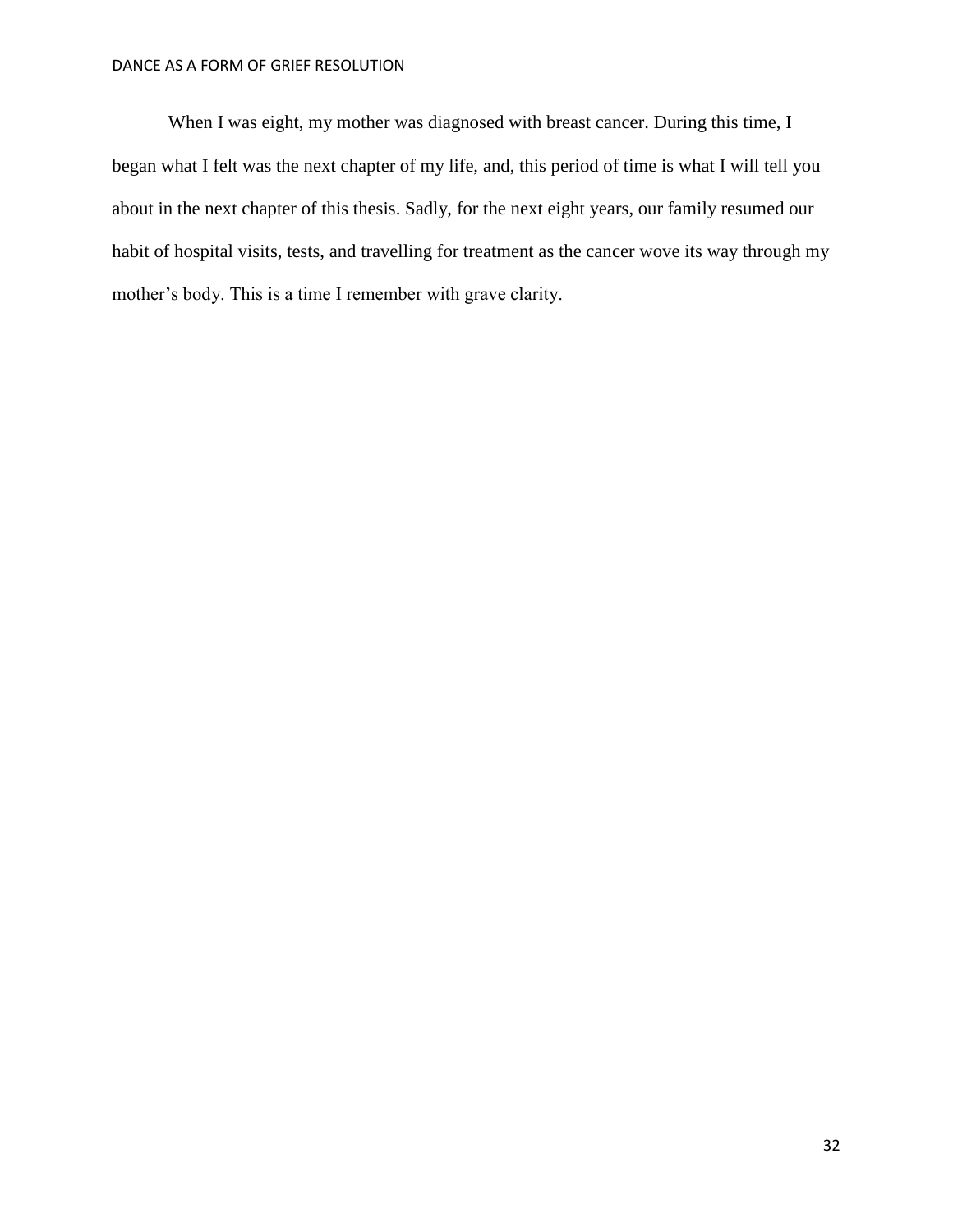## **Chapter 3**

I would like to take a minute to introduce you to my mum. This chapter is about her, and how her illness and death affected me, along with how I used dance to cope with my loss. My mum was great. She was English and a little snobby, and she had a great style, a wonderful smile, and a killer sarcastic sense of humour. She was also compassionate and kind, and she loved her family and friends tremendously. My mum was loyal and stubborn, and I miss her like crazy. I know all of these things about my mum based on my short 15 year experience of knowing her, seven of which was during her battle with cancer. As I write this thesis, she has been gone longer than I have been alive, and I still tear up when I think of her. Mostly because I miss her, and I regret that she was not able to experience my wedding, her grandchildren, her son's success – all things in which she would have revelled. So, this chapter is dedicated to my mum: May she always rest in peace and live a long, happy life in her family's hearts and minds.

> Sweet Jesus, look kindly at this person I come to you, not pure of mind or word or deed But sick with cancer and in great need The fear is invasive, the pain can be too And I try Lord, I try, to surrender to you But I am just humble, not gifted or wise And I pray when I'm desperate or scared I need to say thank you for my family, for my friends For the support and love they give me, with no thoughts of an end

> > And yet, Lord, I wish you could take this away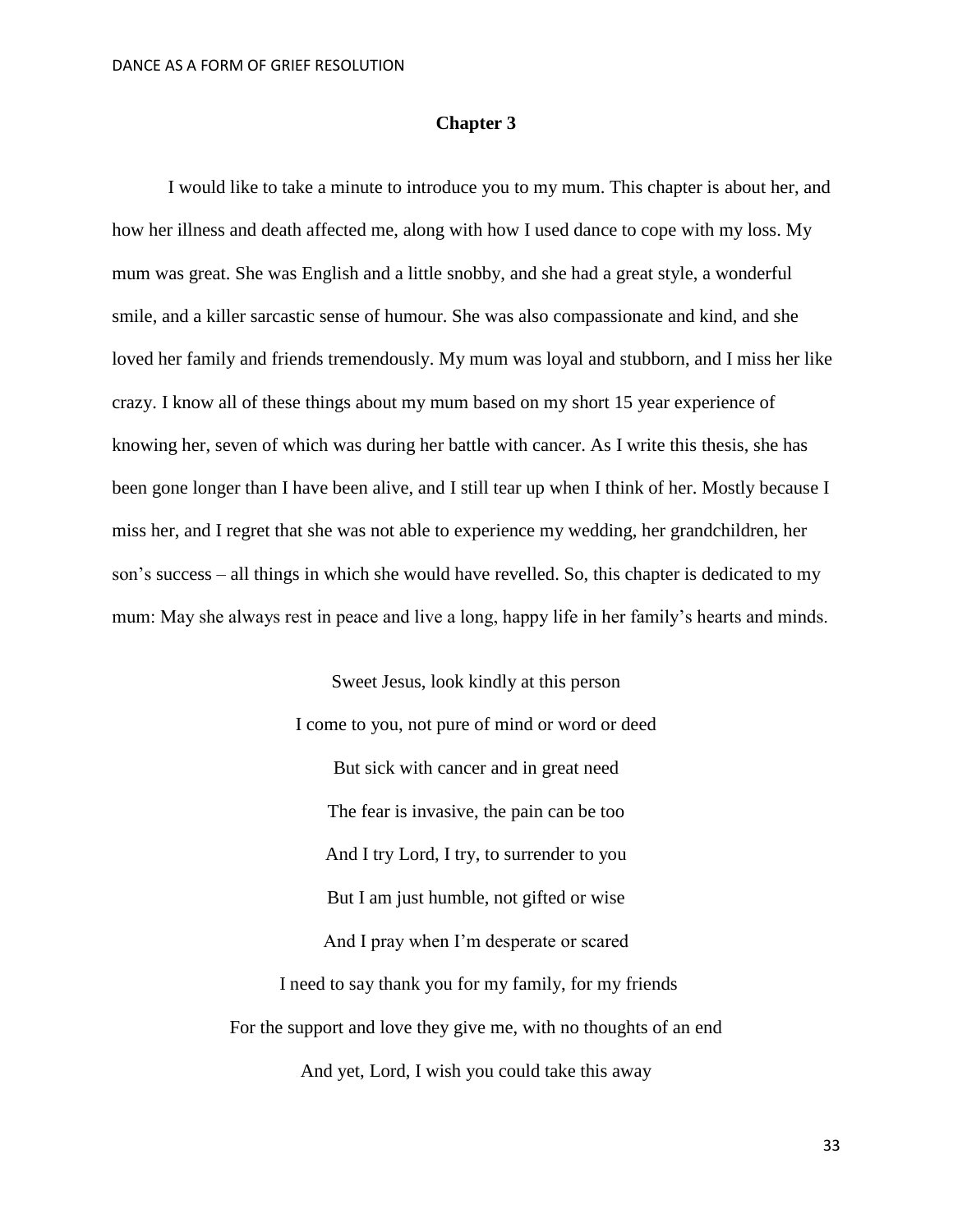Just work a miracle, or at least stop the pain I know this is rambling, and I'll stop now to you As I close, give me strength to walk the road to you.

Bridget French, 2007

# **My Mum**

As I prepared to write this chapter, I started to thoroughly look through all of my poetry and journal entries from when my mum died. I had forgotten that I had found some of my mum's poems that she wrote in the hospital, which I kept in my poetry books. I chose to include some of her writing in this chapter so that you, my readers, can see not only my struggle with this time in my life, but also hers: her fear and her hopes. I want you to get a feel for the strong woman who rarely showed me the feelings expressed in her poem above. I think she kept them to herself, to protect us, since we were so young at the time.

My mum was diagnosed with cancer when I was eight years old. My memories of this time are confusing. I remember being emotional, confused, scared, and hoping to push all of it away. I knew I did not feel quite right, but I could never explain exactly what that meant or how that felt. In a similar manner as dealing with my brother's disorder, my parents were very honest with me about my mother's condition. They even made doctor's appointments so I could ask questions and get the answers I needed about my mother's illness. As a child, I needed to feel in control, rather than letting my parents drive what knowledge I had. I felt like I had helped control my brother's care: so why not my mother's? And, ultimately, I continue to feel this way to this day as I approach similar situations as an adult.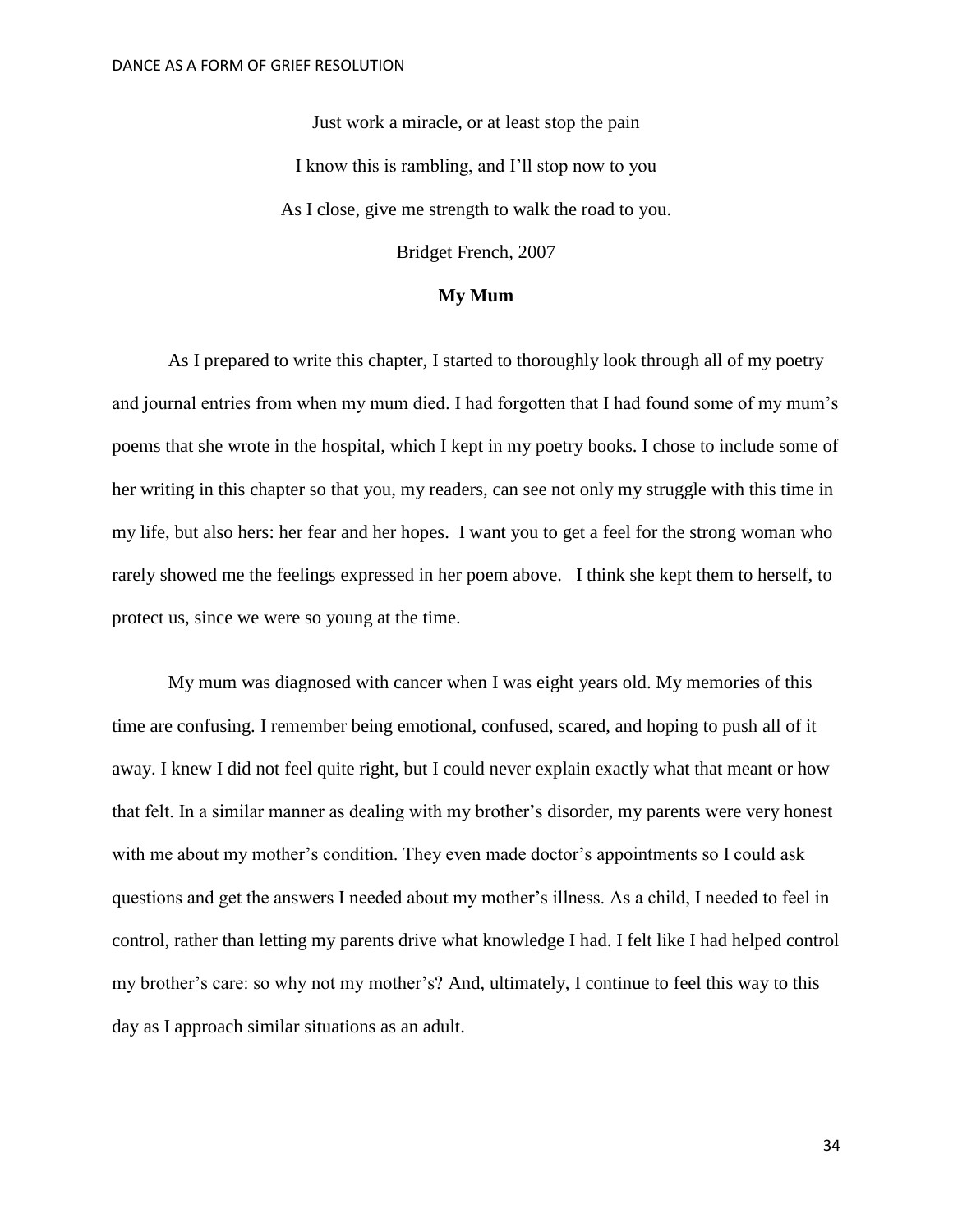My mum's cancer started out in the breast, but over the next seven years it weaved its way through her body from her back to her neck and back down until, finally, it reached her liver. Throughout her illness, I watched radiation treatments, learned how to give bed baths, and became even more involved in my mother's everyday care. We were fortunate to have a trusting and loyal babysitter who took care of my brother and me every day after school and over summer. She was a large influence on my life and a supportive entity for my parents while my mum was so ill. In order to help out in my own way, I took it upon myself to start watching over my brother at school more. I would often visit his resource room, reporting back to my parents my interpretations on the work he had and the instructors. I more than once was pulled into the principal's office for telling a teacher how to do their job, or for getting upset with them if I did not like the way my brother was being treated.

While I was somewhat aware of what was happening to my mum, my brother's limited processing of the situation was that his mum was sick, that his daddy worked a lot to help mummy get better, that our babysitter was our best friend, and that I was his sister. For Andy, his reality was simple: the people he loved were in his life and he got to watch his movies and play his games. The complexity of the situation was lost on him. I was still quite young to process such a large event in life, and I felt confused. Though I had the illness and treatments explained to me, I processed my fear, sadness, and confusion by taking initiative to take charge and grow up. I grew up by demanding to know what was happening with my mum's treatments. I remember one of the doctor's appointments I attended with my mum. She fought back smiles as I asked the questions I felt needed to be answered. I do not really remember what I asked, but I remember telling her that this situation was serious and asking her not to smile. I am sure my mum was silently giggling behind my back, but I appreciated this opportunity to feel as if I was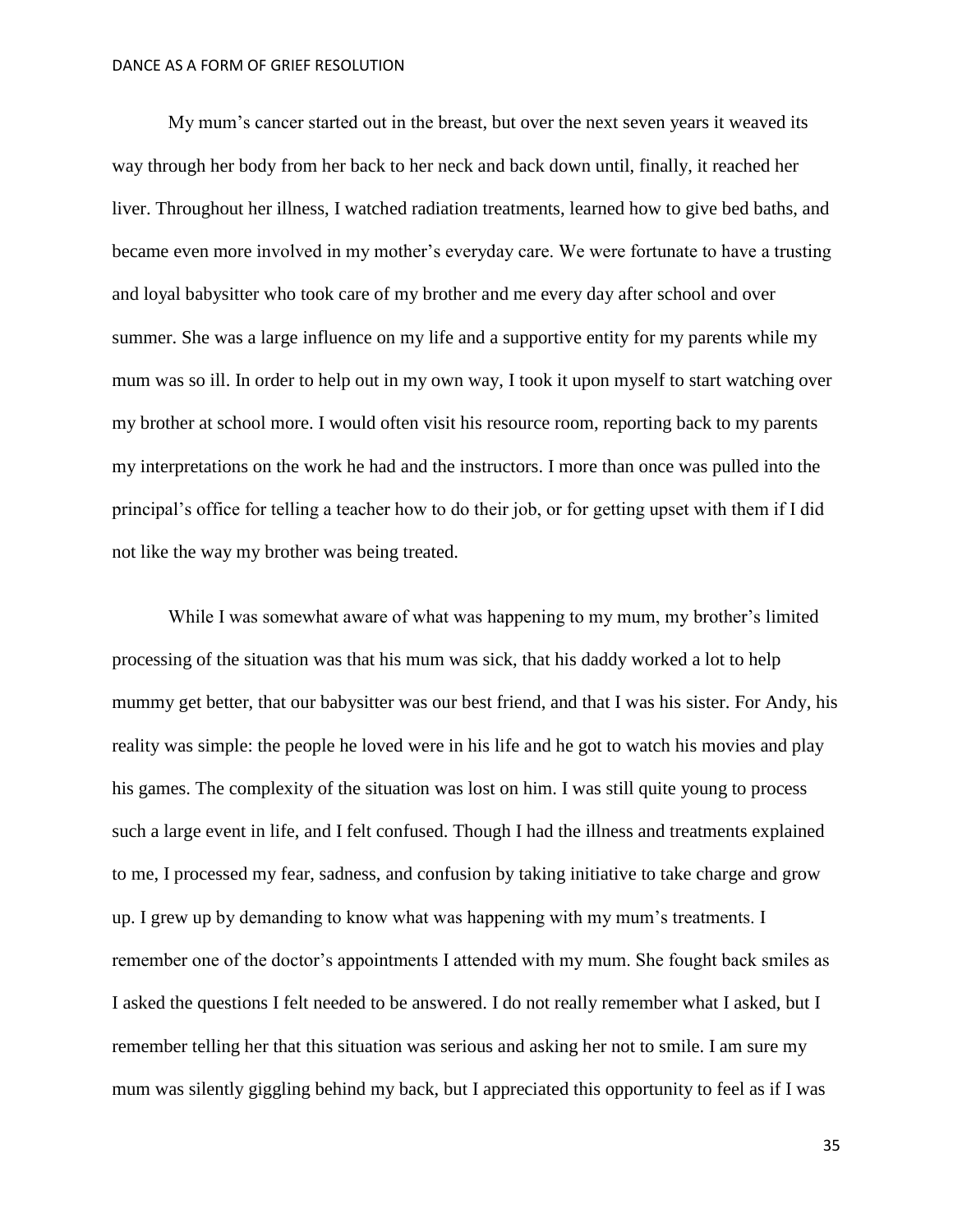in control. That being said, I still needed a place to escape all the illness and stress at home, and I found this escape through dance. Faithfully, I was ferried to and from dance class by whatever avenue was available. I appreciated this consistency in a very chaotic period of my life.

By the age of 11, my mother was in and out of the hospital regularly. The cancer had eaten away at her vertebrae in her neck and she had to undergo a very serious surgery. She had to get a metal cage inserted as a support structure in her neck and a metal bar down her spine. My mum was in the hospital for quite some time, but she wanted desperately to be at home. We were fortunate to have a nurse come in and teach us how to help care for my mother, and to assist her with daily tasks. We had a number of people in the community come in to help clean the house, as well as to care for my mum's basic needs. I remember that she hated having someone else do it for her, since she was a nurse. And, like many nurses, she made a terrible patient. She hated not being able to help with the cleaning and running of the house. Being stuck in bed was something my mum never experienced before she became ill.

The majority of my mum's care came down to my dad. He would ask me to help with other tasks that she would usually do, including housework and helping with my brother, and, occasionally, he asked me to help him care for her. My anxiety over the illness grew, and we seemed to have little reprieve from either of them. I experienced this anxiety in various ways, one of which was that I could not go to sleepovers, which at 14 was "weird." Any time I tried, I had to go home. I remember I went to sleep over at my aunt and uncle's in Chilliwack. I think the thought was that I knew them well and that it was over an hour's drive away so it was far enough that I could not just pop around the corner and come home. Well, at midnight that night, my uncle was driving me half way to Maple Ridge, while I cried in his passenger seat, feeling a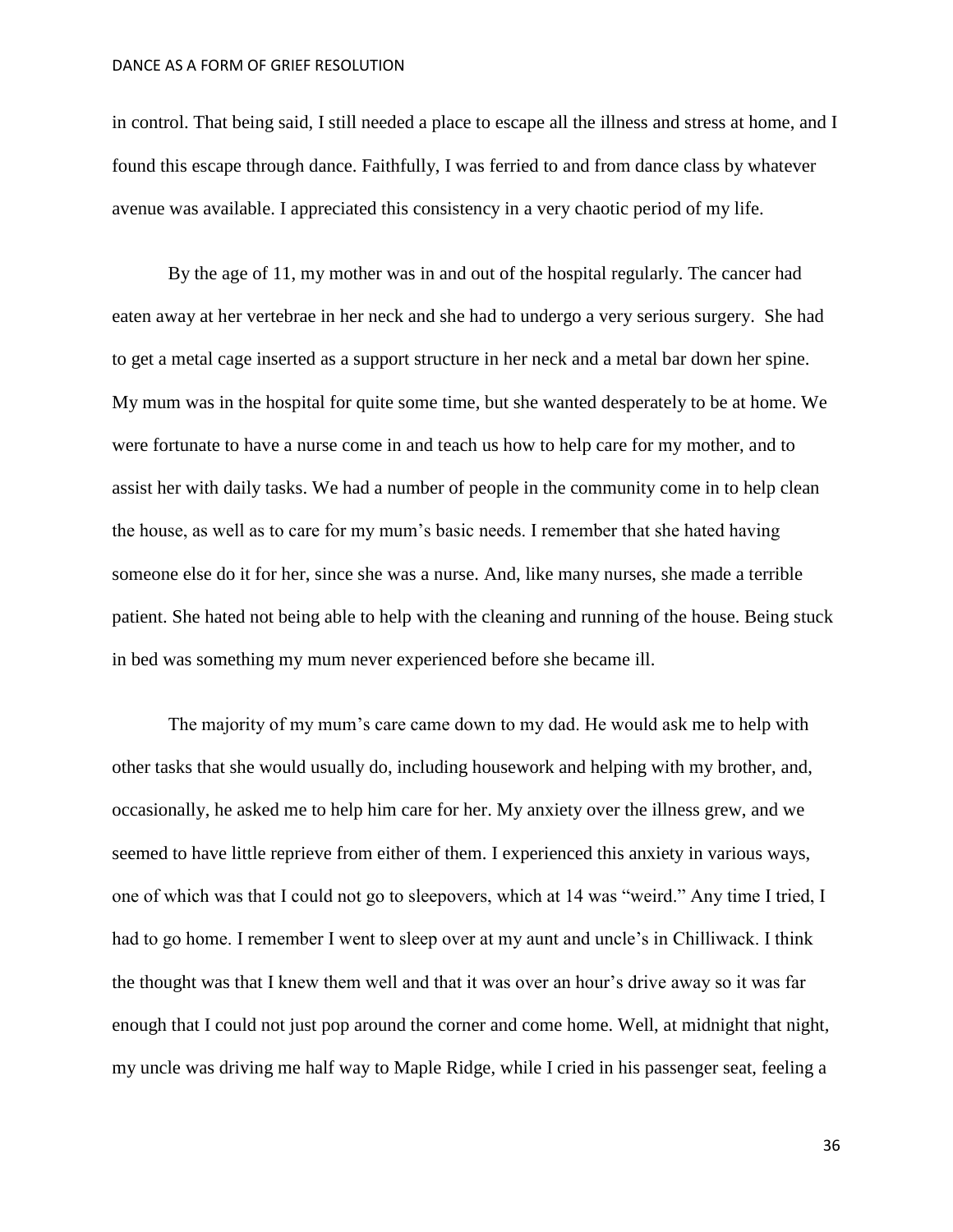mix of guilt and a need to go home. The first half of that drive was lovely: my uncle kept saying "it's okay petal" to me over and over and patting my knee or my shoulder. My dad, on the other hand, was livid. So, compared to the first half of the drive with my uncle, the second half of that drive with my dad was quiet after he expressed his severe disappointment in me. I not only felt his disappointment, but I felt disappointment in myself as well. It took me a very long time to figure out that I was afraid that my mother would die if I was not there. Understanding that my body and mind were reacting to a stressor I did not understand has allowed me, as an adult, to pay more attention to how I respond in similar situations; thus, when I find myself adversely reacting in a way I do not necessarily understand, I have realized that I must give myself the time to realize why I am reacting in this manner. I believe that this feeling of mine was very hard for my dad to process: he already had an ill wife, a special needs son, and now his daughter was acting out as well. I think my dad is kind of a super hero for holding all of that on his shoulders, and still making us feel loved throughout all of it. He also worked as many jobs as he needed to keep us all happy and to provide us with what we needed, including food and medicine for my mum.

Andy and I were never limited to what we could do, regardless of how many jobs my dad needed to get. It became more and more financially difficult for my brother and me to be involved in everything we wanted to, but I did not realize this fact until I became an adult. Dance became a cherished gift I was fortunate to receive. I would get to be "normal" and it was my time. Before class, I would talk to friends about boys, and have my best friend dancing beside me. We would giggle about our costumes and practice our dance moves so that we could enter the yearly talent show at school. During class, there was not any illness or responsibility. I just had to move to the music and enjoy myself. I did not care if anyone saw me dance. The point of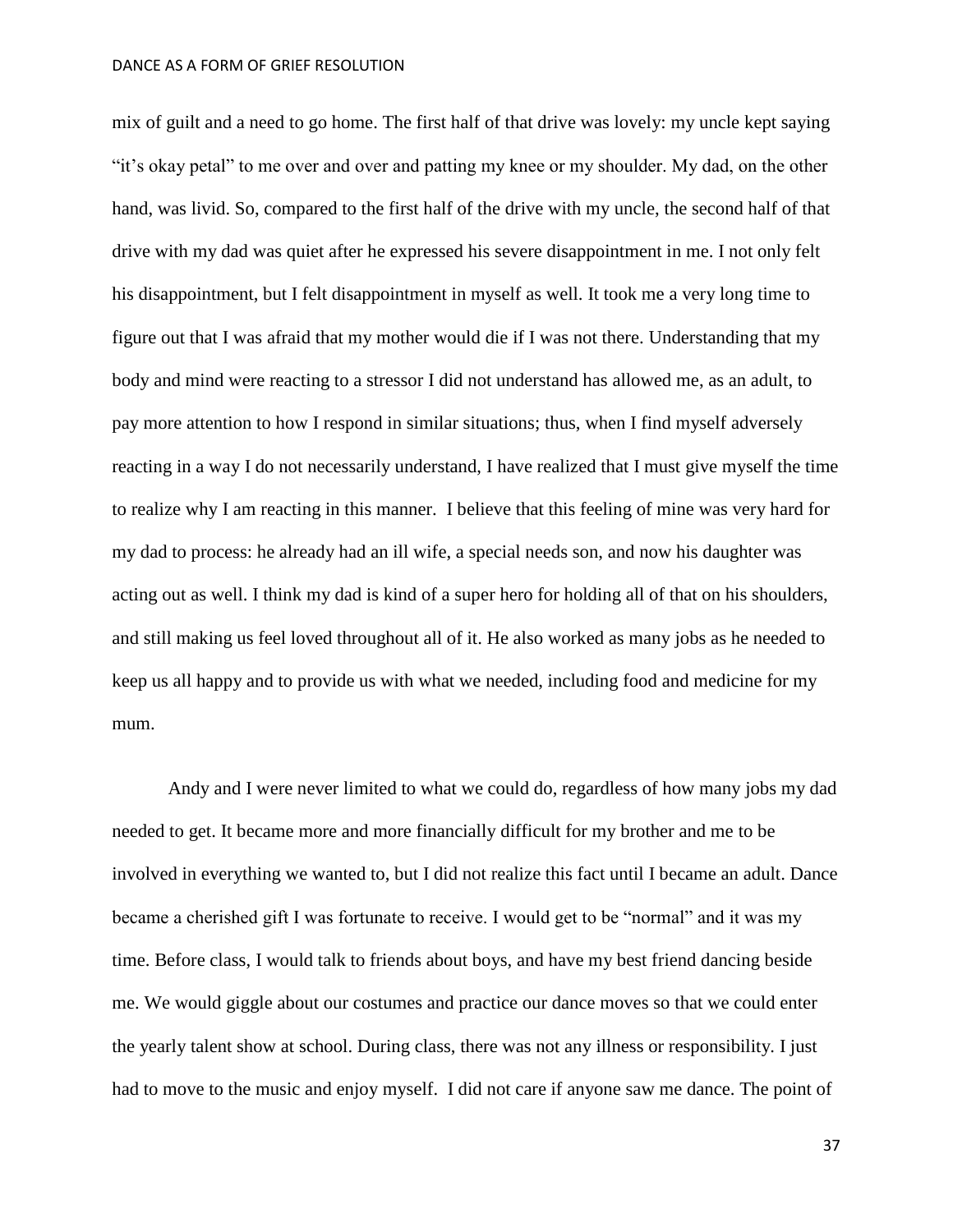dancing was that it let me tell my stories and express my emotions, both in class and when I would escape in my room from the scary events that were happening on the other side of that door. Despite my need for alone time to dance, I was still very engaged with my family. We still shared mealtimes, went on family outings as we could, and helped each other as we needed it. We were all feeling the stress and strain of what was happening to our family.

As my mother's illness progressed, I went further and further into myself. I felt bad if I didn't help around the house or with my brother, but sometimes it was just too hard. More and more, dance was a place for me to escape. I know my mum supported my dancing because she attended every show she could, and she would sit in her bed and have me give her details about all my classes. She would also listen to the music chosen for our dance that year, asking me to show her my favourite parts of the dance. After watching me, she would offer tips about pointing my toes and straightening my posture. I hope she enjoyed those moments as I much as I did. Even with this support, I danced to cry the tears I felt looming. I danced to re-live the anger. I danced to escape. I danced to feel something powerful. And, I danced to get a different type of attention. With my mum's illness and Andy's disorder, I was getting attention that I didn't want: I didn't want all of those sorrow filled eyes on me asking how I was. I didn't want people asking me how Andy was taking everything. I didn't want the constant questions about how my mum was. For all of these people asking all of these questions meant that I had to talk about it. Honestly I did not feel old enough or articulate enough to speak about these difficult, emotional topics: it made me very uncomfortable. How was I, in my teenage years, supposed to explain the process that I was experiencing to an adult? So, when people would speak to me about dance, these conversations fulfilled my desire to receive some attention outside of my mother's illness and the inevitable death I knew was coming. I danced because it made me feel better, and I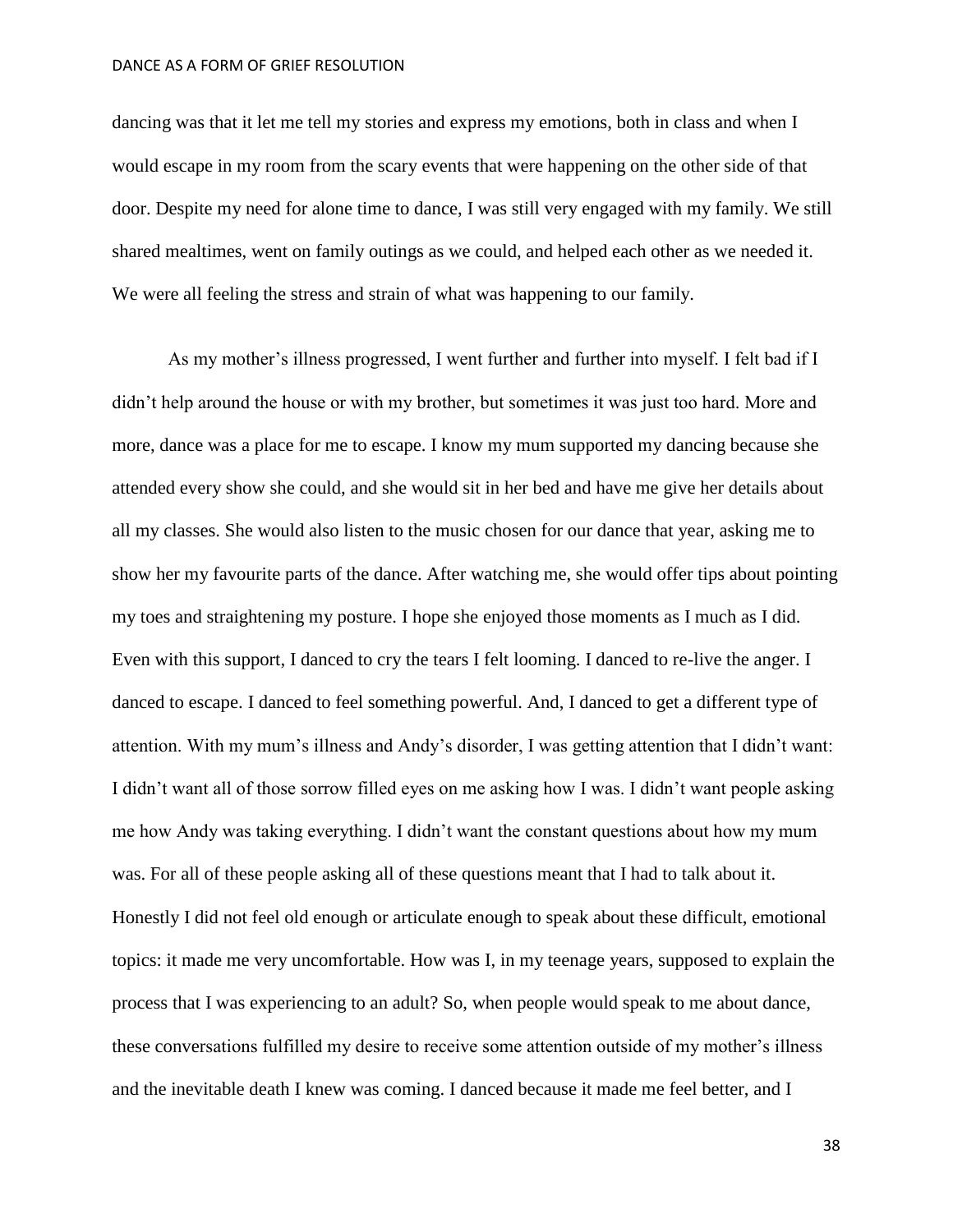danced because it helped. I felt a very strong connection to my mum: we were very close and her love of dance paired with mine was topic we loved to explore.

My mother and I were best friends. We did everything together. She taught me my love of shopping and how to bargain shop. We were always talking and laughing together. One of my favourite shopping memories was one time when we were down in the U.S. We would go to the outlet malls and we would rent her a scooter for the day. Every time she would put it on rabbit speed – the highest speed the scooter could  $\gamma$  and zip around the stores with us chasing behind her carrying her bags. She loved to shop and buy for others. At the end of the day, she would tell us she was tired and that she needed a nap when the rest of us were sweaty and had to hoof everything back to the car so she could have a rest. She would look at us with that little twinkle in her eye. I enjoy sharing these stories of her, especially so long after she passed: it keeps her alive in my heart and mind.

As I remember our times together, I also remember that we rarely fought. I cannot say how much I miss that time with her. When I was 14 years old, we were told that the cancer had moved to my mother's liver, and that there was nothing they could do. She was going to die. I wrote a story for school just after she died about the last shopping trip. She actually was too ill to come, and so she sent my babysitter and I off to her favourite shop with a gift card. Afterwards, "as she watched us model the clothes with the gift card she had given us, she looked at us with this smile and this content face as thought it was the last time she would ever see us. Little did we know it was" (French, 2008). This is one of my favourite memories, but one that sparks great emotion in me as I remember her face very clearly: she had tears in her eyes, yet her face was full of pride. She laughed and giggled with us like nothing was wrong. I was 15 at the time, and,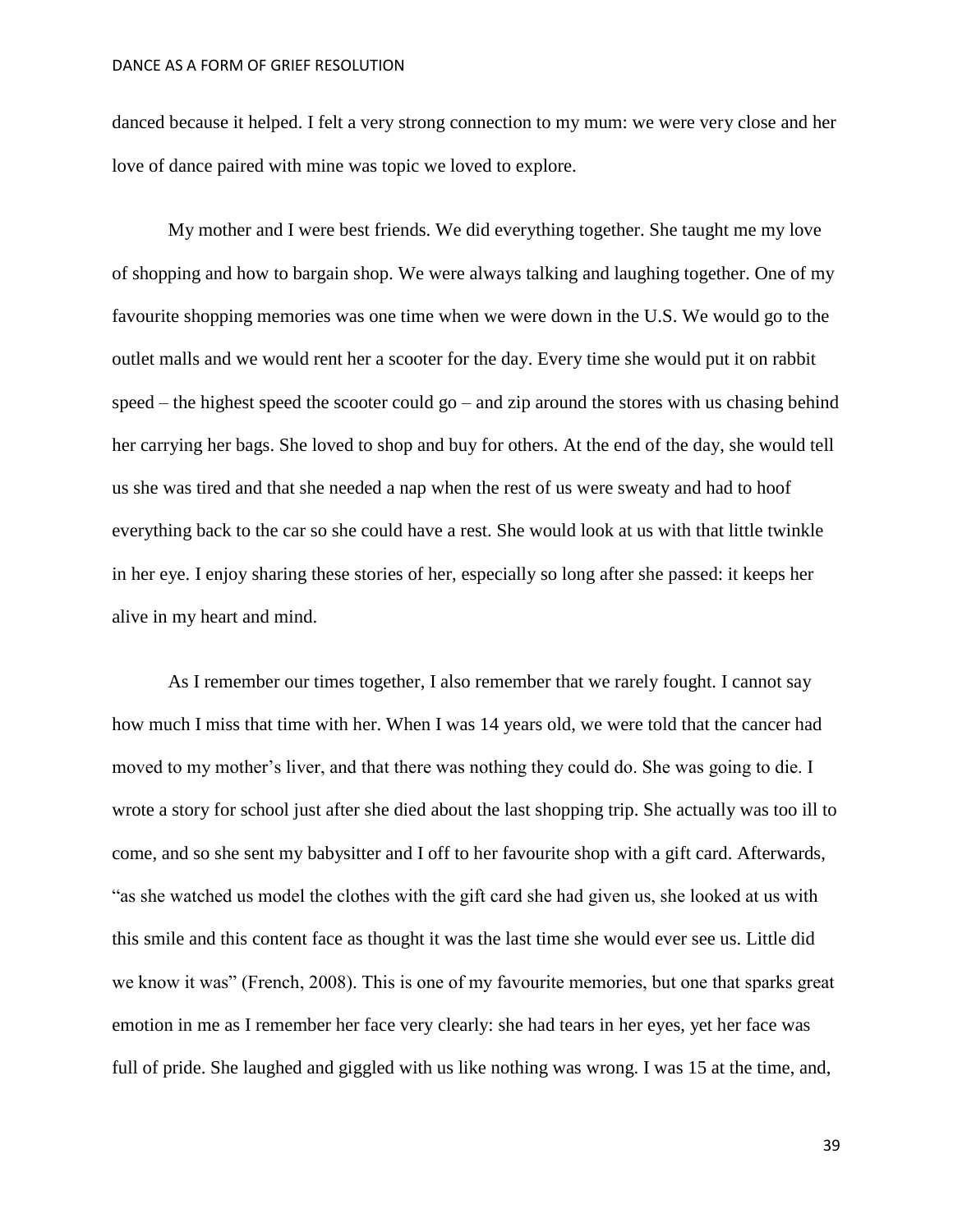while I knew it was coming, I was so afraid of it to actually arrive. I found poems written by my mother at roughly the same time, an excerpt saying that "dying is easy for myself but you see, it hurts to see the pain in my friends and family" (French, 2006).

In my journal I wrote about how, on the week she died, I came up to the hospital and the atmosphere was so different. The nurses just looked at me, and there was a prayer on her door. None of this clicked as to what it meant. I was told to hold my mother's hand, but it scared me because it was clammy. And, as I started to talk to her in her bed, her breathing – so raspy and heavy –would stop. She would cough, and this continued for almost two days. I remember I was in there with her alone, and she coughed and stopped breathing for a moment. I ran screaming from the room, afraid that this was it. At one point she woke up to tell us she loved us, and I could not tell her back, "that meant I had to say goodbye, and I wasn't ready to do that" (French, 1997). I felt such guilt that I could not say it. I had given her a gift two weeks before she died: a silly beany baby dog I found at the hospital gift shop – and it fit perfectly in the palm of her hand. We called him Wilbur. She died clutching Wilbur to her chest, a symbol of holding us all close to her heart. I hope she wasn't as afraid as I was. I clutched Wilbur the whole way home, tears streaming down my face silently. On November 10th, 1997 my mother died of cancer. I was 15-years-old, devastated, petrified, and relieved. Before she died, my mother wrote a poem. And, I found this poem in the box from her hospital room. I feel the words she wrote likely portrays how she was feeling just before she died.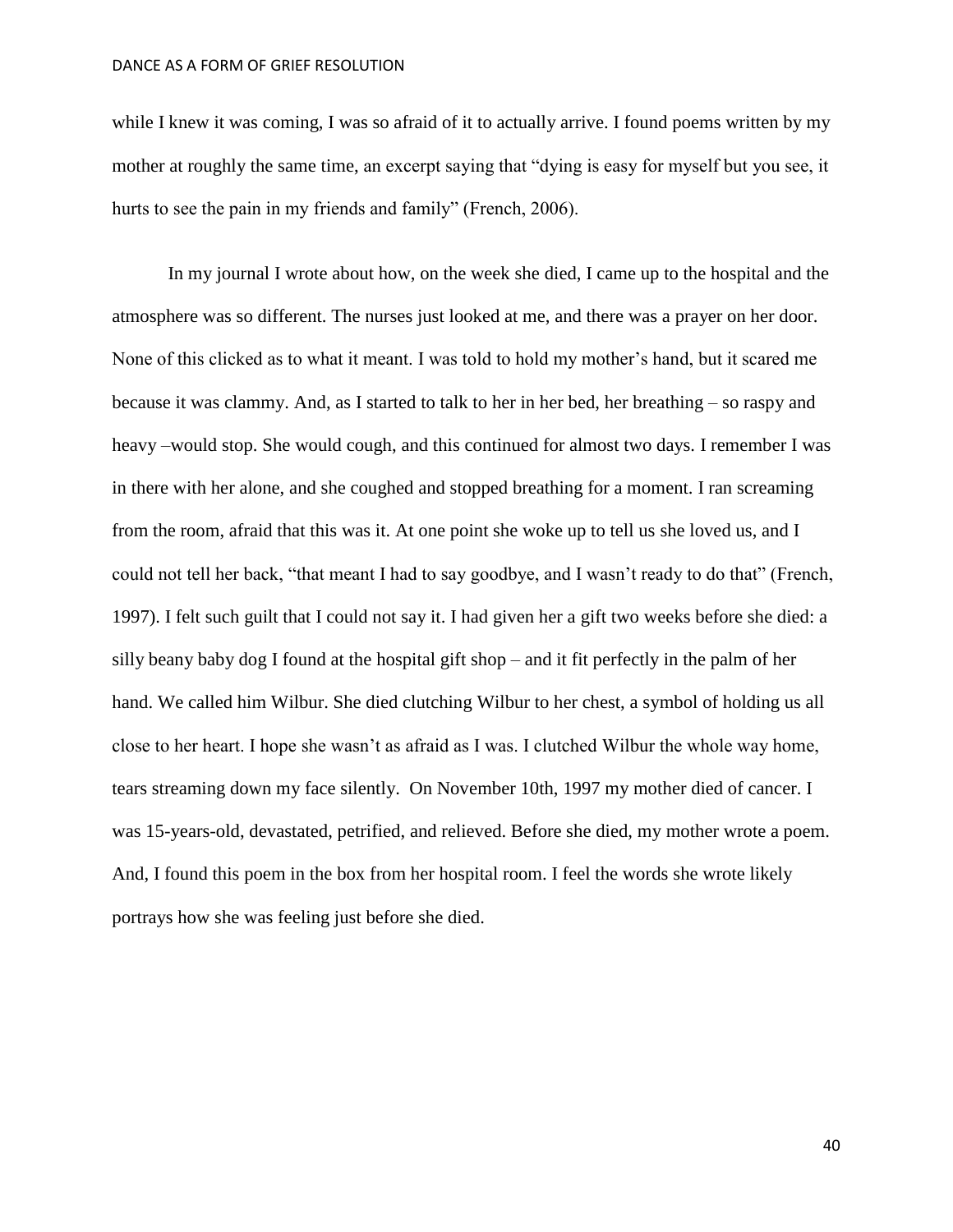My daughter, so fresh, at the threshold of life My son, an Angel of yours in our life My husband, my sister and all who care Who hate to see me suffering here I want to get up and I want to walk With no pain and no fear but when do I know? This is the right time? Your body is right, I just have to try it and hope it's alright Bridget French, 2007

# **Life without Mum**

After my mother's death, life was different. I had lost my best friend, my confidant, and my support system. The family as a whole struggled with losing our matriarch. The difficulty alone of explaining to my brother that his mum was not coming back continues to be a topic of discussion today. We were fortunate to have a few family members that stayed with us and supported us. We, our little three person family, became even tighter. I began to take on the role of caring for my brother while my dad was at work after our nanny left, as well as on weekends when he had to work or wanted to go out. Dad, the nanny, and I began to share responsibility of Andy's care-giving. We made a deal that I would not get a job, but instead care for Andy, and my dad would buy me a car when I graduated. My brother was not difficult to care for as I was already used to his schedule and needs. He has a happy, outgoing personality, and is easily pleased, enjoying the company of others. I understand it was necessary, but, in some sense, I did feel put out and sometimes angry that I had to be the one caring for my brother. I then felt guilty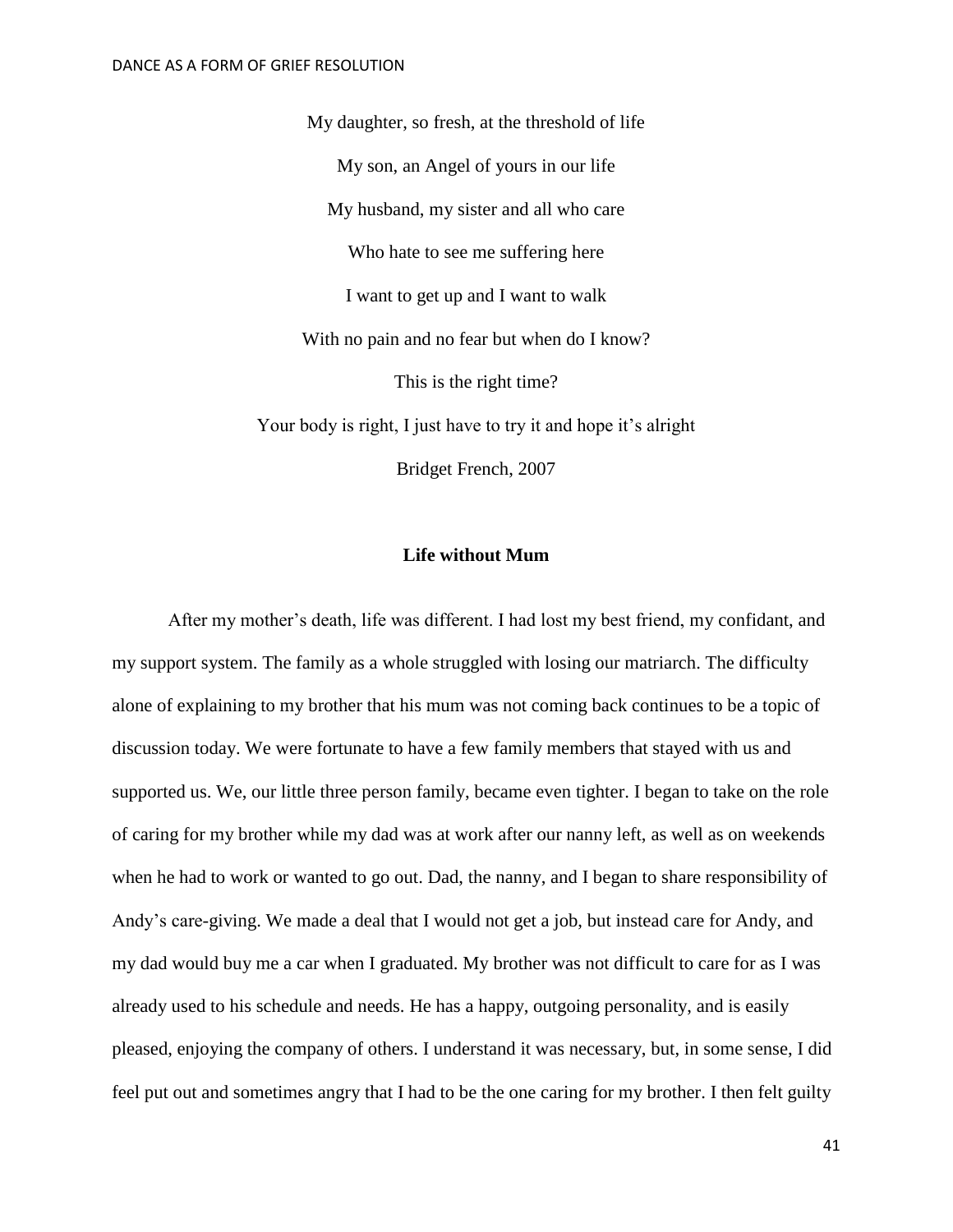for feeling angry. For a girl who just lost her mother after an extended illness I was devastated, and, at times, it was hard to feel that way and let myself mourn due to the responsibilities I had. Interestingly, this is what I remember most about this time: the overwhelming sadness and the overwhelming sense of duty to my family.

As a 15 year old girl, I was at an age where I felt it was all about me. I started to feel left out when all of my friends were at parties or movies, and I did not get to go. I did not resent my brother or my dad, but I did sometimes get angry that I was in that position. I am sure that my dad never wanted to be in a position without his wife, caring for his two kids alone. In the year my mother passed away, I lost many additional people to cancer and other various causes. I lost an aunt, an uncle, my dog – who also died of cancer – and a few patients I had worked with while volunteering at the local hospital. After all of these deaths, I started to shut down. In reading through my old journals and poems, I noticed that I started to get angry and upset that death kept happening: "I'm tired of being god's punching bag" (S. French, 2008). It felt like every time I answered the phone someone was telling me that someone died or was ill. Emotionally, I was so confused. I wanted to hide, but at the same time I wanted to scream and shout. I wanted to run away from the pain and the sad looks of every adult. At school, the teachers were "giving me a break." I even heard a teacher, who, bless his heart was just trying to help, told someone it was ok I hadn't finished the assignment because of everything that was going on in my life. Well, in that moment, I lost it. I got so angry that this teacher thought he knew how I felt. Really, I was projecting an anger that he did not deserve, and fortunately he knew this too. I remember how painful it was watching mum's pick up their kids from school: watching them open the door with a big smile on their face, seeing the mother's being denied a hug or kiss because it wasn't 'cool', observing the mother's taking their child's backpack and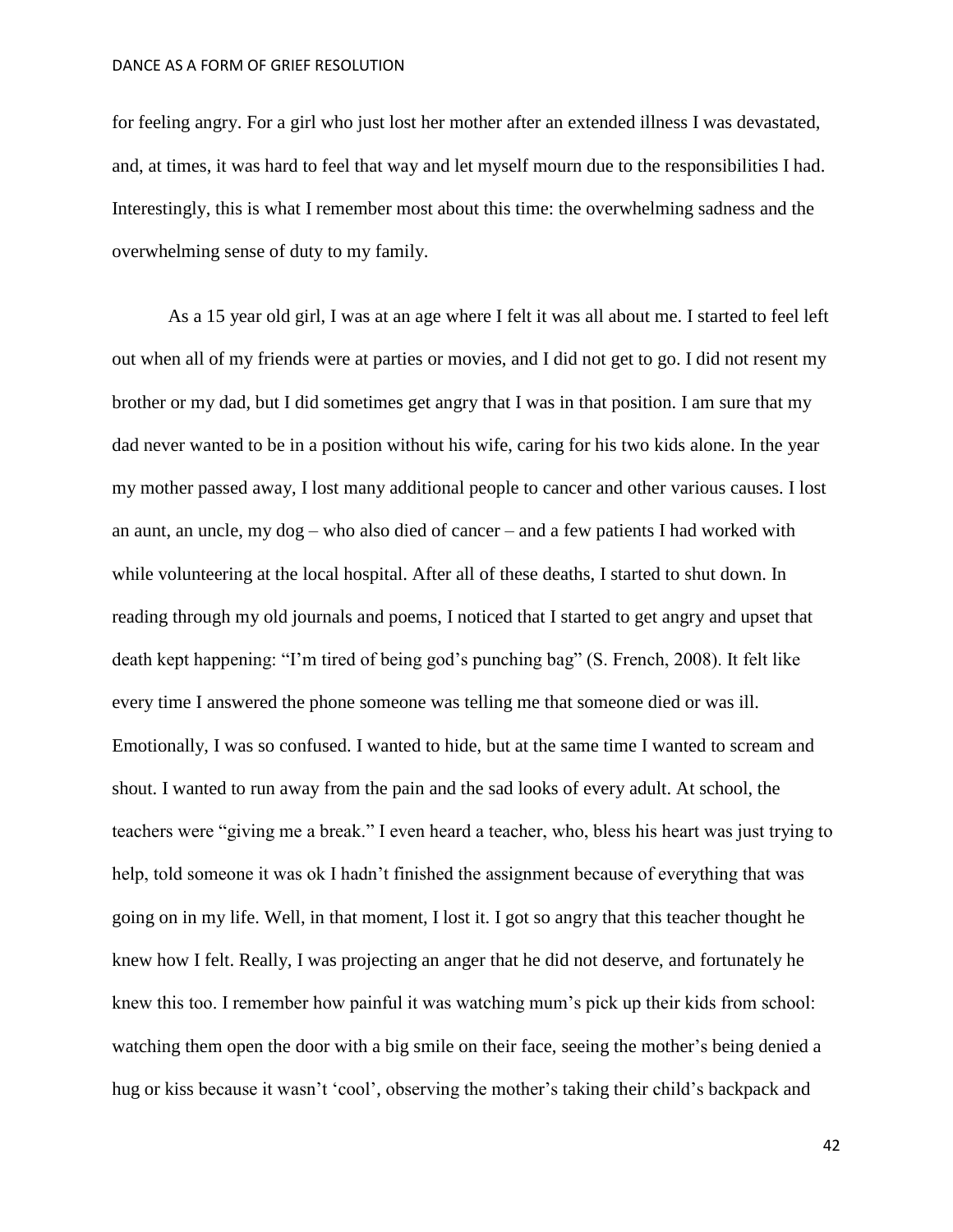loading everyone into the car, and hearing the music through the car's speakers as they drove away. I wanted my mum back.

Even though I wanted her back, and really that was all I wanted, my friends were a huge support for me, as well as their families. They took me in and made me feel comfortable and welcome in their homes, which turned out to be another place to sometimes escape. My best friend's mother would wash my jacket when I came over and would feed me snacks. She would tell me I was strong and beautiful, and every time I walked in the house she treated me as if I was her own daughter. These people were always there for me. When I had my wisdom teeth taken out, I went and stayed with my best friend so her mother could take care of me. In fact, my best friend and I had surgery on the same day so she could take care of us together. I know that she was especially worried about me, not only because she told me, but because of her doting attitude and attention to detail. I appreciated her kindness and generosity so much, and I was so torn about how to actually accept this help. On one hand, I enjoyed having someone do those things for me, in a way that a mum would On the other hand, I felt a bit unsure given that she was not my real mum. In the end I decided to take it. I eventually got used to it, and I am so glad that I did.

I did a lot of talking, and my amazing friends did a lot of listening, often with tears running down their faces. Despite the amazing support I received, I felt alone in the sense that none of my friends had experienced anything like I had. According to Perkins (as cited in Kandt, 1994), 90% of high school students have experienced a loss related to death. I was shocked to read this, because when it happened to me I felt so alone. It felt like death was unchartered water for my group of 15 year old friends and classmates. Kubler-Ross (as cited in Kandt. 1994) called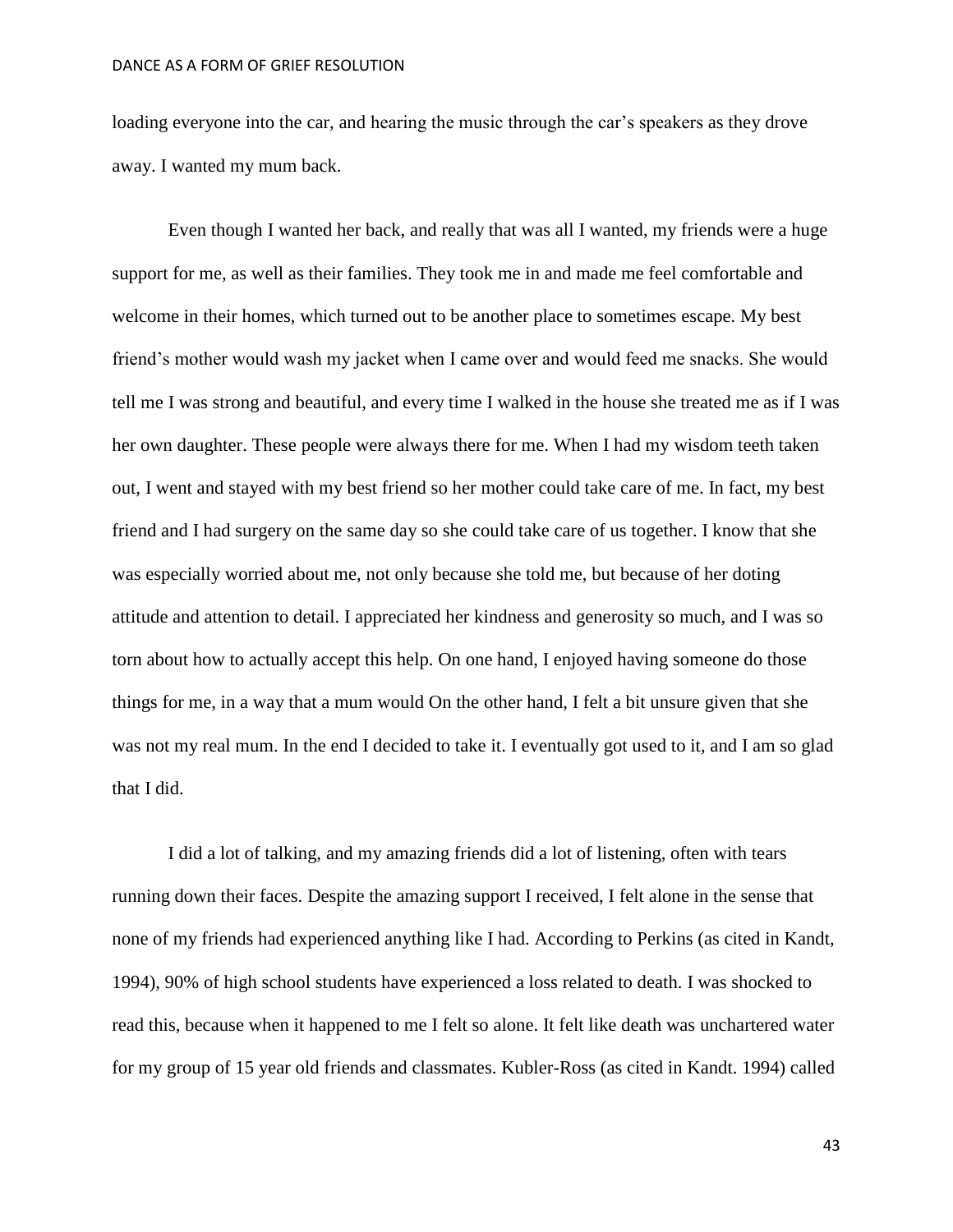adolescents "forgotten ones", based on the lack of research around adolescents and grief. I certainly agree with the idea that no one really is comfortable dealing with an emotional, unpredictable, yet highly impressionable, adolescent. I remember that in the next few years of high school, three others in my school lost a parent, and that was hard to hear. I felt so loved, but at the same time so empty. This feeling was very hard to rationalize. I honestly cannot think of what else my friends could have done, since they did it all. Whatever I asked for and whatever they thought would help, they did. However, I still had to go through my own process to heal. Losing multiple people that year made it very hard for me to trust and to take anyone new in, so instead I stuck close to those I loved and trusted already.

Although I had support from many people I trusted in my life, I needed a personal outlet to help me manage my grief. In looking into DMT and authentic movement, I have realized that many of the tenets leading to the creation of these therapies, resonate with my experience during my adolescent grief. My outlet was dance. After the age of 15, when I danced I had moved away from dancing in order to receive external attention to a different view focusing on giving myself attention. According to Akandere and Demir (2011) "dance allows us to show the energy inside of us" (p. 652). I was not telling anybody about the emotions I wanted to show, rather I would enact how I was feeling in the privacy of my own room through my own choreography. I was identifying with my feeling. Winnicott (as cited in Pylvanainen, 2010) suggested that the identity individuals have from the start is their body. By sensing the feelings in their body, the client is sensing the function of the body's self. According to Freud, our egos were initially body egos. Furthermore, people need to perceive the actions and sensations of the body and in that way become conscious of them (Pylvanainen, 2010), thus allowing the in depth healing that having conscious awareness of the body facilitates. Bodily expression, through dance for example, is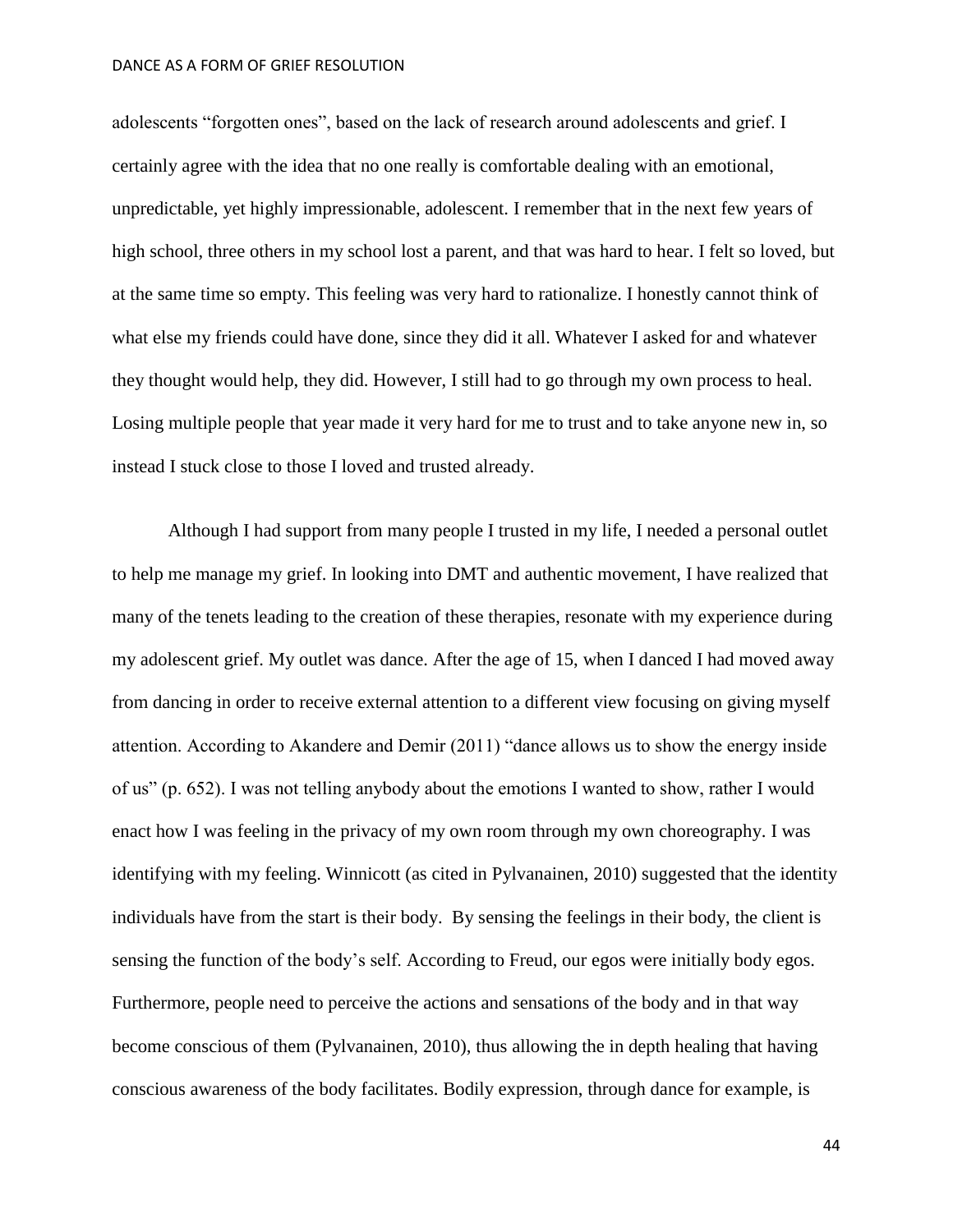one method to assist others to understand a person's universe including their lived experience, emotion, and actions. (Winnicott, as cited in Pylvanainen, 2010). I still went to my dance class, and performed in recitals doing another person's choreography. I still found this to be a fulfilling experience for me as I got to express an emotion and tell a story. Dance took on a new light in a way to express myself and to still hide the thing I was not ready to verbally tell. I enjoyed dancing because it let me be free: it allowed me to dance without necessarily having to give away the secrets expressed through my movements. No one had to know what I was thinking. I was a tiny moving vault with a very special passcode. As far as everyone in my class was concerned, we were all doing the same moves trying to portray the same story we were given by our teacher; therefore, it was a safe dance in an emotionally tumultuous time. Inside, I could attach whatever feelings made sense to me for that dance and how it related to my life. For example, I would often feel alone in a room full of people; however, instead of feeling nervous and ostracised, I was able to dance the feelings out without judgement. And, ultimately, dance was fun. Fun was something that did not exist among all the sadness.

Now that I understand a bit more about authentic movement and DMT, I truly believe that I was unintentionally practicing elements of authentic movement. When Jung started the concept of active imagination – where the unconscious is translated into artistic measures such as images or narrative which was a basis for authentic movement and in turn DMT – it started with an understanding of the therapeutic value of artistic experience (Lescho & Maxwell, 2009). In my mind, authentic movement and DMT have named and formally led the way to showing how movement of the body can unlock and facilitate the mind to release its attachments, holding on to the unconscious and allowing the flow of emotion. By incorporating supported movement into DMT and authentic movement, the participant is not alone to muddle through their emotions.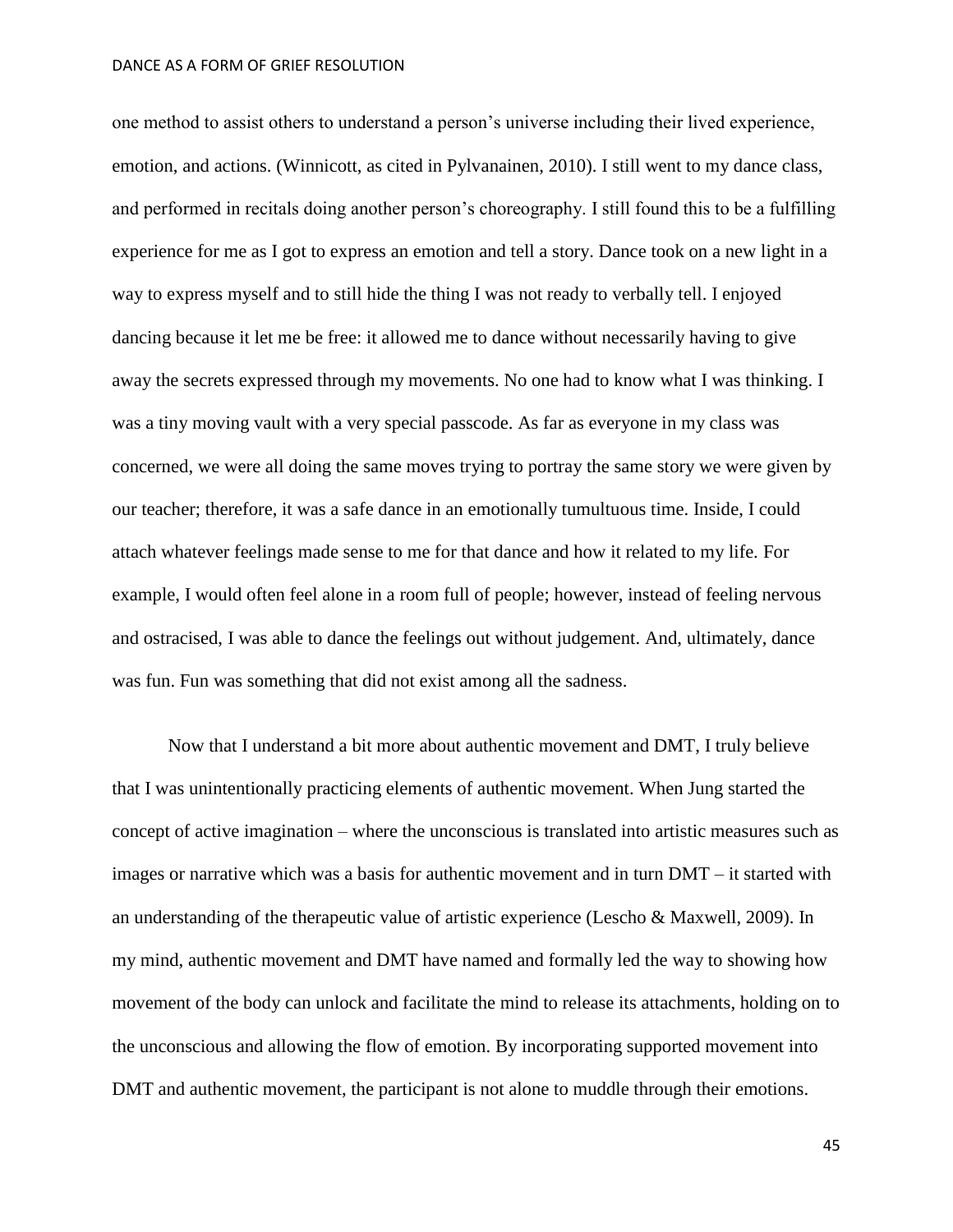Rather, they have a helper to guide them through the emotion and to explore the complexities of the emotion that may arise. According to Plyvanainen (2010), DMT uses movement, dance, and the body's experience to communicate. My experience with dance that I shall apply to DMT, is that DMT allows the person to connect the unconscious and conscious mind. I believe that this connection is done without the person being necessarily aware, until a therapist or the person realizes the difference between the unconscious and the conscious. Instead of just focusing on the mind and talking through the emotions and grief, incorporating the body allows for a new and deeper dynamic into resolving grief. I certainly feel that after the loss of my mum, the opportunity to dance and express was paramount because it allowed me to show myself without the awkward need to verbally discuss the pain I was feeling. Had I been given the opportunity to go to a DMT session, I think I would have jete'd at the opportunity (that's a dancer's jump). In the next chapter, I am going to speak more in depth about DMT and dance itself.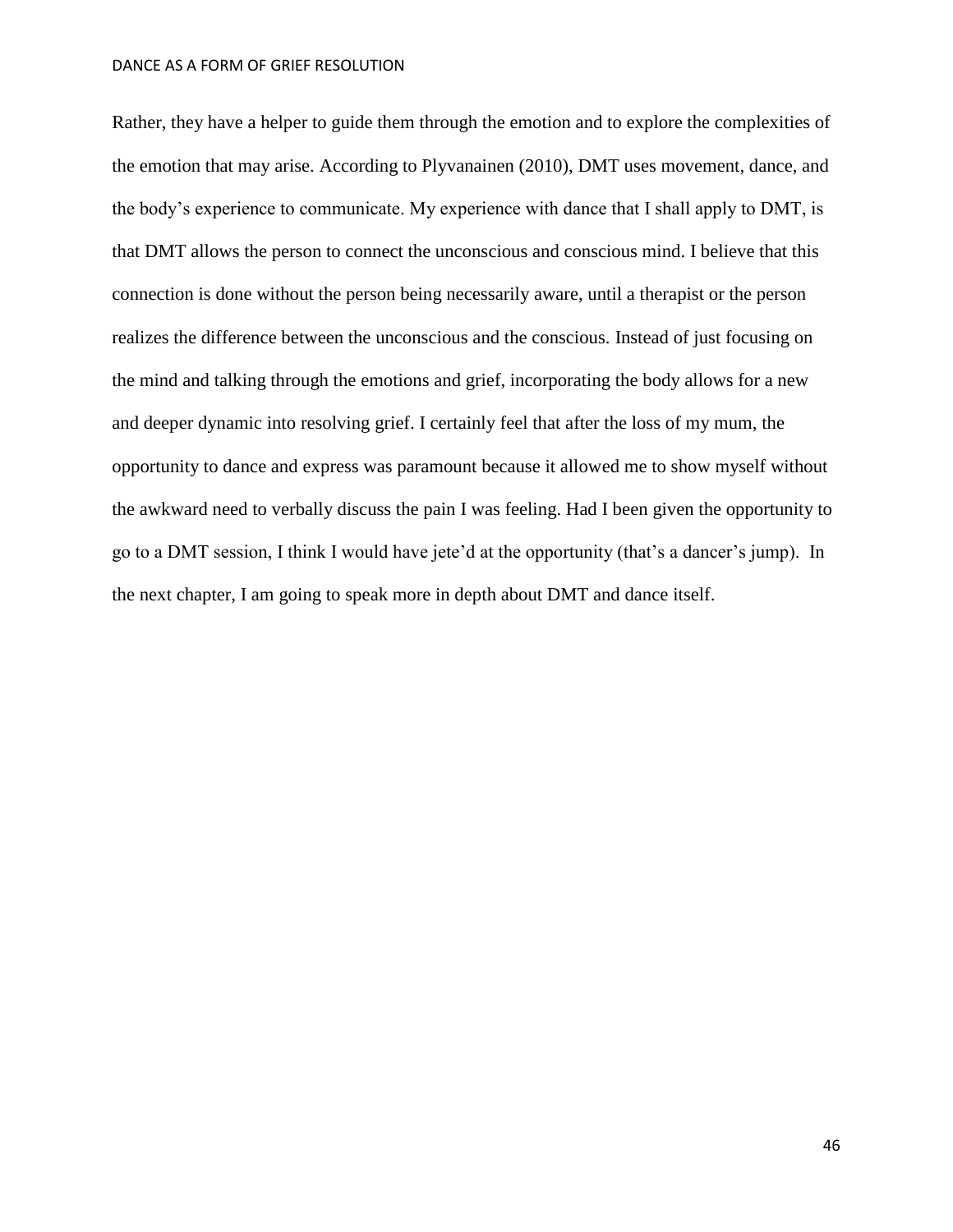## **CHAPTER 4**

Body related modalities such as Dance Movement Therapy (DMT) are relatively new in the counselling world, although dance as a therapeutic tool has been used for thousands of years for some cultures (Kourkouta, 2014). According to Spencer (1984), "there is no time in human history when dance has not existed, and no place in the world where human beings have not danced" (p. 113). In addition, Kourkouta et al. (2014) inferred that with ancient civilizations, it was a common belief that dance was essential in forming a child's personality. I feel that dance had a role in my own personality formation because it was a constant activity I took part in every week. By dancing so often, I had an opportunity to practice and hone my dance technique. Furthermore, Dance taught me about discipline; how to show up and be part of a team, as well as a healthy competitiveness with myself and my fellow dances. I was able to be challenged and challenge myself in a way that was constructive. I also learned to love dance, so dance eventually became a part of me. My dance part was the creative, fun, spontaneous girl who loved to walk on her toes. I was the girl dancing in the hallway and didn't really care if anyone saw me. I was proud to say that I danced, and I looked forward to my class every week to get away from home and to do something different and fun. As a kid going through counselling for my grief I was not aware of any body therapies. When I was young, dance was just a form of sport and while it was believed that sports were good for kids, this view was focused on exercise and physical heath rather than mental health. Looking back, I realize that my mental health was, indeed, affected by dance, though I was not aware of it at the time. I was calm when I danced. When I was dancing I would feel in control, and focused on my body and the detailed movements being done. After engaging in a class I felt more centered with my body and less stressed about the world.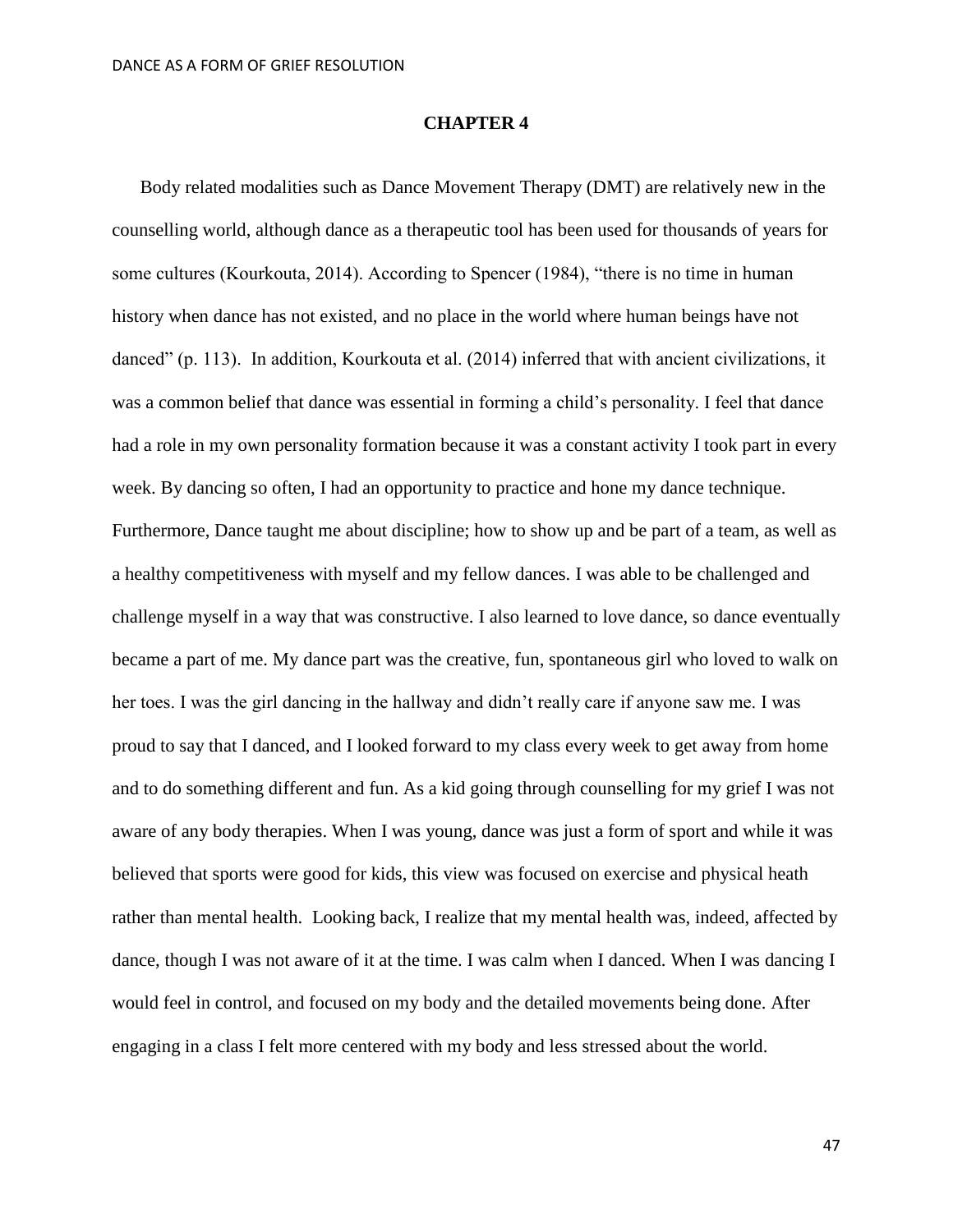It is important to note that from a western view, dance is a recreational sport, whereas, in various other cultures dancing is much more than just a form of exercise. Different cultures use dance and to pass down sometimes ancient stories (Cayou, 2012) in culture. These stories are not only an example of the history of that culture, but are also a teaching tool about that culture (Cayou, 2012). For some, these collective stories told through dance and movement may be a source of comfort which may help individuals through grief. That being said, I believe that one does not need to identify with a specific cultural background in order to enjoy dance and to find dance helpful during grief, And, in the counselling room, people from all walks of life who enjoy movement and dancing may find that a body modality therapy could work for them. Whichever modality resonates best with their clients should be the approach counsellors strive to use in session. In this chapter I will introduce common reactions to grief, as well as the concept of adolescent grief. I will then speak about dance and DMT in the literature today, including the benefits and critiques.

### **Grief**

Death is a scary concept for many. Death is always present in life, and it haunts some people so that they create defenses to cope with or defend against, their awareness of death (Yalom, 2002). Grief has many aspects to it: psychological, social, physical, spiritual, and emotional (Jeffreys, as cited in Rogers, 2007). People who are grieving often experience physical symptoms, such as sleep problems, exhaustion, lack of strength or energy, restlessness, gastrointestinal disturbances, shortness of breath, weight loss, and loss of sexual desire and anxiety. These symptoms demonstrate that people's thoughts and feelings can alter the physical body and function (Rogers, 2007).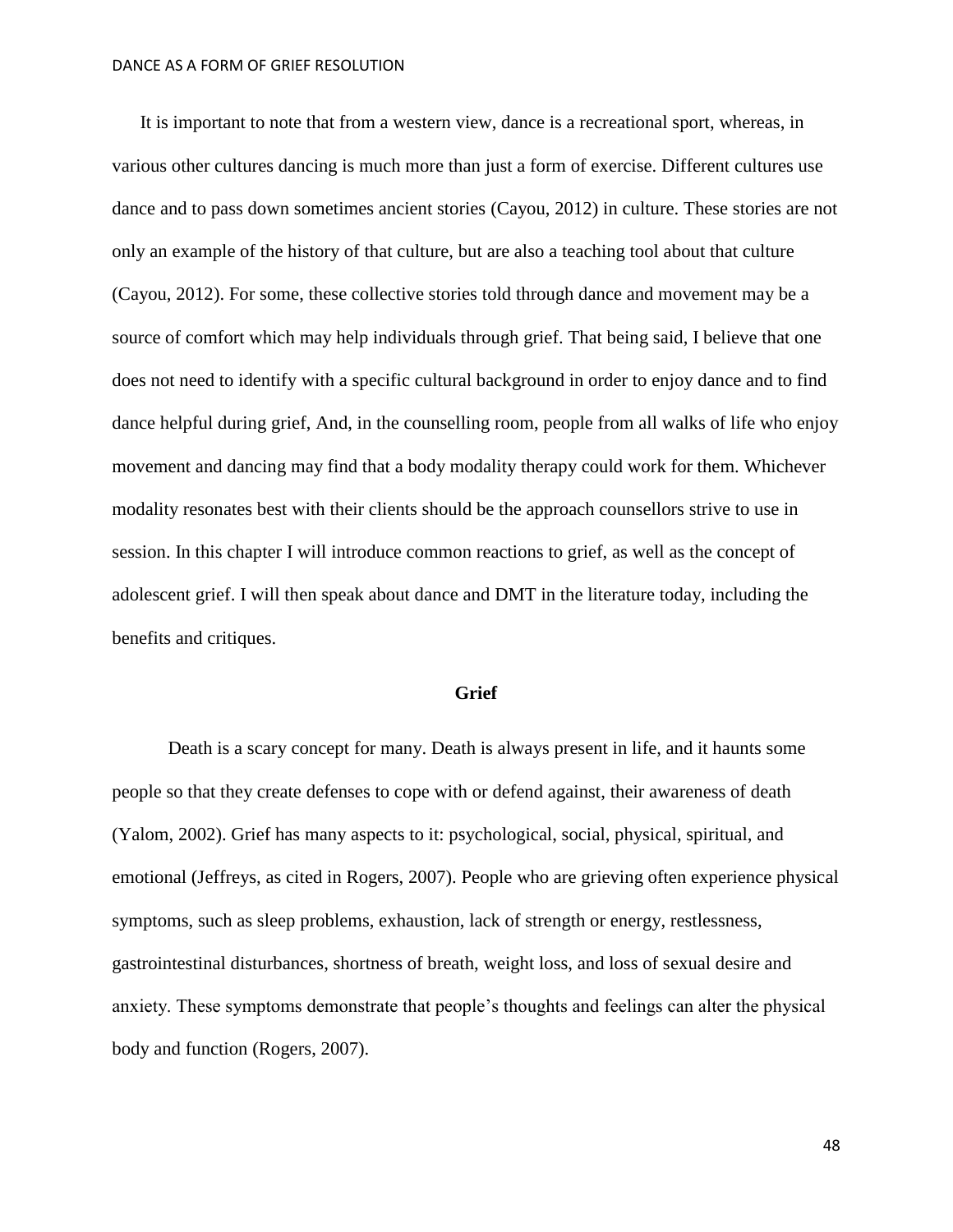In that regard, the body's somatic responses can be related to a person's body memory, effecting how they move, or if they move at all. In my opinion, some people become lost in their grief, and, at times, their grief can evolve into what is termed complicated grief. Complicated grief can be defined as unusually severe and prolonged grief that impairs functioning, and affects about 2 -3% of the population (Shear, 2015). There are certain physical reactions, for example, weight loss, that may be obvious to those who care about a person, even if the individual is not aware they are showing any signs. Being aware of one's body can help a person to connect their somatic reactions to their associated mental state. Rogers (2007) asserted that being aware of a person's body during times of stress can inform one of unattended grief and emotions, as well as assisting in telling their grief story.

It is important to note that body awareness is a large tenet in authentic movement; however, some participants may not be very aware of their own body. In this case, the viewer in authentic movement could play a key role and alert a participant to possible emotional components to the movements that they are making.. For example, when the therapist watches their client dance, they may notice that the dancer does not move their torso, or that they favour the left side of their body. At this point, the therapist could share their observations and collaboratively explore the movement with their client. On the other hand, if someone is aware of their body, they may be able to pick up on how their body is reacting in a stressful or grief related situation. In my opinion, being aware of and understanding one's body is very difficult for many adults. A DMT therapist can facilitate this awareness. As a parent, I have found that children are more clearly connected to their bodies then are adults. My child tells me if she's hungry. If something hurts, she tells me. Children do not analyze their emotions and sensations like many adults, such as myself, do.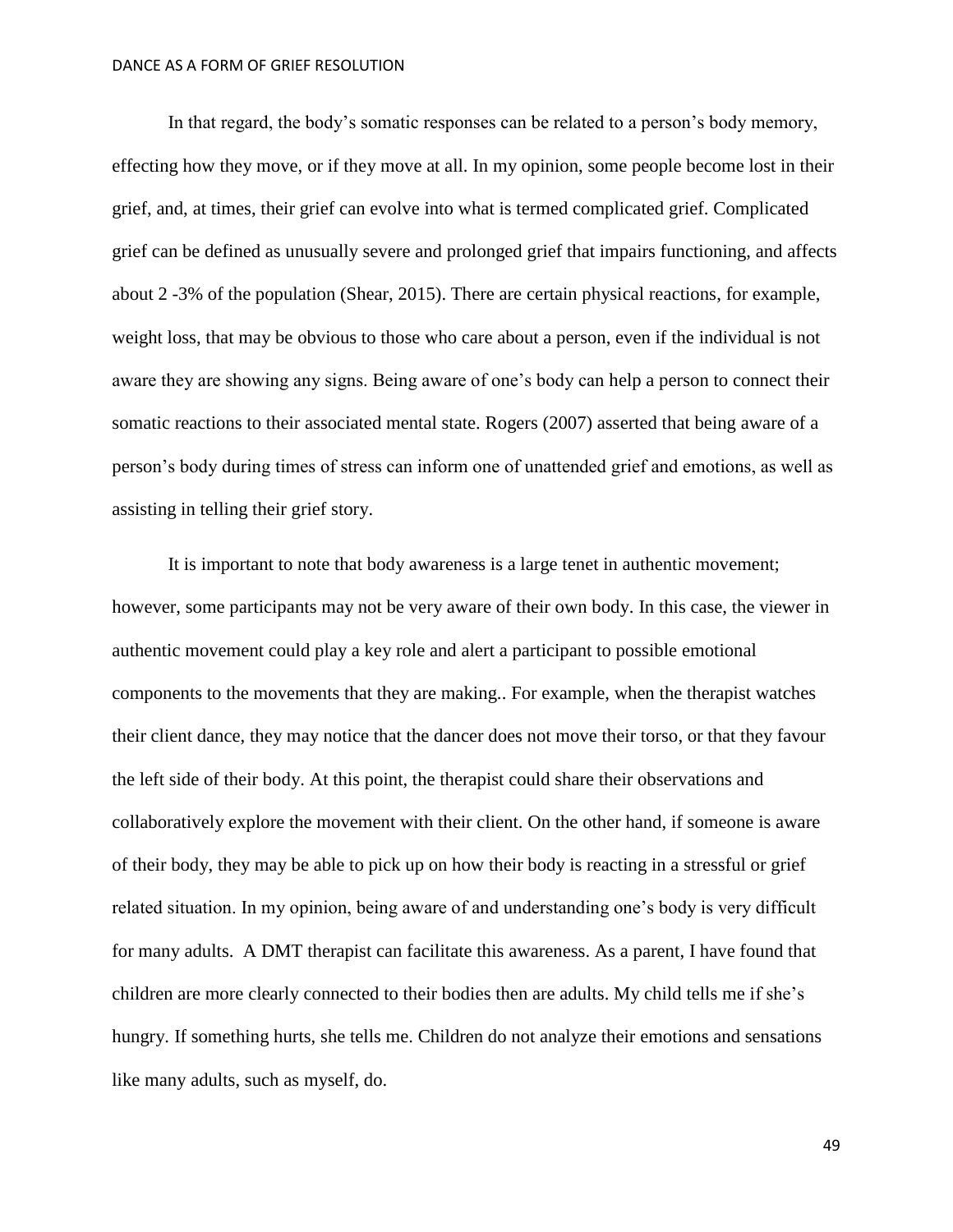Swank (2013) asserted that activities involving self-expression, such as dance, may be especially useful for children experiencing grief. Children appear to be free, and they rarely have the same stresses and limitations as adults, and, when they do, their mental maturity does not necessarily allow them to process these feelings in the same manner as adults. I believe that by not having the same mental habits that adult's do, children are able to be more aware of their body, and more in tune with what their body needs. In my opinion, body awareness in grief and movement based therapies can be very helpful, so taking a note from children and trying to allow that natural emotion to flow may be useful for adults to keep in mind.

Swank (2013) also found that children use sports as a coping mechanism to provide distraction. Sports are also an opportunity for children to connect with memories shared with their loved ones, especially when engaging with family and friends (Swank, 2013). I believe that allowing children to engage in physical activity is a way for them to connect to and unleash memories and to feel again. Body centered therapies can free the mind to let the body experience the emotions, and the mind can then follow suite. And, as children grow up, learn, and transition into adolescence, their developing mental and cognitive abilities can change how they react to stresses such as a death in their life.

Adolescent grief is surprisingly normal, and, according to Kandt (1994), is experienced by adolescents more frequently than was previously thought. I feel that adolescence is often not thought of as a time of grief, but instead as a time of transition and growing. Kandt (1994) stated that a recipe for avoidance is to combine adolescents and death and grieving. I think Kandt (1994) said this statement because adolescents experience such angst during this phase of development. Thus, for adolescents, the death of a parent is directly in opposition of their life cycle tasks, since adapting to life without their parent is not part of the period that typically is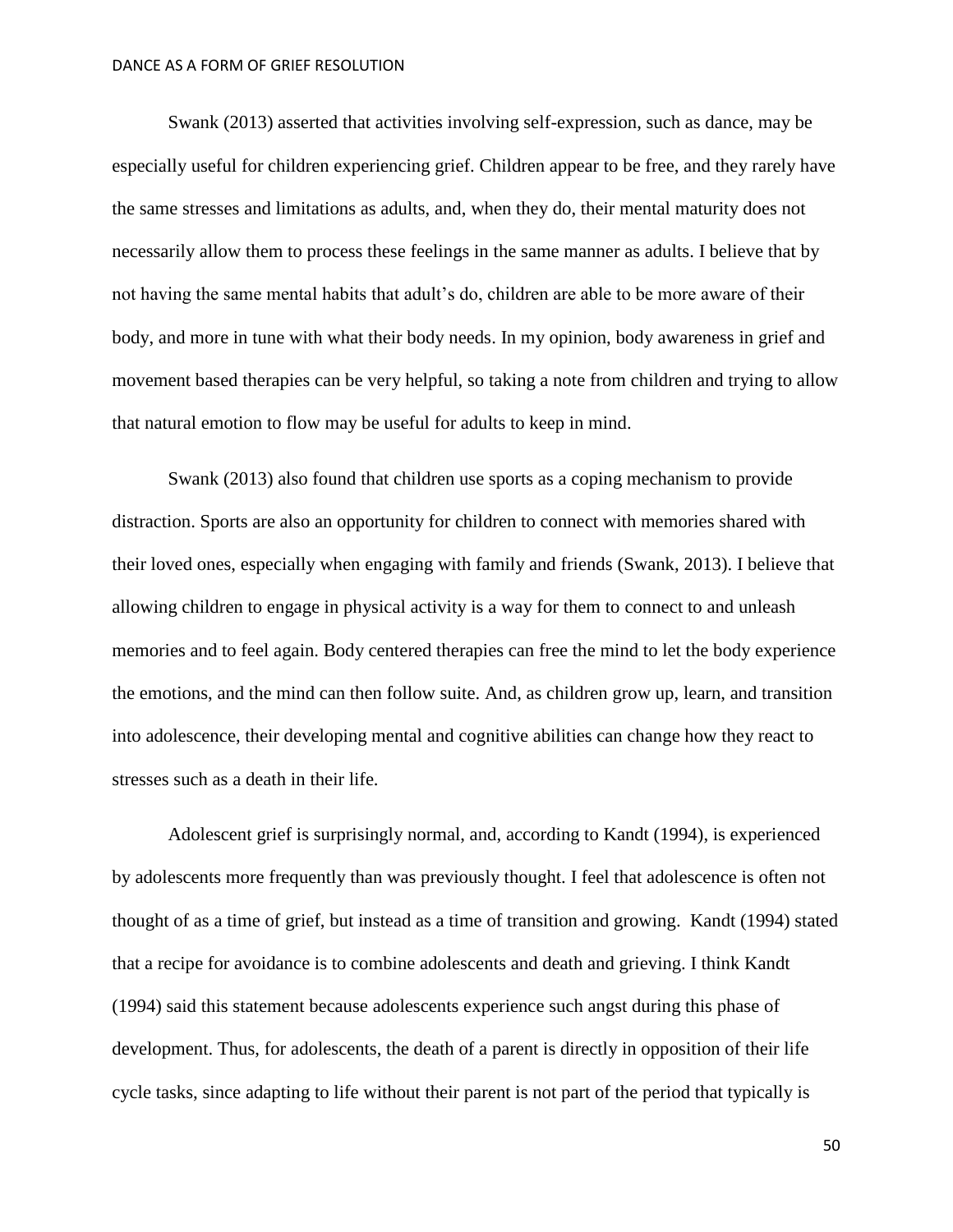dedicated to personal growth and associated angst (Muselman & Wiggins, 2012). As an adolescent who lost a parent, I must admit that I was sent into a mental tailspin as I tried to make sense of what had happened to me, as well as how to move forward. Gordon (as cited in Kandt, 1994) asserted that "nothing in previous experience has prepared the youth for the feelings of rage, loneliness, guilt and disbelief that accompany a personal loss" (p. 22).

Adolescents are at a very difficult age in their development: they must work toward forming their identity, exerting control over themselves, and finding ways to fit in with peers. And, as a result, adolescents may try to delay their grief response or conform to a more adult model of grief resolution to avoid attention (Kandt, 1994). I feel that as I was going through my own grief as an adolescent, I also tried to delay and run away from the grief at times. I wanted to appear normal when everything wasn't. I wanted to be strong, and I did not want to see others crying nor did I want to cry myself. I feel fortunate that my mum prepared me for what was coming and spoke to me about common reactions. She said to me that it was okay to hurt and to express that hurt. But, regardless of my mum's words, I still felt an innate need to hide it and to protect myself. Batten and Oltjenbruns (as cited in Muselman & Willings, 2012) found that after the death of loved one, an adolescent may need to redefine their newly formed identity. In my experience, I did need to form a new identity, and part of that was a caretaker role for my brother. I did not mind taking on this role. I enjoyed having some say in Andy's world and in a sense I felt like it was a natural progression into this role from my previous helper role. But, I also needed a piece for myself aside from caretaking, and that piece was incorporated with my dancing. My dancing allowed me to make that piece of myself a part of my new identity: a stronger, more prominent aspect of my personality that I continue to hold onto dearly today.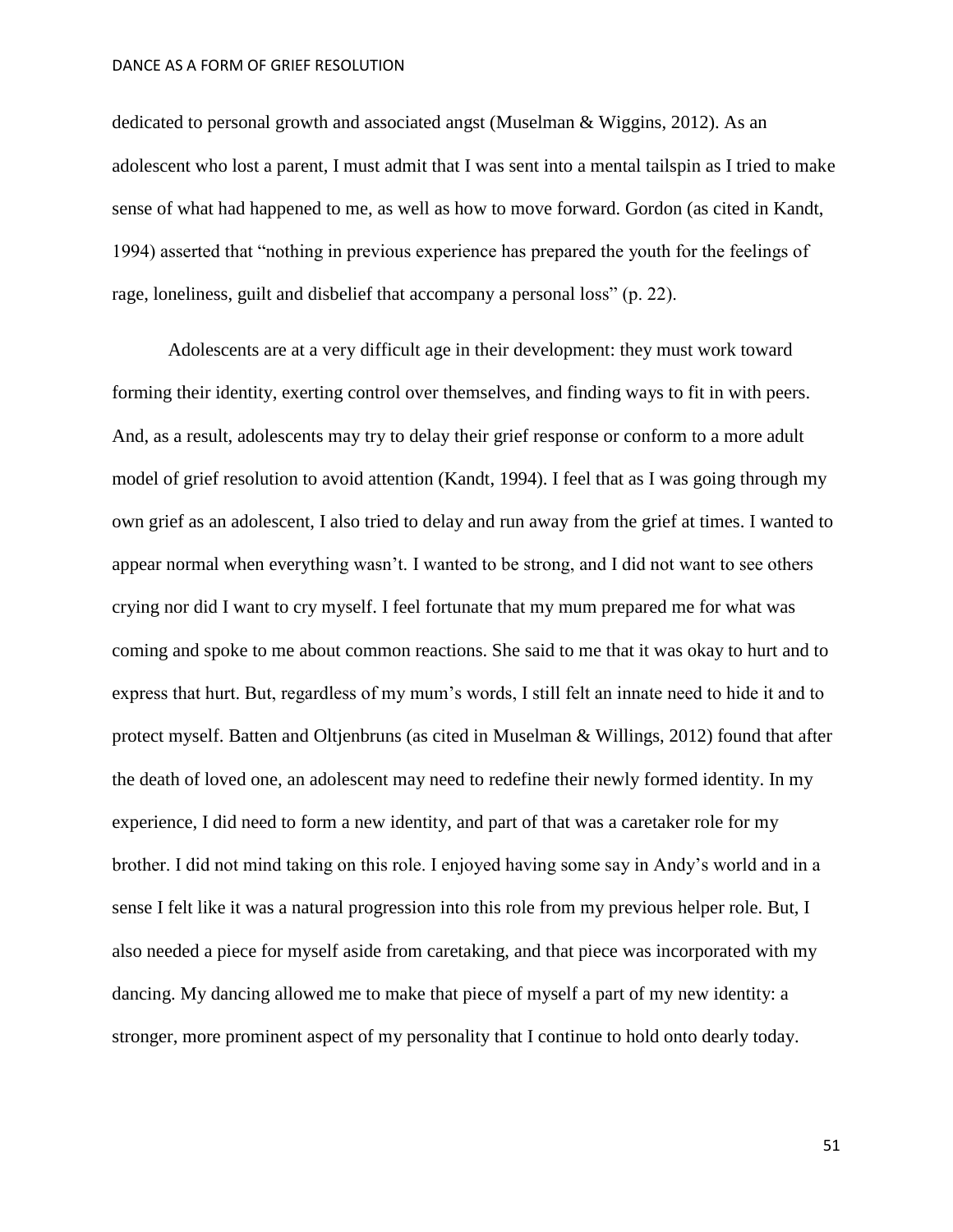## **Dance and DMT**

So what exactly is dance? For the purpose of this thesis, the definition of dance I have decided to utilize is a "sequence of movements, integrated from the body, by the sounds of voices or instruments" (Kourkouta et al., 2014, p. 230). Dance can be done to music, or to sounds, and may not always be in time with music: the idea is to let the body be free to move as it likes in order to aid in expression. Fatidou (as stated in Akandere & Demir, 2011) asserted that dance is one of the most direct ways to express feeling. In addition, Akandere and Demir (2011) stated that when dancing, movement that encompasses physical, emotional, and cognitive elements transforms into a purposeful phrase of action. As a person who enjoys watching others dance, I can identify two different reactions I commonly have as a witness to these stories. When I can sense that a dancer is emotionally connected to their movement, the experience that unfolds for me is almost magical. I feel transported into this dancer's world. However, on the other hand, when I get the feeling that a dancer is just moving for the sake of moving, the experience is quite different for me. I remain a person on the outside. For example, I have had the pleasure of watching a number of Aboriginal dancers. The amount of passion and emotion that goes hand in hand with the extravagant costumes and movements makes me feel as if I have been transported back in time. Another example of witnessing strong emotional connections between the dancer and their story is the ballet. In ballet, there are no words and the movements portrayed by each dancer tells the story in a powerful way. In each of these examples, and in my experience of dancing, there is no wrong or right way to move, for a person moves to express their story and their feelings. Each movement is their own, and therefore exactly how it should be.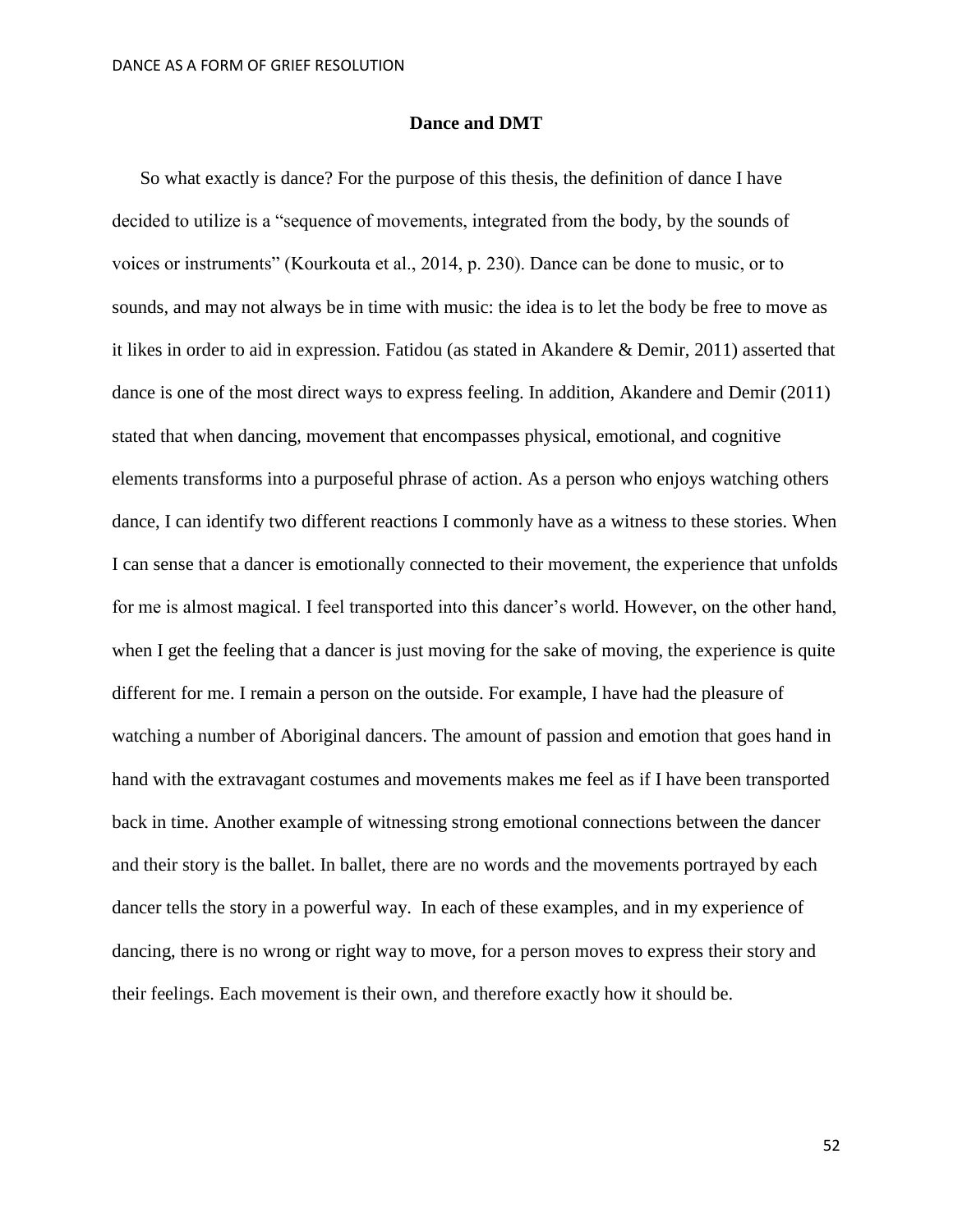## **History of Dance**

Dance has been around for as long as the human race has documented art. Spencer (1984) walked through the various dance related images and history from the Magdelianin time showing still drawings of dance. Spencer (1984) then described dance through to the middle ages where it lost its sacred statusin the Western world. Spencer (1984) also described how, in Christian times, dance became sacred again. Many ancient cultures used dances to portray stories, life events, and lore of their culture. And today, certain cultures still utilize dance for life events such as births, deaths, to promote rain, and as a single expression (Cayou, 2012). The single expression of dance represents the story that the person wants to portray. Furthermore, these dances can be a source of collective memory: tying generations together, linking the collective memory to the art of dance being performed (Capello, 2007). In African culture, dance is utilitarian and social and therefore more of a reflection of life (Cayou, 2012) rather than the modern version of dance which is primarily recreational.

As stated above, dance was used throughout history for many purposes and continues to be a depiction of life experiences today; however, contemporary versions of dance have taken on a different feel than traditional forms of dance exercised by ancient cultures. In my opinion, dance as a whole has evolved from storytelling to being used recreationally and therapeutically. Capello (2007) spoke about how dances that are familiar to people can support the therapeutic process because if they are known, or partly known, it can awaken personal images and emotions from the past which are useful in dance/movement therapy sessions.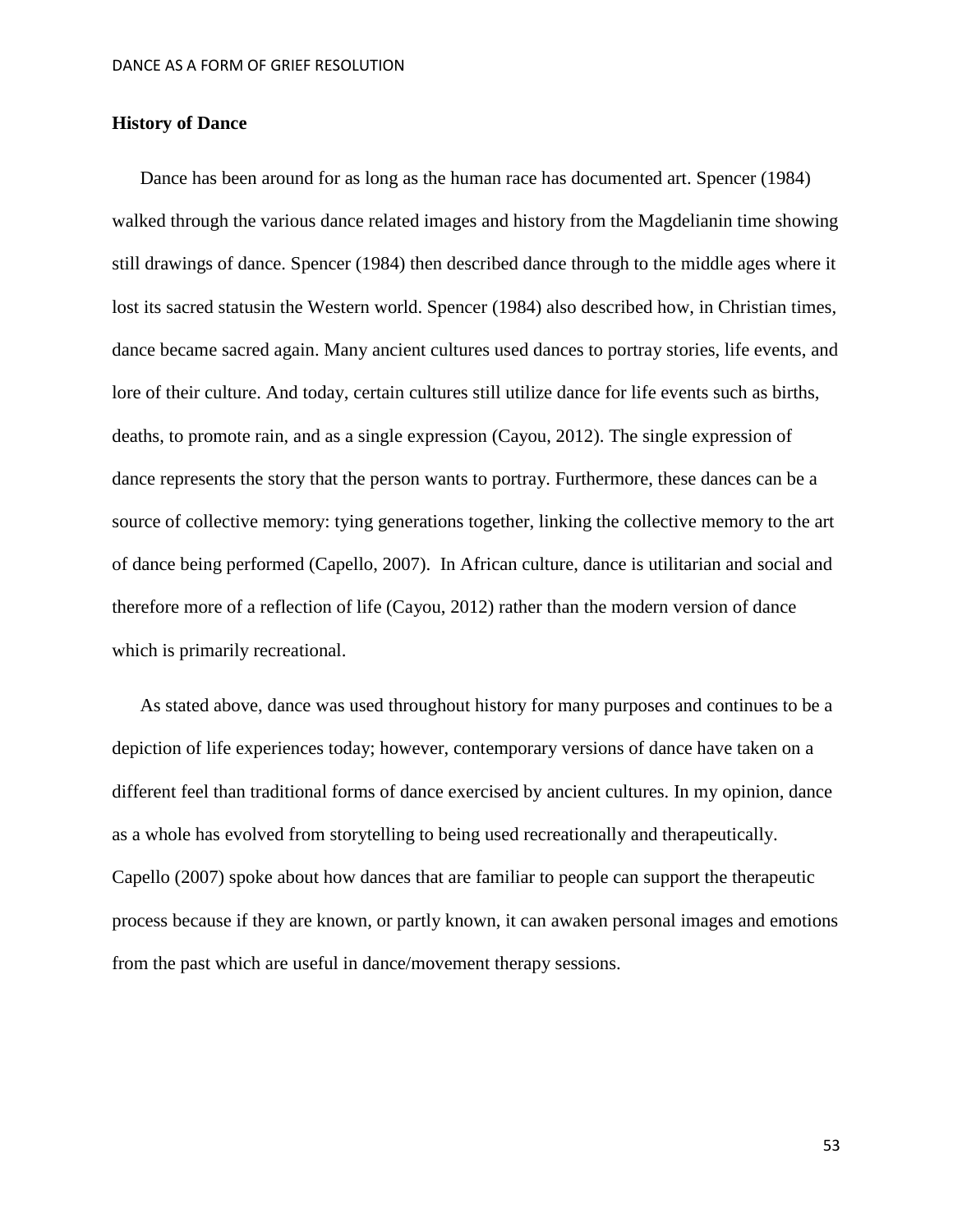# **Dance in Children and Adolescence**

As you know, I danced as a child. As an adult, I can say that I feel dancing gave me a very strong foundation for fun, as well as the importance of exercise, commitment, teamwork, and a method for focusing my emotions. For children, dance is a modern educational tool that can focus on kinetics, motion, and cognitive abilities while also promoting creativity (Kourkouta et al., 2014). Aktas and Ogce (2015) suggested that, especially as a form of therapy for children, DMT may be appropriate since dance encourages gentle behaviours and calm, powerful thinking. As a child, I found that dance was gentle because the reason behind it was to move and to experience a variety of emotions and sensations. Emotionally, I would feel calm when dancing since I was given an opportunity to express what I was going through at the time by moving my body: a safer alternative than verbalizing my thoughts and feelings. At the same time, dance also helped me to gain confidence in my body (Aktas & Ogce, 2015). I was able to control the movement I wanted to make and practise to make my leg go higher, or bend deeper. By having this control over my body, I felt confident in it. I believe that this calm nature of dance can be helpful for children since it is also enjoyable, and therefore more likely for children to do. As a child, dancing was exercise and enjoyment, and as life became more complicated I turned to my love of dance as self-therapy. Dancing for myself and by myself felt therapeutic as I did not have to answer to anyone or explain how I was feeling: I could just move organically. Kourkouta et al., (2014) spoke about how with children, dancing had helped to restore relationships with their environment, as well as assisting them to find an inner hidden rhythm to help with disciplining their mind and body. As I stated above, moving organically with whatever emotion I was feeling allowed me to experience the world in that moment. For example, sometimes if I was walking through the woods, I liked to jump or weave myself between the trees. There was something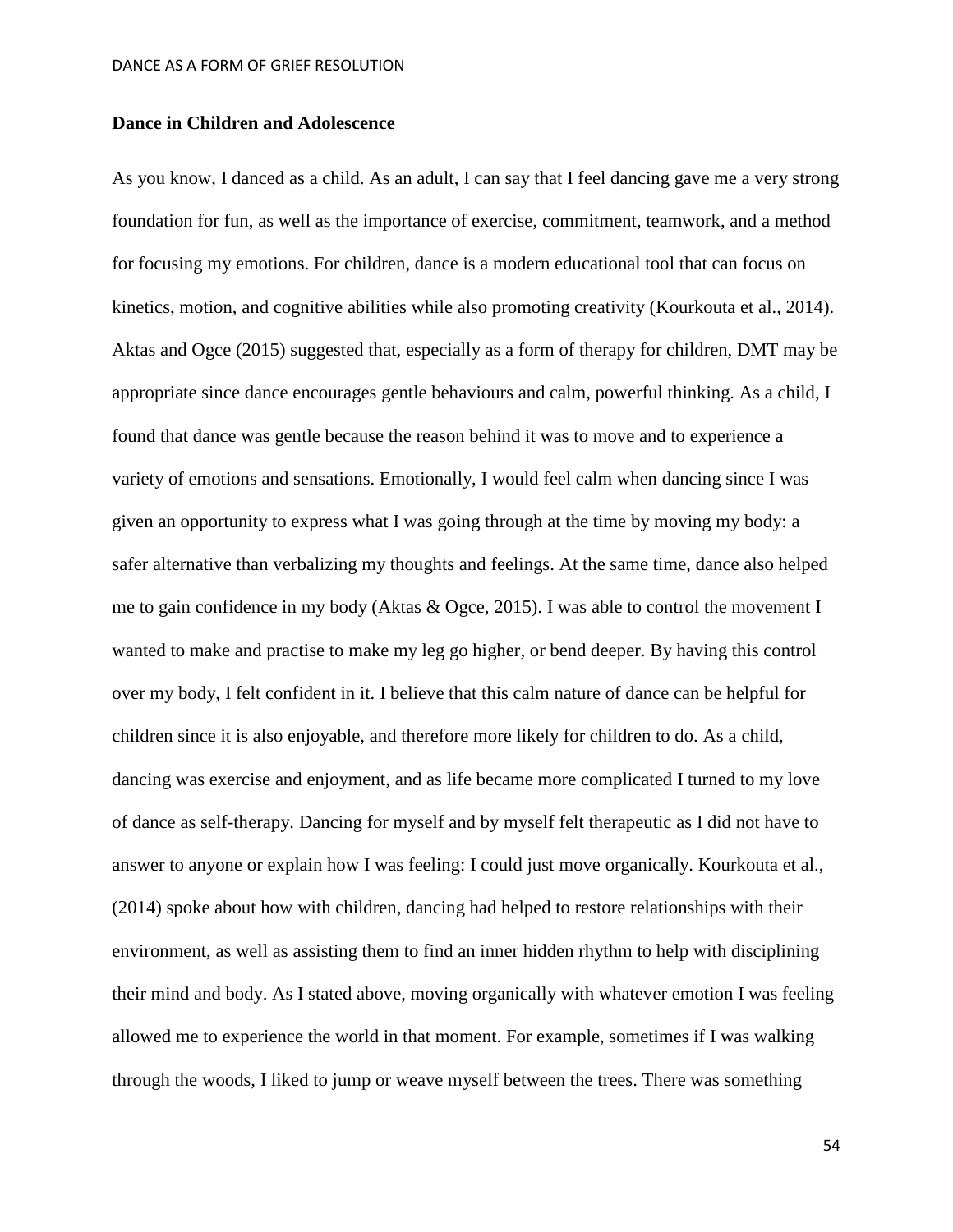about the feeling of being in the vast forest – the soft floor below my feet, the sun peeking through the trees, and the rustle of tree branches – that makes me happy. And, when I'm happy I like to dance. Sometimes I would dance and jump from one tree root to another. Other times I would simply take a flying leap in the middle of the trail: I felt free in that big forest.

Feeling a sense of freedom through dance and movement helped me to be a happier, calmer child. Akandere and Demir (2011) asserted that dance for children and adolescents can be a bridge to psychological health, cognitive development, and emotional growth. As an adolescent, I continued to dance. I truly feel that my adolescence was incredibly emotional in every way. Not only was I dealing with the common struggle that adolescents face with identity development and puberty induced hormones, I also lost my mum – my best friend – after a very long illness, which only compounded my emotional state to what felt like a very unstable, and, at times, unmanageable level. Having dance as a way to express myself was a lifesaver in my eyes.

## **Dance Movement Therapy (DMT)**

As I started this thesis process, I learned about Dance Movement Therapy (DMT) and instantly I was interested. Dancing, and therapy? Jackpot. Historically, DMT dates back to the late 19<sup>th</sup> century; however, in the 1960's Marian Chase developed the language of DMT (Barnett et al, 2014). Only recently in the last 50 years has dance changed from being used as a form of expression to being a formalized therapy (Kourkouta et al., 2014). This shift started in roughly the 1940's when modern dance became part of popular culture (Baptista & Narciso, 2015). Dance requires that one uses their entire body in movement. DMT therapists believe that the development of a person's emotional congruence requires a holistic approach, utilizing the body, mind, and emotions (Goodgame, 2007). The product of the DMT process is considered to have become a manifestation of the person's developmental stage, personality, unconscious process,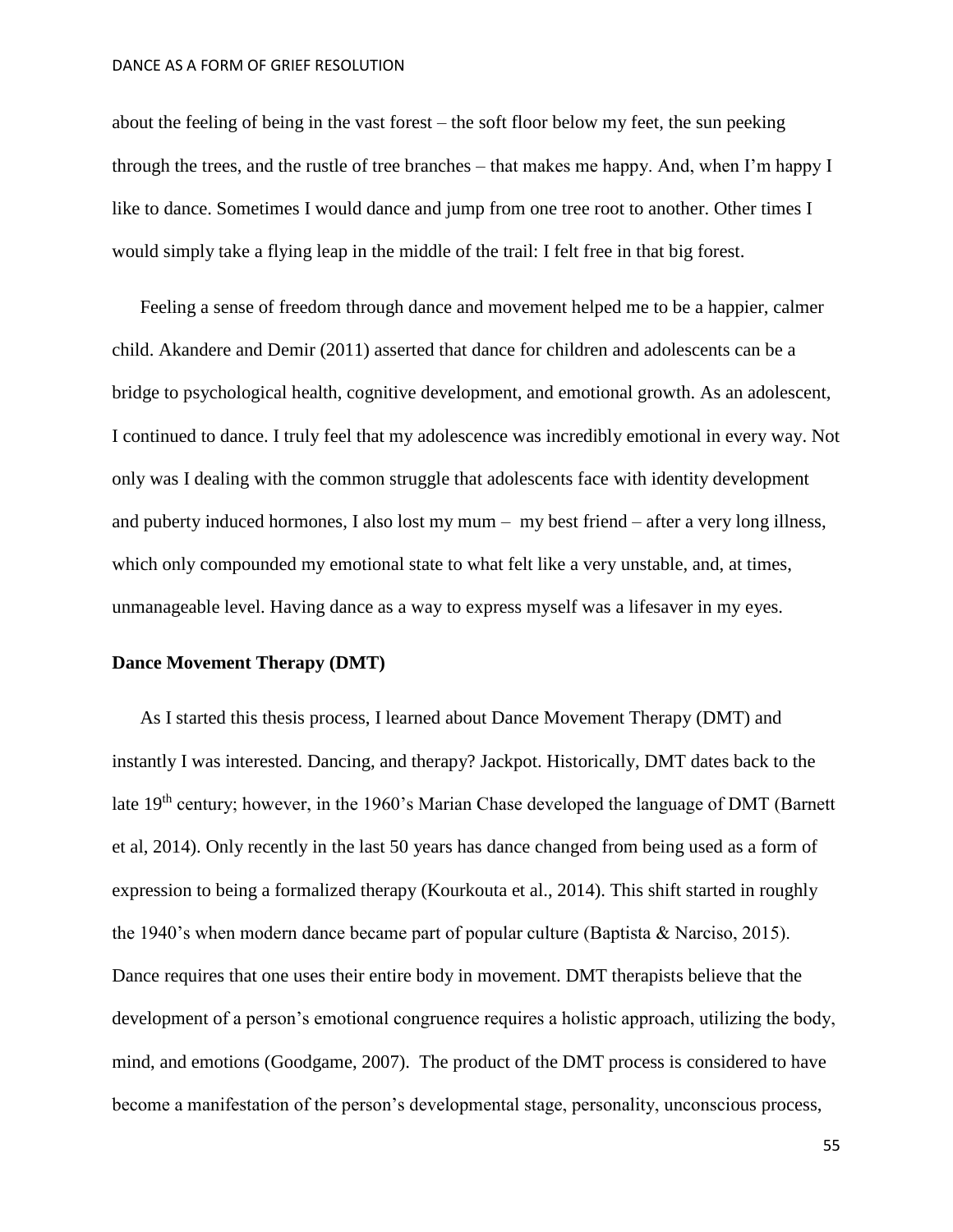cognitive operation, and affective state (Barnett et al, 2014). DMT works on these areas to foster a change in clients, either individually or in group settings.

Capello (2007) stated that DMT therapists ask people in a group setting to focus on themselves and to be in the here and now, moving with synchrony with the group to a common rhythm. While clients are moving, the therapist supports the feeling of belonging; therefore, the therapist uses simple techniques such as holding hands or repetitive movements that support the participants to lead. Movements are then identified and reproduced in order to obtain a sense of success and satisfaction (Capello, 2007). I have not tried DMT myself, but I imagine that this feeling of success is reached by the mirroring of action, almost in the same sense as a talk therapist re-iterating the client's feelings correctly. Pylvanainen (2010) referred to how body movement can unlock some of the unconscious feelings and thoughts housed in the mind. The methods of unlocking these emotions and feelings is purely the art of moving, along with the support of a therapist to help protect and safely allow the participant to experience the emotions in a contained and safe environment. According to Connor (2000), the expression of dance can "nourish the soul" (p. 74).

According to Stanton (as cited in Barnett et al., 2014), DMT therapists believe that a person's physiological and psychological health are the same, and must be treated as such; therefore, within DMT, the client is encouraged to experience mindfulness. Mindfulness, as defined by Siegel (as cited in Pylvanainen, 2010) is a form of internal attunement where the client is more aware of what is happening in their body and mind. Mindfulness in DMT is key. Seigel (as cited in Pylvanainen, 2010) believed that mindfulness consists of three streams of awareness: (1) direct experience, or the raw sensation and perception of the body; (2) the conceptual stream, which would consist of thoughts and words; and (3) the observer, who would function as the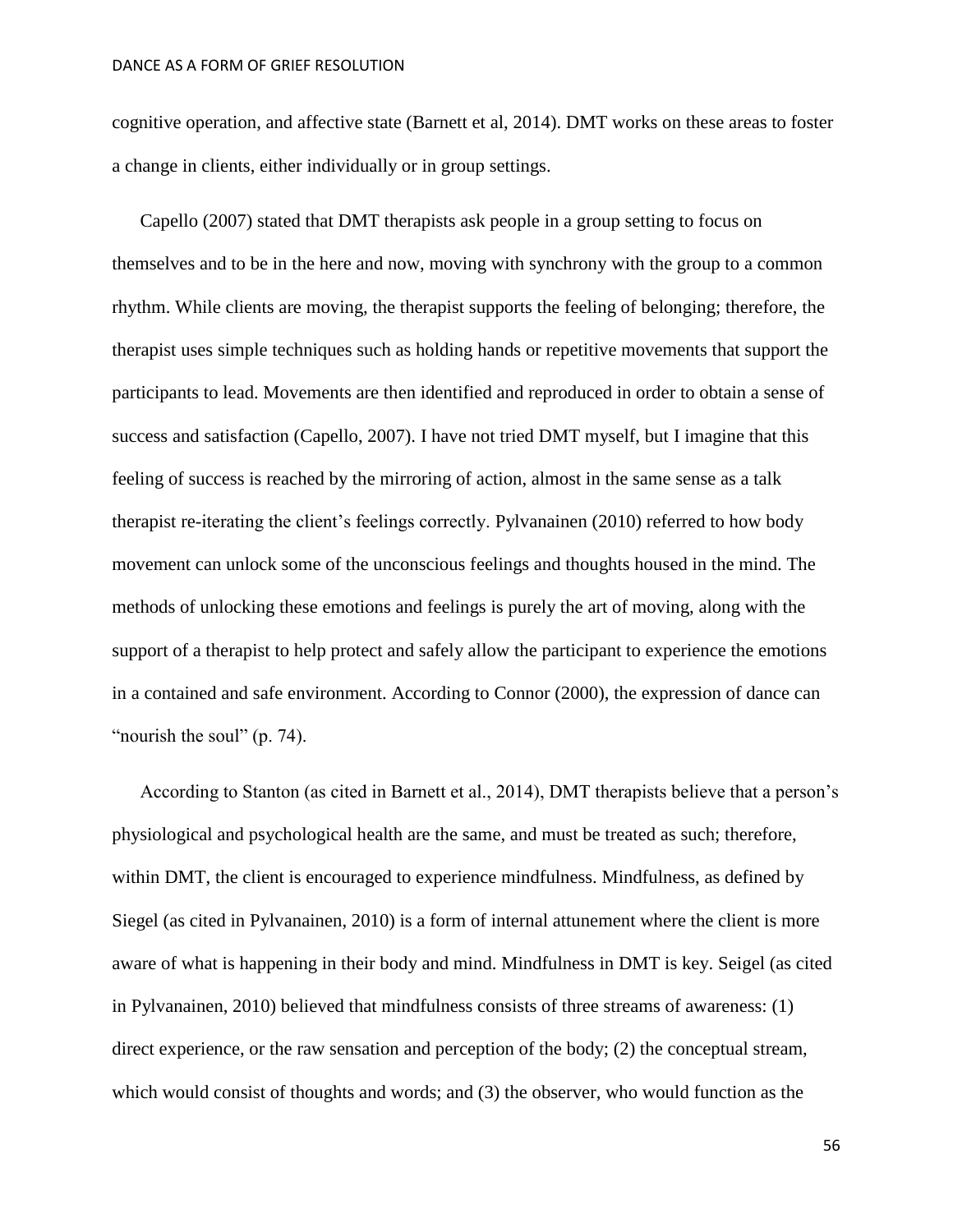inner witness. Becoming mindful of these nodes of awareness is the difficult part, since, in DMT, the participant is working with all three streams of awareness (Pylvanainen, 2010). This process could be difficult for someone who may have never been in touch with all streams of awareness before; therefore, such clients could become overwhelmed. Ultimately, in DMT, the therapist can help their client's unpack their emotions in a mindful manner during sessions.

It is important to note that if being mindful is a new construct to a client, the thought of bringing in mindfulness may be un-nerving and confusing. Being mindful facilitates a greater openness which can be a strange experience for the client, and one that may not be welcomed at first (Pylvanainen, 2010). That being said, with all the possible emotions that come forward during sessions of DMT, it is important for the participant to be mindful during sessions, not only in their emotions expressed, but also of their body. Being sensitive to the body is key, for "observation of the difference of when the movement feels like [their] own when it does not feel like [their] own is essential in consciously connecting with one's own activity and in one's bodyself" (Pylvanainen, 2010, p. 227). The sensitivity to the body is also awareness of self.

You may be wondering something in this moment: How does one actually conduct DMT sessions? To begin with, it is highly recommended that the therapist is certified with the American Dance Therapy Association (ADTA). In order to start the program, the therapist must hold a valid Master's Degree and 700 hours of supervisor clinical service. Once accepted, they complete 3640 hours of supervised clinical experience, after which the DMT certification board will award certification. The specific state can then provide the therapist with a licence (ADTA, as cited in Barnett et al, 2014). Once a therapist is certified by the ADTA, movement is the primary intervention utilized during DMT sessions (Cruz, as cited in Barnett et al, 2014). Typically, DMT sessions are a group experience and quite structured (Baptista & Narciso 2015).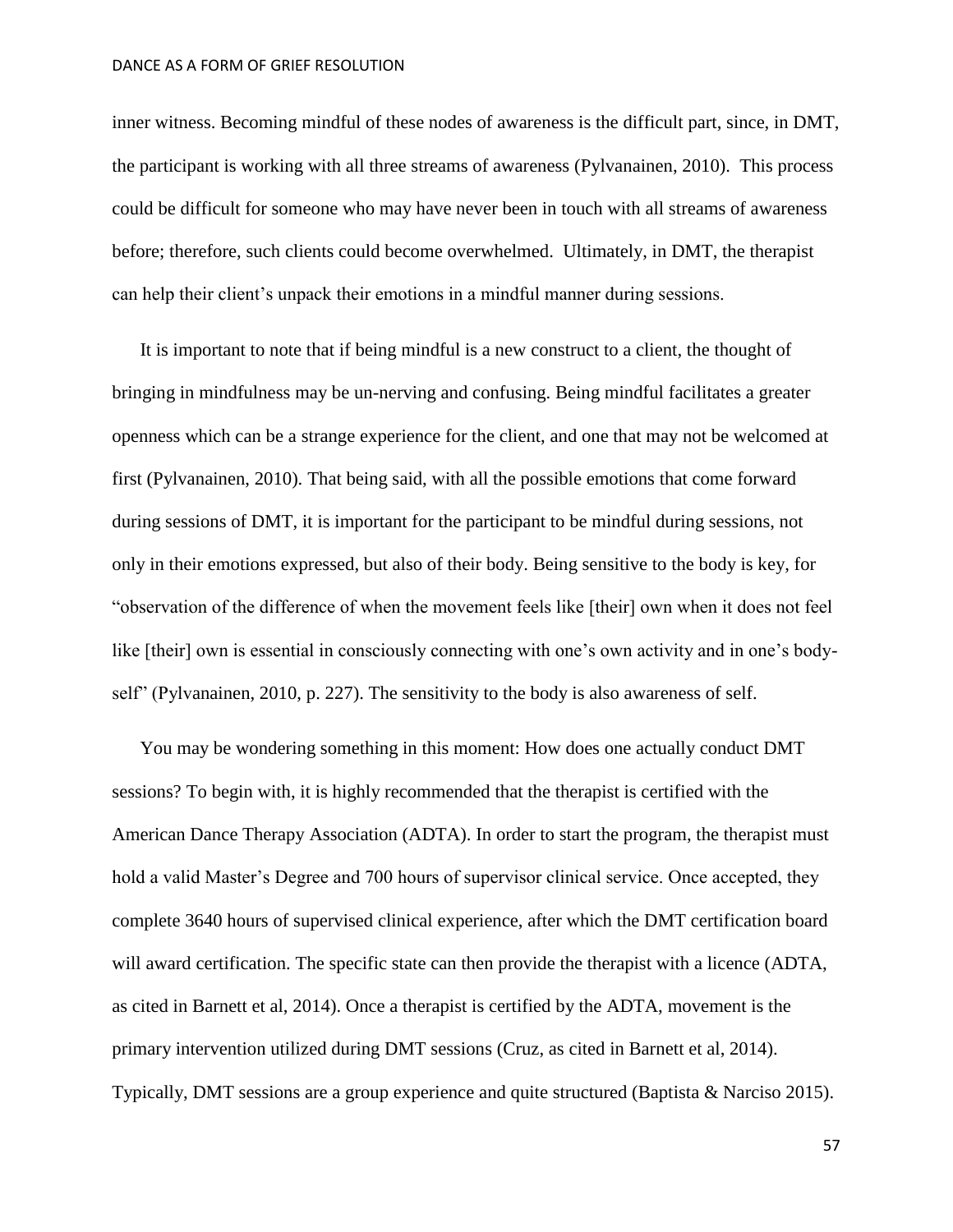A session begins with a check-in, usually in a circle setting to engage the participants in expressing how they are feeling emotionally and physically. Then the participants begin a warm up, mostly to prepare the body and to mobilize the participants to make them conscious of their body as a way to access the here and now (Baptista & Narciso, 2015). During the warm up, the therapist may begin to imitate the client's movement to highlight the distinct features of what they are observing (Barnet, 2014). Then, depending on what comes up during the warm-up, the group proceeds to theme development. If nothing comes forward in the warm up, the therapist may begin to lead the session by suggesting movement depending on the process being explored (Baptisa & Narciso, 2015). The therapist would continue to build on the client's movement as they evolve and may provide explanation and encourage experimentation with the movement (Barnett et al, 2014). Finally, a check out and final verbal closing is conducted where everyone can share their insights, ideas, sensations, and anything else they experienced during the DMT session. Check out is also an opportunity to transition the participants back into the exterior space (Baptisa & Narciso, 2015). In addition, check out is the time where the therapist may comment on shared themes or verbal responses (Barnett et al, 2014). In theory, the structure of a DMT session seems fairly simple, although I imagine that the process is likely more in depth that it appears on paper. Given the existing range of uses for DMT, such as depression, I look forward to becoming certified and understanding the process more fully.

# **Where does DMT apply?**

Recently, DMT has been studied as it has been utilized for various therapeutic challenges, although depression is the area studied the most. In a study on mild depression in youth who had experienced the physical trauma of cancer, heart disease, and neurological impairments, Jeong et al. (2006) discovered that the youth who partook in DMT sessions experienced positive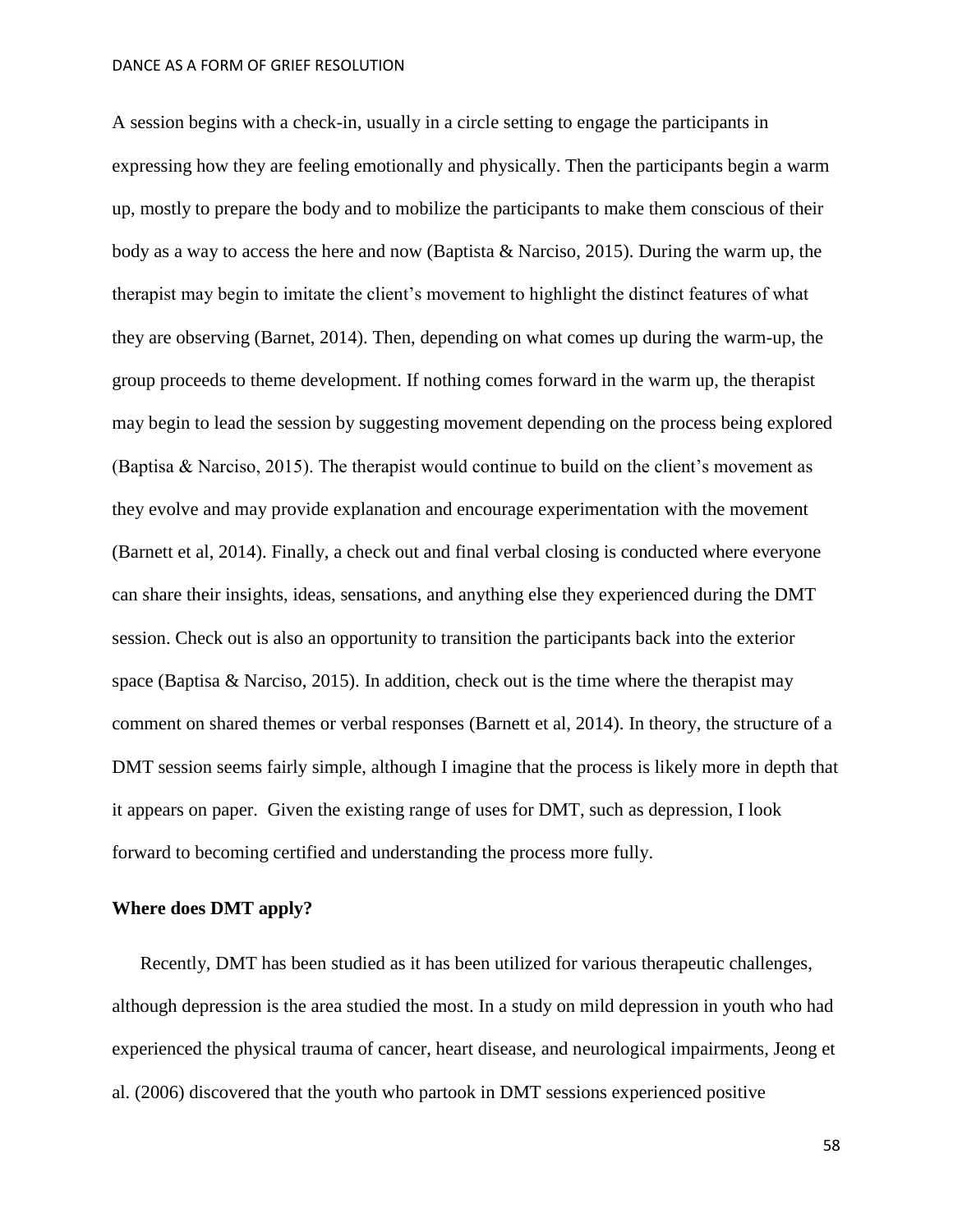psychological and psychosocial effects. Akandere and Demir (2011) also completed a study of dance on depression as a result of various illnesses and asserted that DMT can help with healing with psychosocial and psychophysical effects of many disorders including cancer, heart disease, and neurological impairments. The use of DMT with participants suffering from depression was also studied by Koch, Morlinghaus, and Fuchs (2007). These authors found that participants in the DMT group showed a significant decrease in depression: dance acted specifically on depression reduction as well as a higher increase in vitality than those in a music group. The results of the study also concluded that the patients with the highest level of depression benefited the most from movement therapy (Koch, 2007).

According to Koch et al. (2007), the benefits of DMT include "improvement of body image, mood, affect, gender role and libidinal aspects (joy, lust)" (p. 341). Among all uses of DMT, Aktas and Ogce (2005) spoke about how DMT can be used for people with social, emotional, cognitive, and physical concerns, and is considered a popular, pleasant, and a low stress activity. Emotionally, DMT can help one to feel more positive, joyful, and confident, allowing exploration into loss, anger, and frustration which the client may not wish to engage in verbally (Aktas & Ogre, 2015). I feel that it is important to note that dance in comparison to other forms of exercise is not superior. It is important that the participant determines the activity of choice depending on their needs.. In my opinion, if dance resonates with a person, it can be helpful, whereas for others, different forms of exercise may be more appropriate. However, I believe that the emotional connection in other physical activities may not be as strong when compared to dance. As a female dancer, I realize this is my biased opinion on this matter.

In their article, Koch et al. (2007) suggested that DMT may be more attractive as a therapy modality for females; however, I disagree with this statement. Yes, it is true that the student pool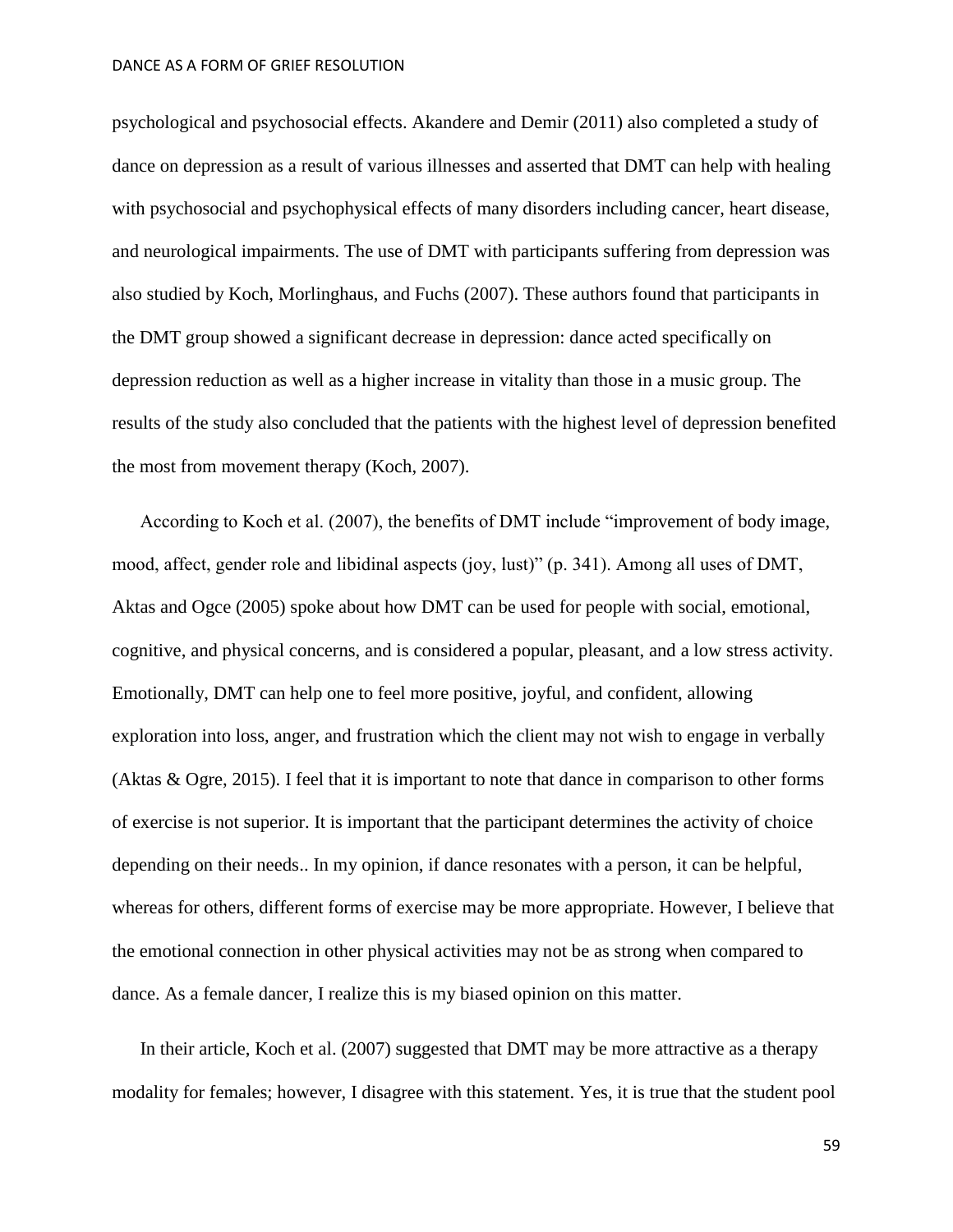is majority female in various dance studios around the world who practice a modern approach to dance, but this majority is beginning to change. As various types of dance enter the dance world, more males are joining. Also, in most ancient cultures, men were the primary dancers who told the stories. Expression of emotion, often featured in dance, can show vulnerability and strength – by both men and women. As a child and adolescent, I had few male dancers in some of my classes, but I wish there had been more. Male dancers add a very interesting dynamic to a dance, in that they bring a more masculine edge that the teacher has to incorporate into the routine. For example, when a male dancer enters a class, the teacher may have to alter the movements to make sure a male does not feel like the movement is too feminine. I have had personal experience in doing so as a dance teacher. These adaptations can be accomplished through many avenues including posture and positioning of the body. In turn, the opportunities for telling a story with some male dancers, as opposed to all female dancers, can be enjoyable to explore. Now, as an adult, I see both boys and girls coming in and trying out dance, and I think this shift is great. These boys are comfortable and are embracing something they enjoy. They are owning it for who they are, just like the girls. Dance class allows anyone to dance, regardless of gender, or age, or ethnicity. I strongly believe that anyone can experience the positive effects that dance creates.

An aspect I quickly touched on above was the mind body connection, a concept that is strongly present in DMT. According to Pylvaninen (2010), "body memory is the container of past experiences" (p. 222). Movement, such as dance or gentle stretching, helps clients to loosen tight and shielded muscles as they can free up emotion and feelings that cannot be articulated (Rogers, 2007). Bodily expression, through dance for example, is one method to assist a person to understand their universe through their lived experience, emotion, and actions. The body can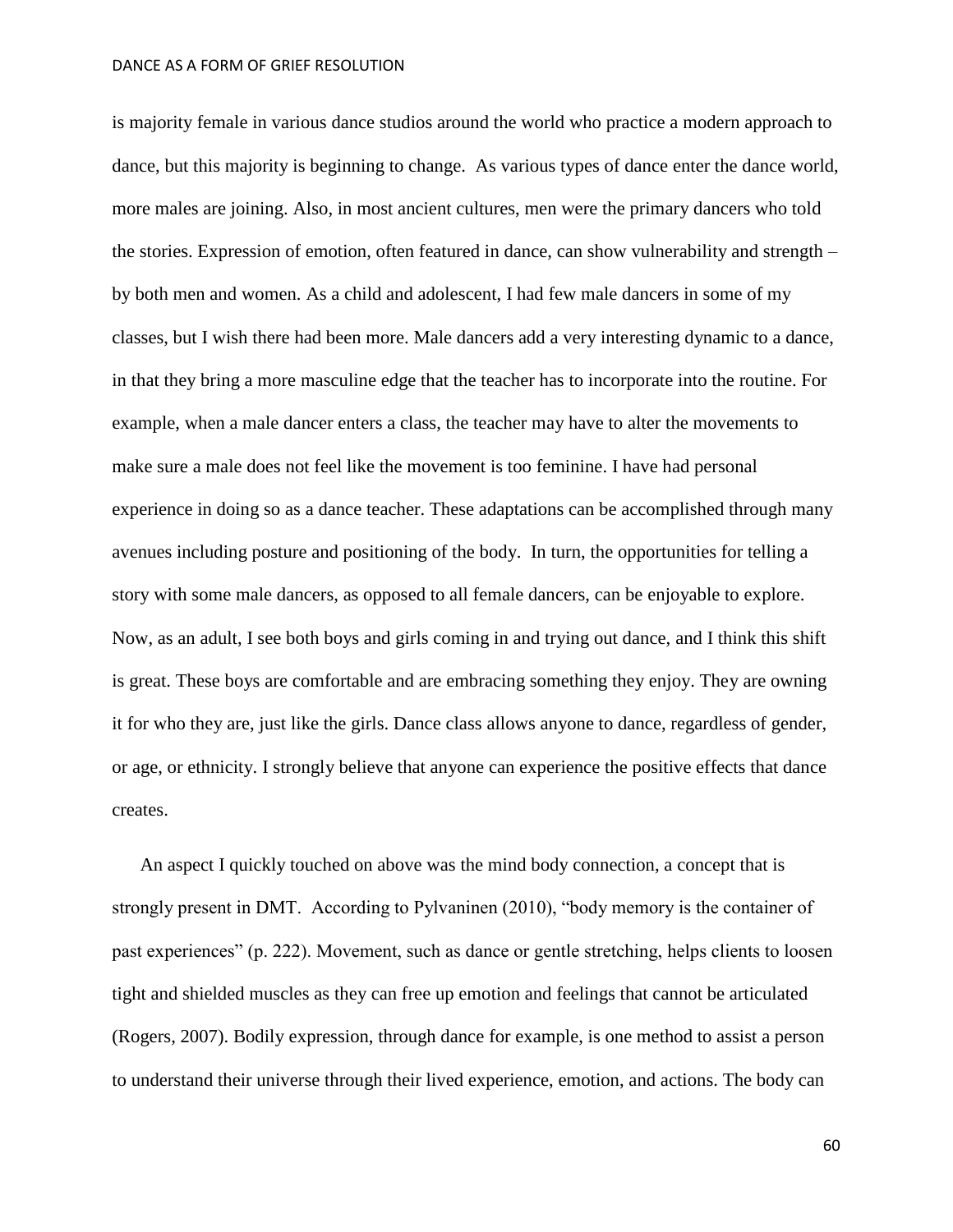hold the mental and emotional problems through muscle tension and strained movement (Aktas & Ogce, 2015). The body can hold pain and grief, as well as the mind. It is my belief that people are usually more aware of their mental pain than their physical pain, being able to say that they feel sad or upset, but dismissing an upset stomach as a purely physical event. Grief and pain emotions are often bottled up and kept within the body and movement is one way to focus on then release those emotions. This movement may be calculated or spontaneous. Moving spontaneously through dance can help the person to trust their own impulses allow them expression or choosing to contain them as they choose (Aktas & Ogce, 2015). This movement allows a person to slowly become aware of what their body may be saying. I was not always able to link my understanding of what my body was saying with my portrayal of emotion. If I had had a viewer or therapist observing me, I feel as if this person may have been able to help me understand what my body was telling me more effectively. Becoming conscious of the impact of these emotions, or even just the awareness that they are there, is substantial for many people going through movement based therapies. Ultimately, clients that go through dance therapy have an opportunity to achieve greater self-awareness and a more positive sense of well-being (Aktas & Ogce, 2015).

As you may remember, I stated previously that I felt like dance was fun. The fun element was one of the main tenets that started me on my dance journey. I agree with Mills and Daniluk (2002) that, with DMT, it is crucial that therapists "remember the importance of play and fun as a counterbalance to some of the more emotionally challenging aspects of therapeutic work" (p. 83-84). Counsellors, such as myself, may be excited with the idea of leaving the chair and embracing a new modality, but should do so with caution. It is important to make sure to guide the client. Mills and Daniluk (2002) also suggested that counsellors consider the client's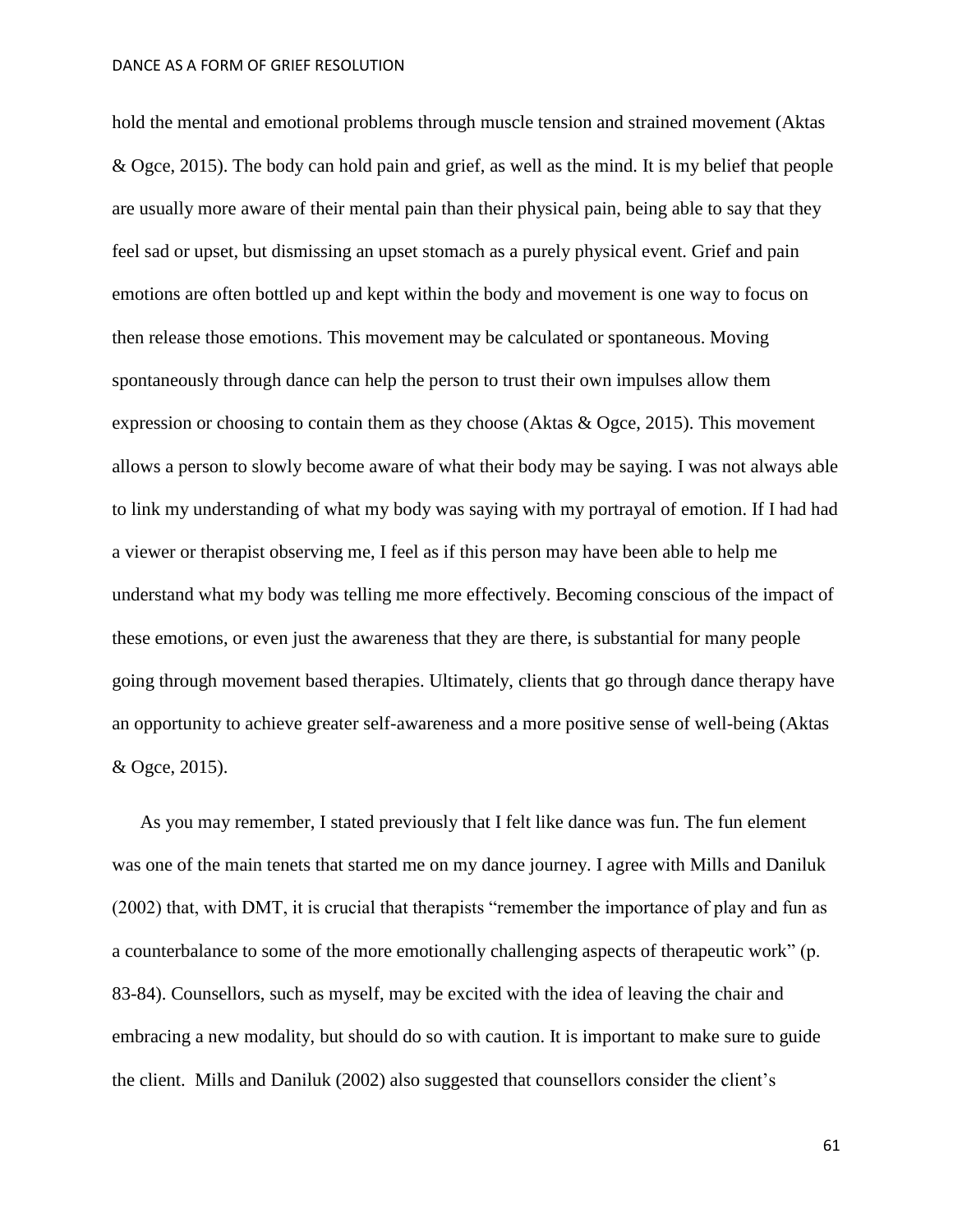psychological history, such as those who have experienced abuse. In my experience, most clients already have a relationship with their body that may be unknown to the therapist, and, through including embodiment work in the session, some of this past relationship may come to light, allowing the client to process some of this emotion housed in their body. This process also comes with the realization that the therapist will need to address emotions coming forward for clients that may be triggered by becoming aware of this past relationship between their bodies.

# **Critiques**

According to Aktas and Ogce (2015), therapists have asserted that there are no known negative effects of DMT. Although, as DMT does incorporate a physical aspect of therapy, some researchers feel that a participant with any type of chronic conditions such as heart disease or arthritis, as well as pain or discomfort of the joints, should discuss treatment options with their doctor to avoid any physical injury which may outweigh psychological change (Barnett et al, 2014). I agree that anyone who may have any type of physiological condition should always contact their doctor to make sure that they are safe to engage in a non-traditional form of therapy that may exacerbate a current condition. Barnett et al. (2014) also stated that clients should be aware, before entering into DMT sessions, if they are not comfortable using their body in therapy, since DMT does incorporate body movement; therefore, the client should understand the full modality of the therapy before enrolling. Furthermore, DMT may be more emotionally difficult for clients who have pushed emotions out of their awareness and once again may be confronted by them (Barnett et al, 2014). I think that the role of the therapist is to work with their client to determine which limits are acceptable and to not push too hard past the point where the client may be unable to handle the emotions flowing forward. That being said, if the therapist is also schooled in more traditional methods of therapy, an emotional dialogue could be an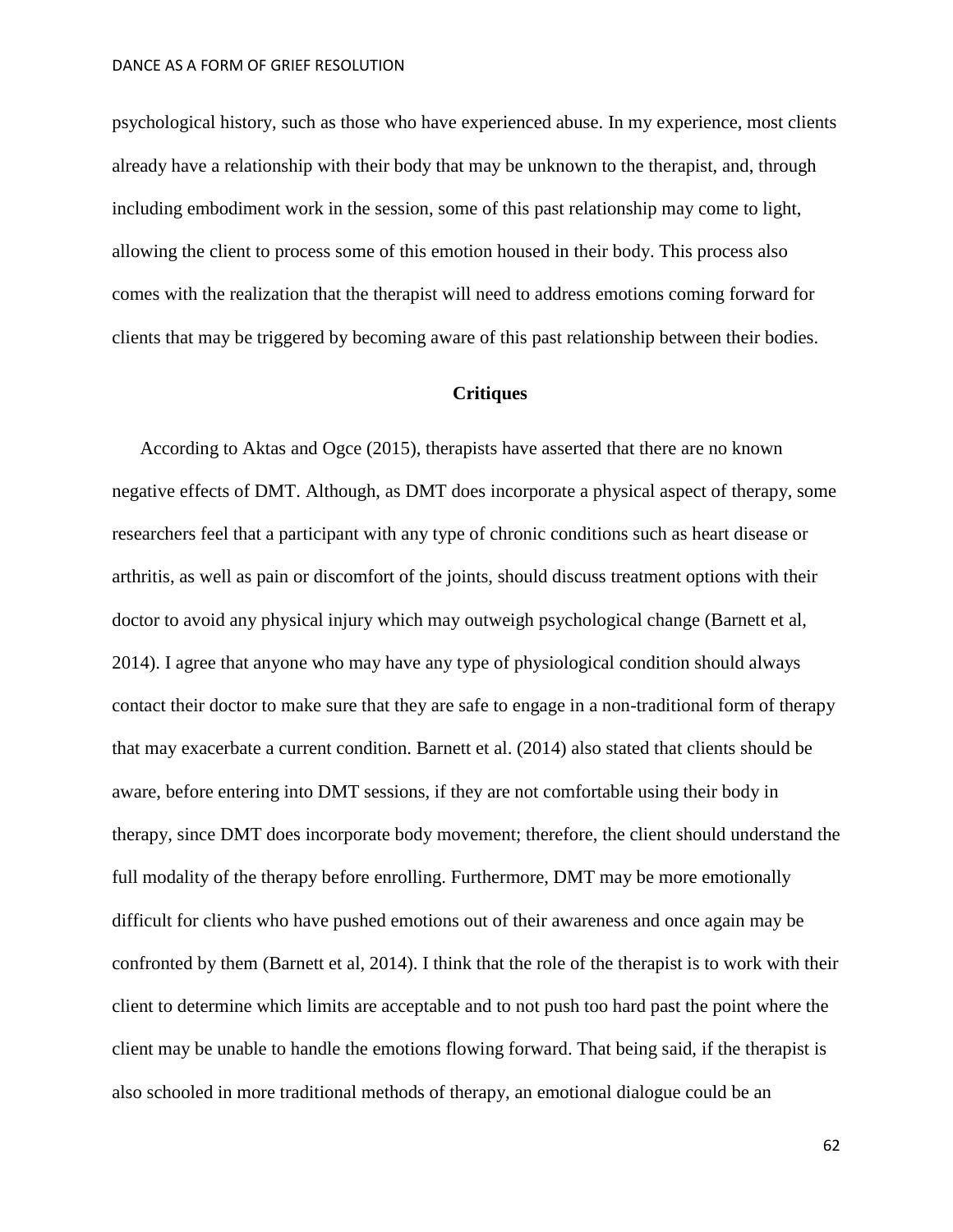opportunity to switch gears to something more comfortable to the client. Cohen (as cited in Aktas & Ogce, 2015) also advised that finding a therapist that clicks with the client is key, since DMT involves spontaneity, trust, and expression of difficult emotions. Barnett et al. (2014) suggested that it is best for clients to be referred to a specialized therapist in DMT, since using DMT in regular psychotherapy practice may be difficult or embarrassing for the client which would be counterintuitive to the therapeutic process.

Lastly, according to Barnett et al. (2014), evidence for effectiveness or efficacy is lacking because most of the research conducted so far has been case study based with quasi-experimental designs, or randomized clinical trials with insufficient sample sizes. Researchers have not been able to conduct research that is double blind and placebo-controlled in a randomized clinical trial with larger sample sizes; therefore, currently, there is not enough of an evidence base for clients to consider DMT as a justifiable, evidence based practice. I feel as if someone who appreciates the traditional therapies and evidence based therapies would be less inclined to participate in DMT sessions because the research does not support the approach (Barnett et al., 2014). I also think that these individuals would likely be more comfortable with a type of therapy that they know is empirically supported. Ultimately, I believe that the choice of therapeutic approach comes down to what the client believes about evidence based practices, as well as what they are striving to achieve in therapy. It is important that any prospective clients are well informed of what they can expect from any type of approach – including DMT and body related therapies – and they are then given the option to decide which technique is right for them.

## **Conclusion**

DMT and dance are gaining momentum in the counselling field. Increasing amounts of certifications and programs in body related therapies are becoming available. I find the evolution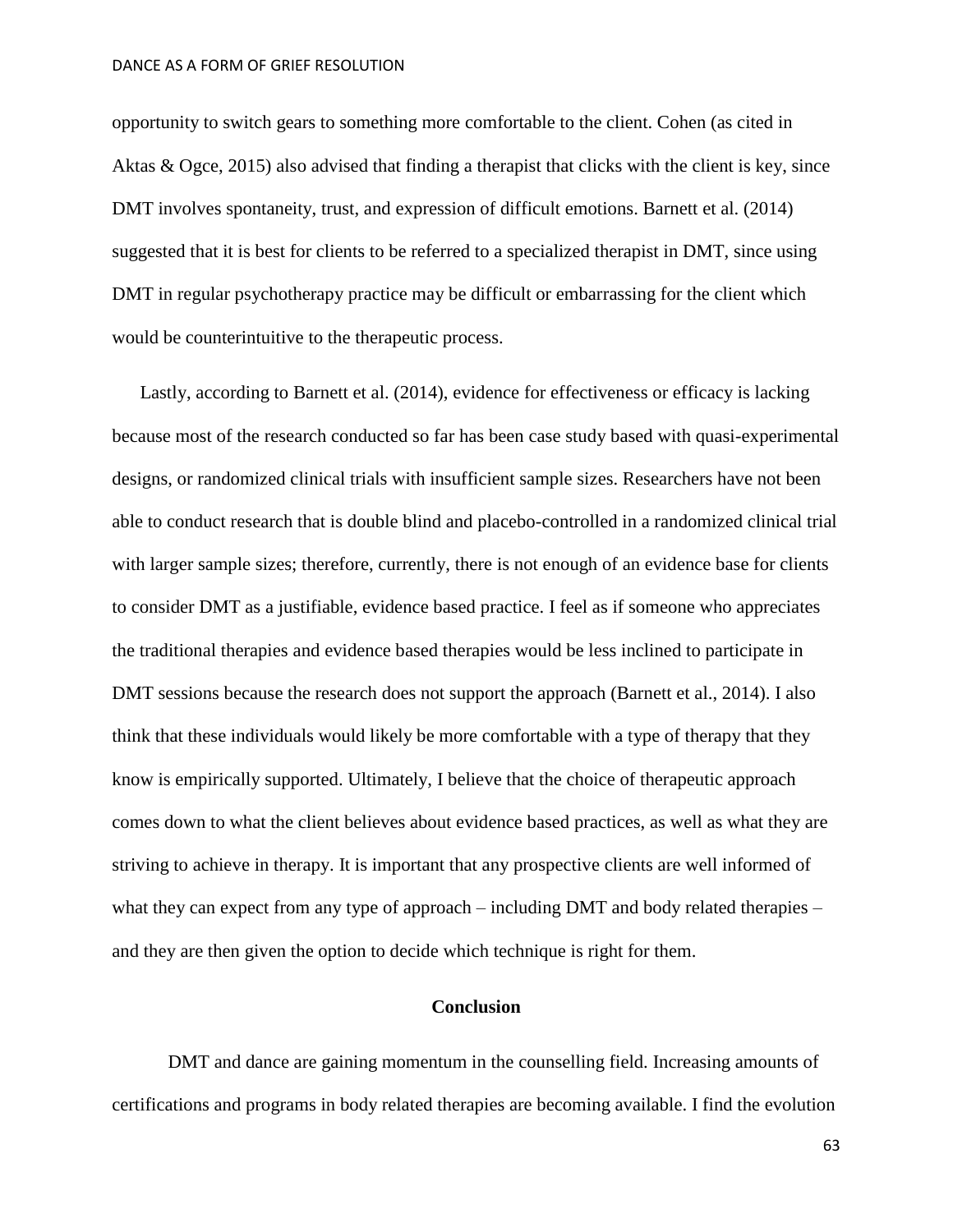of DMT in the field to be very exciting, especially now that many body related therapies are being researched in order to put forth evidence to support the associated benefits of movement in the therapy room. I believe that DMT is still young in the counselling world, and therefore will require further research; however, I also feel that what has been accomplished to date is positive and is leading to opportunities for therapists and clients who have not previously explored movement in past counselling experiences.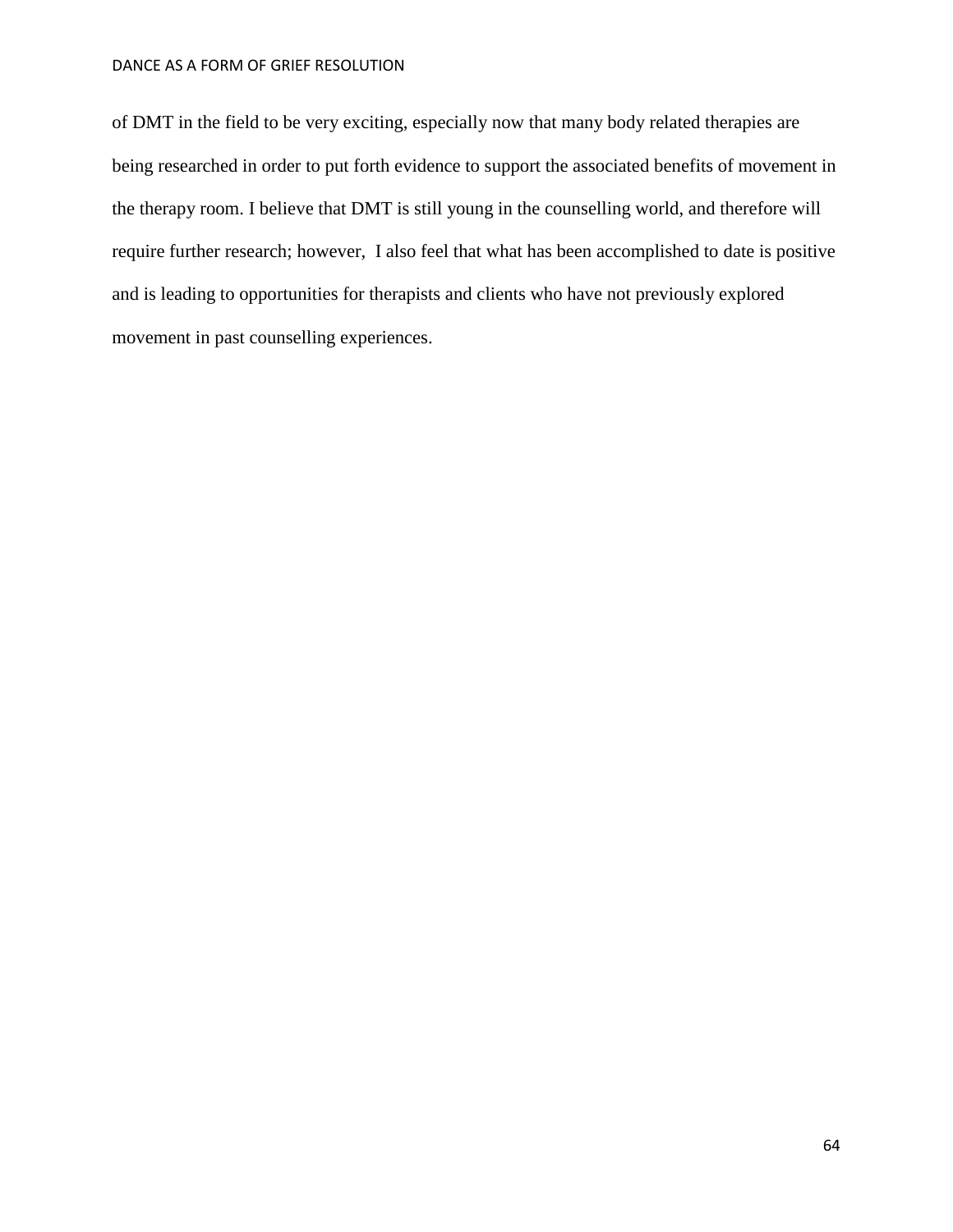## **CHAPTER 5**

After dedicating so much time and energy to writing the past four chapters of this thesis, I found myself staring at a blank page, wondering how I could meaningfully conclude this final chapter. I thought to myself: What are the most important concepts I would like my readers to learn more about? What key themes should I highlight? In order to help me answer these questions, I looked back on everything I had written, and, thankfully, I noticed a number of important concepts and themes that I would like to summarize and provide further insights on for you, my readers. Overall, the essence of this thesis is that dance is helpful in so many ways for people: a finding that is in line with my initial hopes for this thesis. In turn, I believe that there are a number of ways that the information presented in this document could assist any counsellor who may have clients who are dance-inclined.

## **Implications for Counselling**

As I reviewed all of the literature that I uncovered on dance and DMT, I really had to stop and consider – as a prospective counsellor, but also as a dancer – how this information might fit into my own counselling approach. I also had to stop and think about counsellors who are not dance inclined, and who may not be aware of DMT: How may this thesis be relevant to these therapists? I can tell you that I do plan to receive DMT training one day, and that I am very excited to go through the training process, but, in the meantime, I would like to share my thoughts on how dance and DMT in counselling may be helpful for others counsellors.

The first implication that came to mind was the fact that the exercise component of dance and DMT itself may be helpful to clients. According to Ren and Xia (as cited in Kourkouta et al., 2014), "clinical reports suggest dance therapy may be effective in improving self-esteem and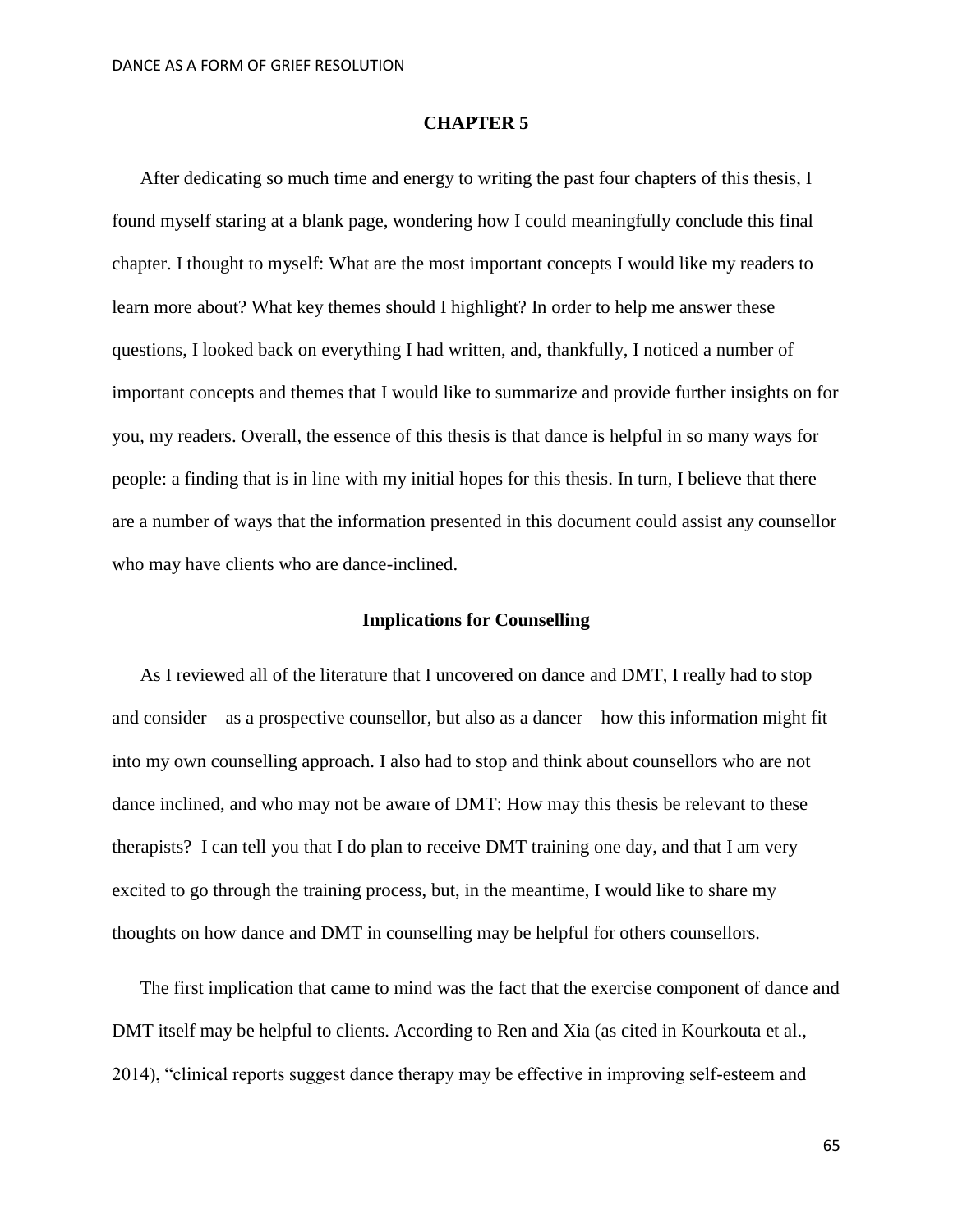reducing stress. As a form of exercise, dance therapy can be useful for both physical and emotional aspects of quality of life" (p. 231). In my opinion, the physiological aspect of improving physical and emotional elements for any client is, in itself, impressive. I feel adolescents may reap the benefits of DMT more than adults since young people live very much in the here and now and react to the emotions they are feeling in that moment. I also feel that adolescents usually are looking for a way to feel better immediately, so if they are feeling uncomfortable they may be looking for a quick solution. When I was an adolescent, I remember feeling like I needed the hurt to go away quickly, for experiencing the negative emotions on such a continuous basis was extremely painful. In hindsight, I understand that I needed to experience the pain in order to heal, but, given my experience described above, I also can empathize with adolescents who would like to address their issues quickly.

Counselling is one method to explore adolescent's presenting concerns, as well as adult clients who are hoping to start the healing process. After some growth has occurred in the therapy room, I feel as though many clients can start to feel better again. And, I believe that starting to feel better when one is going through counselling can be a huge motivator for client's to continue working toward whichever goal they are striving to achieve, which, in turn, will hopefully contribute to greater therapeutic growth as counselling progresses. It is important for me to mention that I believe therapeutic growth can be achieved through many therapeutic approaches, including DMT.

Although many clients participate in individual counselling services, therapeutic growth may also be encouraged through group therapy sessions. It is important to note that DMT is widely used in a group setting in order to reach a large number of people. In addition, group members are able to learn from the experiences of others in order to augment their own skills, as well as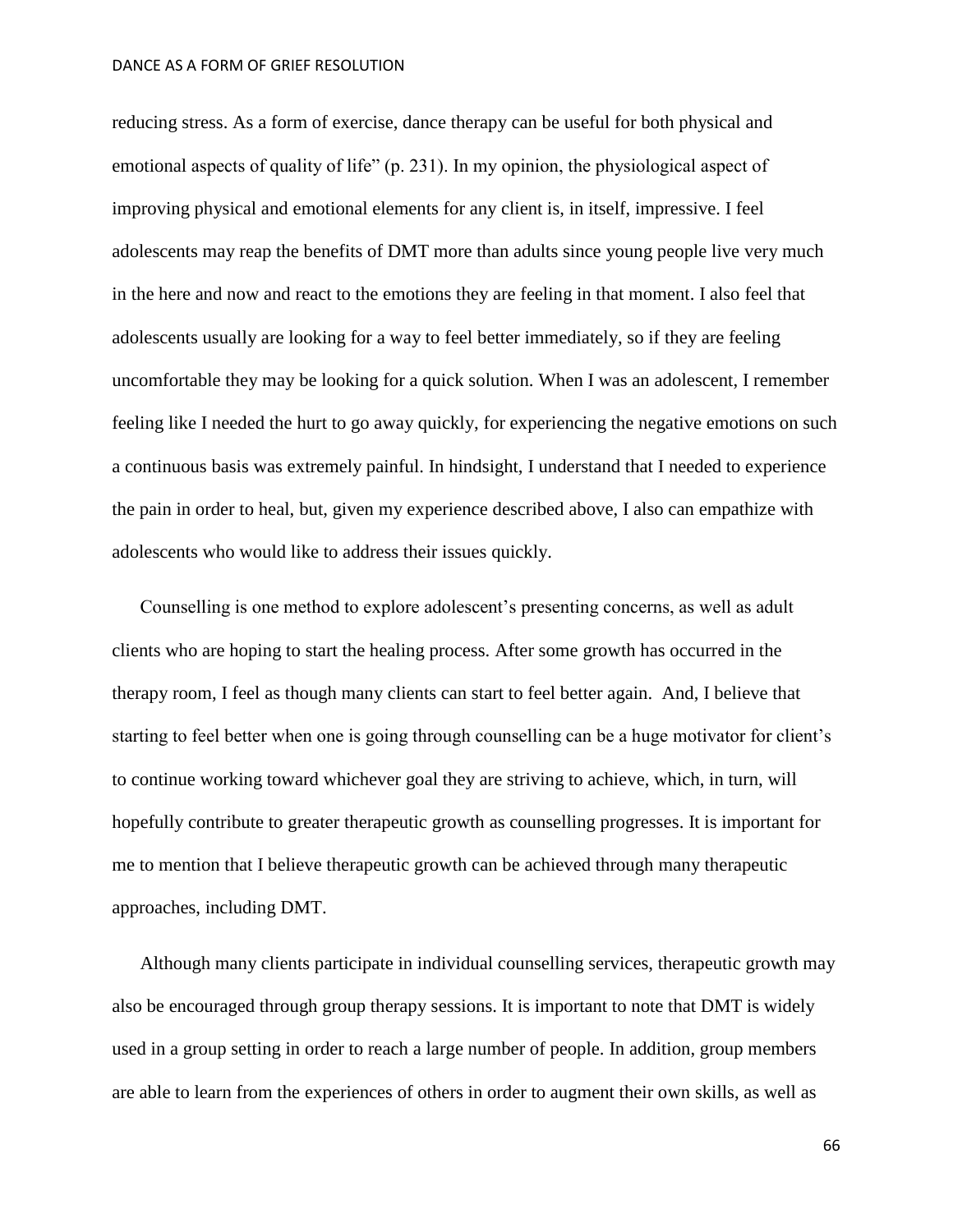finding connection between themselves and all of the participants. According to Xia and Grant (2009), DMT can be practiced in a variety of settings, including psychological rehabilitation, nursing facilities, and day-care centers, and it can also be integrated within health promotion programs. I feel that the flexible nature of DMT, which allows the therapist to adjust to the interactions that are happening during the session, would make it ideal for a therapist to employ in group settings. In these flexible sessions, the therapist can alter their course depending on what arises with the group members, similar to how counsellors approach many talk therapy sessions.

Furthermore, in certain group settings such as nursing homes, those coming to the sessions are most likely in a similar phase of life and may have experienced, or are currently experiencing, similar challenges. Having similar life experiences and challenges could make a group setting a potentially positive experience for the clients, contributing to a connection with their peers and with their therapist. As for the example of a nursing home, DMT group sessions may be an opportunity for non-verbal clients to engage in counselling since they are unable to participate in talk therapy. In addition, incorporating DMT into a health promotion program could be a great way to teach attendees of the group about emotional comprehension, as well as the physical benefits of dance. One of the largest benefits of DMT is the importance of involving both physical sensations and emotions in the therapeutic process. Incorporating the physical and emotional into one exercise encourages an integrated approach to health, touching on some of the major facets that people usually bring to counselling. And, as I have stated previously, there are times when some clients do not want to talk about their presenting concerns. In my experience, I did not enjoy speaking about my pain to anyone, and I gave guarded recollections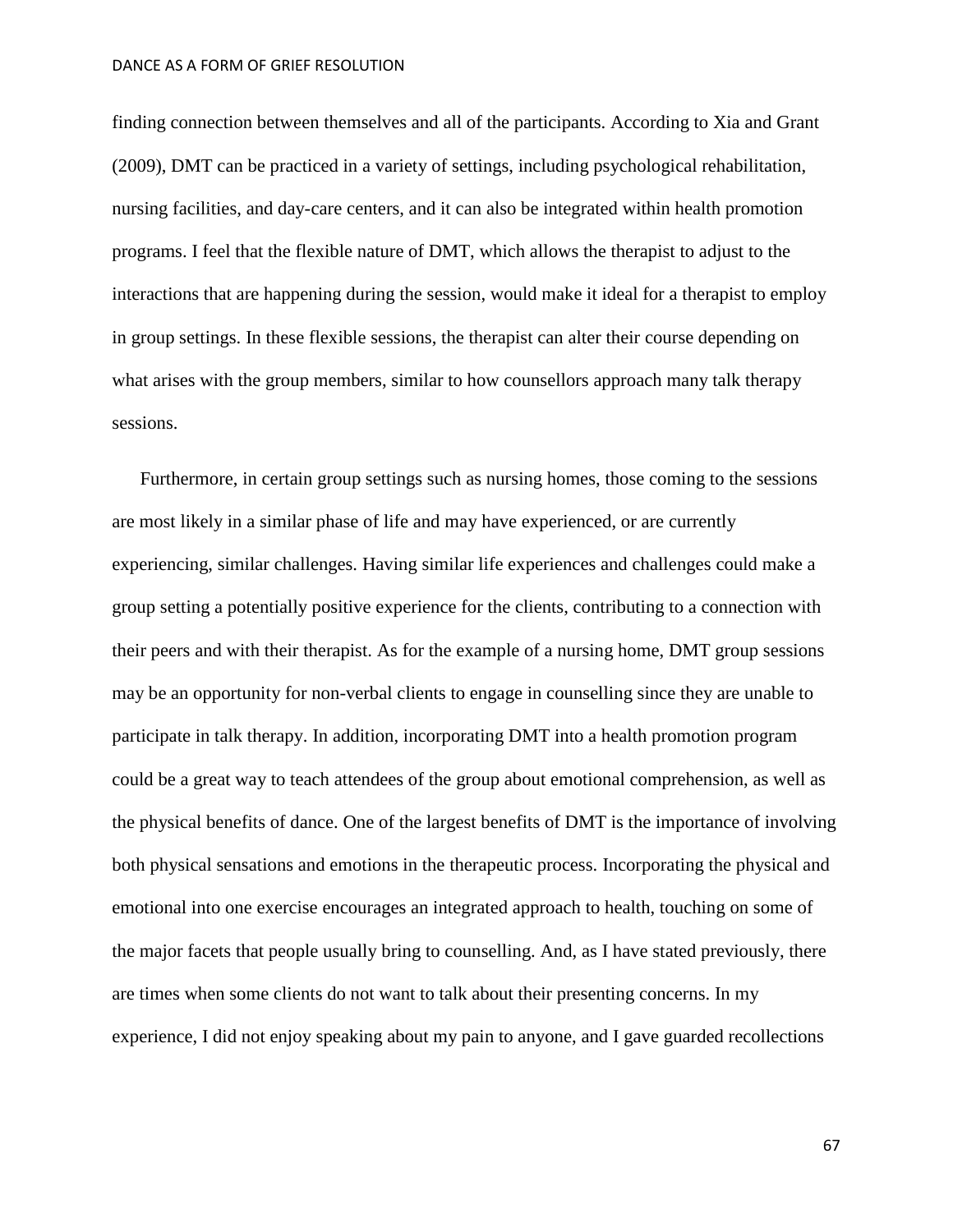to my peers who I trusted. Having the physical release of emotion that dance provided added the layer I felt I was missing.

One aspect of DMT is that many of its elements can be adapted and made available to counsellors for their work with clients (Capello, 2007). For example, using expressive therapies – especially in conjunction with more traditional therapeutic practices – can provide the client with a holistic experience. A counsellor may be able to use an expressive therapy if they are feeling at a dead end with verbal methods; thus, DMT could potentially be a new lens to help counsellors better understand their clients (Leseho & Maxwell, 2009). That being said, some researchers believe that therapists who are not trained in DMT should not incorporate DMT techniques into their practise (Barnett, 2014). However, Leseho and Maxwell (2009) asserted that there are, indeed, benefits of dance and movement without the aid of a licensed dance therapist. I agree with this author's assertion, because the main tenets of DMT are ideas that might resonate with many clients, such as: "(1) [the] body and mind interact so that a change of movement will affect total functioning; and (2) movement improvisation allows the client to experiment with new ways of being" (Meekums, as cited in Leseho & Maxwell, 2009, p. 18). I believe that these tenets represent ideas that most clients may find beneficial, and many therapists could easily incorporate into practice.

One aspect of dance that I love its universality. For instance, over the past few minutes as I have been sitting at my desk writing, I have watched my two year old daughter dancing. It is interesting to see what dance is to a child: her movements were unconventional for a trained dance, but gorgeous in their spontaneity and exploration of her space and time. My favourite part was the pure joy on her face as she moved and laughed and enjoyed feeling through her body. Taking this short break from writing this chapter and observing my dancing daughter has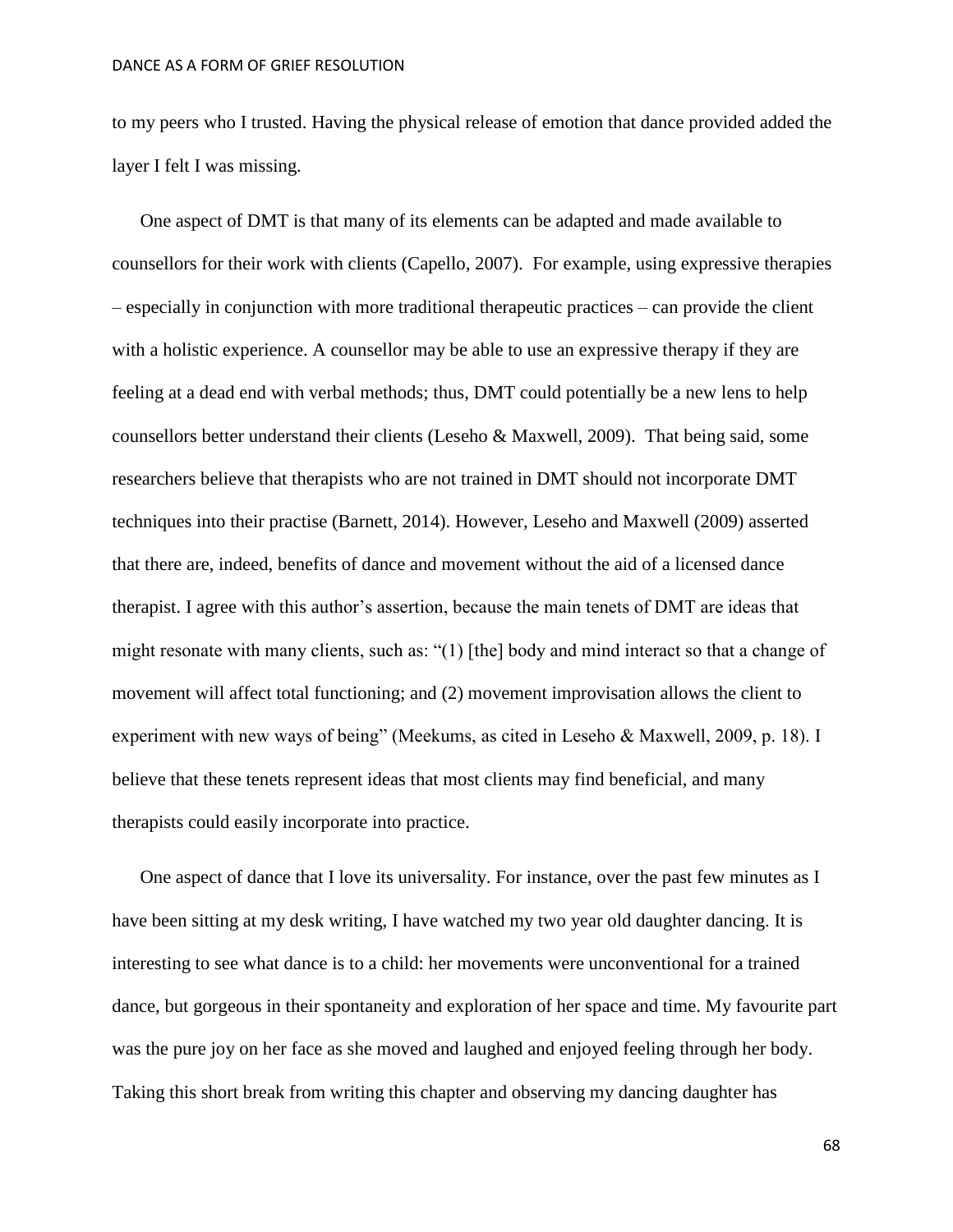invigorated me, especially for this next point: Dance is universal and has been around for as long as human beings are aware of. Therefore, it is not surprising that Leste and Rust (as cited in Leseho & Maxwell, 2009) asserted that dancing is believed to provide healing power, regardless of "age, culture, geography, ethnicity, education, socio-economic status, family background and religious affiliations" (p. 27). Consequently, this tool could be used for everyone, and anyone.

## **Key Findings and Themes**

In this moment, I find myself pondering my thesis experience: What is the big deal about dancing and healing? Why and how did I write an entire thesis on twirling and flinging oneself into the air? These questions have circled through my mind, and I am quite sure that my husband, and, perhaps members of the general public, would likely ask similar questions too. I think that these wonders are due to the relative recentness of movement based therapies and body centred treatments. Even after going through an entire undergraduate degree, I did not hear about body centered therapies. Courses were all about Jung, Watson, and Freud. Only once after I had started my Master's Degree training did the focus shift to a number of the modern day approaches and what was being developed and used with clients in contemporary society.

Since movement therapies are a newer modality in the land of therapy, these approaches are still gaining traction in the research world. At the time of this thesis, finding research on dance and dance movement therapy was limited, and somewhat preliminary. I look forward to the revelations that come forward over the next several years and decades. However, it is important to note that the information I was able to find on dance and body movement therapies did, in fact, help me build a greater understanding of these approaches, as well as helping me recognize several common themes which I will discuss below.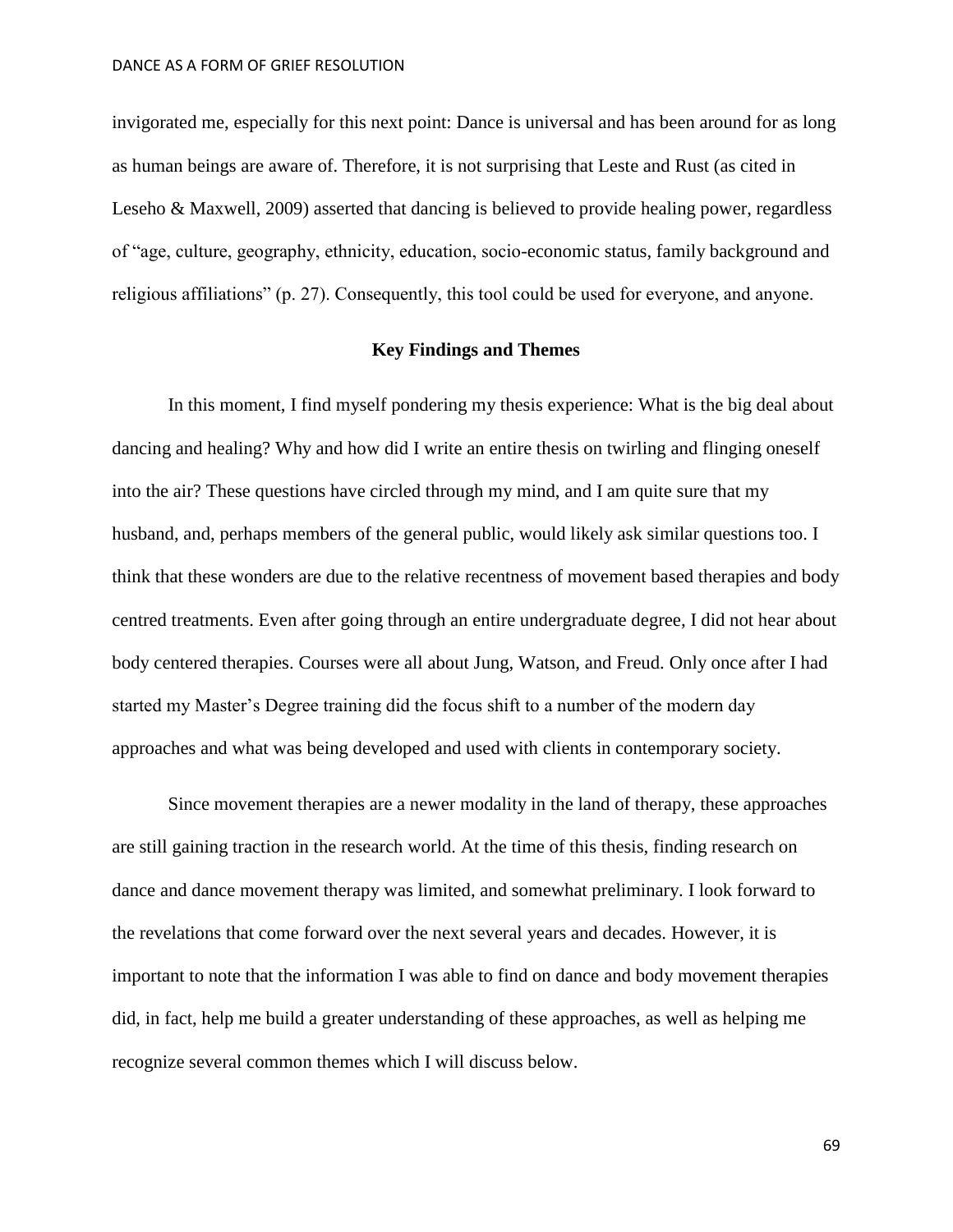## **Common Themes**

The first theme I noticed in the literature was the belief that dance does, indeed, help. What I mean by this is that research continually demonstrated that dance helped clients – whether as a part of DMT or as a part of their individual lives – to experience positive results, both physically and psychologically (Akandere & Demir, 2011; Kourkouta et al., 2014; Pylvanainen, 2010). In addition, studies that particularly paid attention to children and adolescents uncovered that dance and physical activity are helpful to younger people, especially in a grief setting because engaging in sports is a common adolescent activity, as well as an enjoyable activity that can be adapted in therapeutic settings (Akandere & Demir, 2011; Aktas & Ogce, 2015; Kourkota et al, 2014).

As I have stated previously, I could not agree more with the statement above. As an adolescent, dance was probably the one activity that kept me on an even keel. Although I had an amazing support system around me that would have done anything they could have to help me, external support was not enough. I needed something within myself that allowed me to feel like I was taking action and dealing with the pain on my own. Dance allowed me to feel like I had power and control over my emotions. Being able to re-gain that element of control was a significant change in my grief journey. Furthermore, Mills and Daniluk (2002) suggested that the joy, creativity, and fun that is felt when dancing is a welcome relief to the pain and sadness that accompanies grief, a statement that I agree with whole-heartedly.

Another theme that I discovered while writing this thesis was about the association between dance and expression. Although this theme is in line with the theme listed above, I believe that it is different because expression is more likely to be focused on, encouraged, and supported when therapy rather than physical exercise is emphasized. The expression aspect of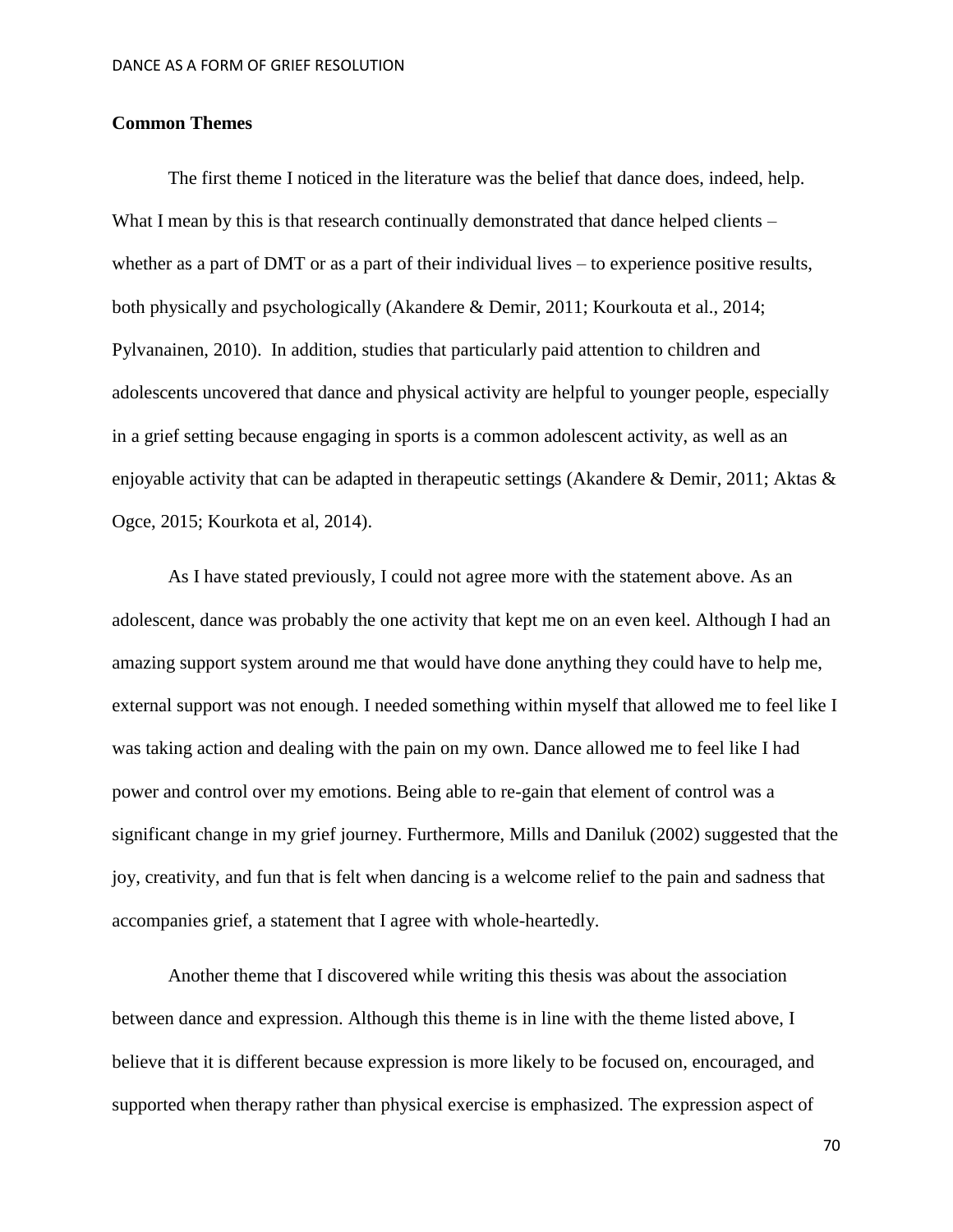dance is particularly foregrounded in both authentic movement and DMT. Expression is, in fact, the main output of the clients dancing that is then discussed and built upon in session. It is important to note that how one expresses themselves in a session is always led by the client and is, in turn, their own truth. This expression can then unlock emotions, nourish the soul, and allow exploration into areas that the client had not considered going verbally (Aktas & Ogre, 2015; Connor, 2000; Pylvanainen, 2010). When the client becomes conscious of these movements as they express them, they are plumbing the body's wisdom. In authentic movement, the client's expression is also paramount, allowing the therapist into the person's inner world as the viewer (Wyman-McGrity, 1998). In my mind, expression is healing. Allowing one's emotions and feelings to be set free and out of the lock of the mind is cathartic in itself. And, when these emotions are further explored and supported, one may be able to begin the healing process. In my experience, I found that I was locked in my mind with grief. I remember wondering how I could live without her and what I would do without my best friend. But, when I danced I was able to face these fears and allow my body to slowly and gently unravel what I was scared of in a protected, yet cathartic, manner. Ultimately, I believe that although one may not be aware of what they choose to express, their body can allow amazing feelings to come forward with support and coaxing from a supportive person.

For a moment I would like to step away from the themes associated with dance and DMT and mention a theme I noticed about another core concept of this thesis: grief. I was actually quite surprised by the prevalence of grief in children and adolescent populations. More specifically, I was shocked by the percentage of adolescents who have experienced a loss due to death (Kandt, 1994). And, although I was able to find some information and statistics on grief in children and adolescents, I was surprised by the lack of research that was available about this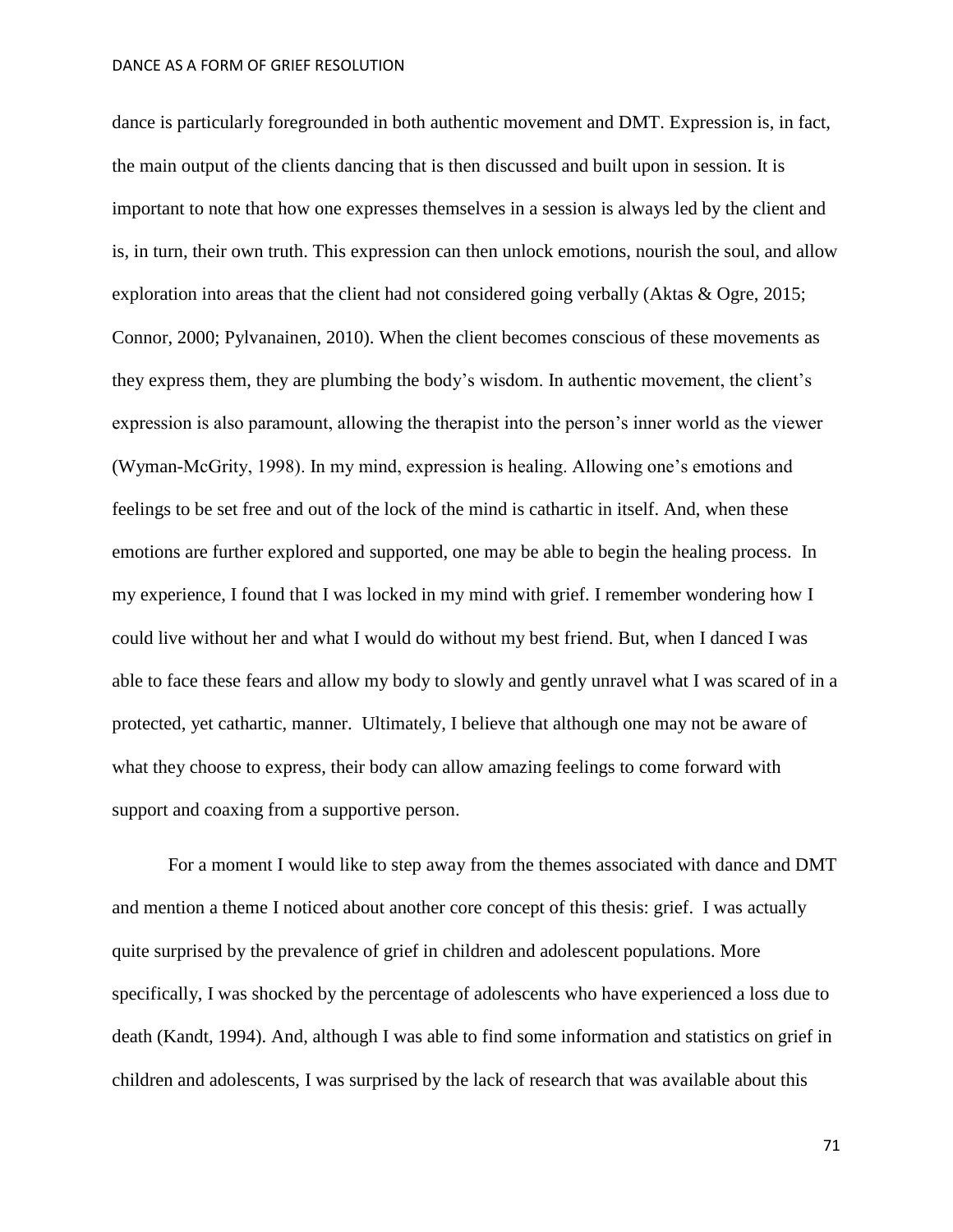topic. That being said, throughout the articles that I was able to find, it was apparent that children and adolescents received some kind of therapeutic intervention if they had experienced grief and loss. On a personal note, recently I had the pleasure of volunteering with an organization called Camp Kerry (campkerry.org). Camp Kerry is dedicated to family bereavement and is focused on family reconnection after an adolescent has lost a loved one. Camp Kerry strives to bring the fun back to family life, even during grief. When I went through my grief experience, there was nothing like Camp Kerry available to my family, and I truly feel that it would have been extremely helpful for us to have been involved in a process like that. It gives me hope to see that organizations are being developed that want to focus on the family, as well as addressing adolescents in such a turbulent time.

One aspect that initially drew me to Camp Kerry was the musical component, although I was a bit disappointed by the fact that dancing was not offered. However, recently, the camp has decided to incorporate movement and dance into its programing, and I was extremely excited about this new addition. When I think about this new integration of music and movement, I think back to a drum circle I was fortunate to be involved in while at the camp recently. Every one of the campers, parents, and families were drumming away and moving their bodies to the rhythm. The act of creating rhythm together was so powerful. I was amazed that the room was full of people who were practically strangers to each other, yet, somehow, a sense of unity was established. During that time, I realized that I was not alone. I was part of the circle. This feeling of connectedness was similar to how I feel about dance, I am part of a group, yet I am also engaged with my own emotions. In the drum circle, I was there to support each of these people, just like they were there to support me. I remember banging on my drum, moving to the beats we were creating together, and realizing that I was healing.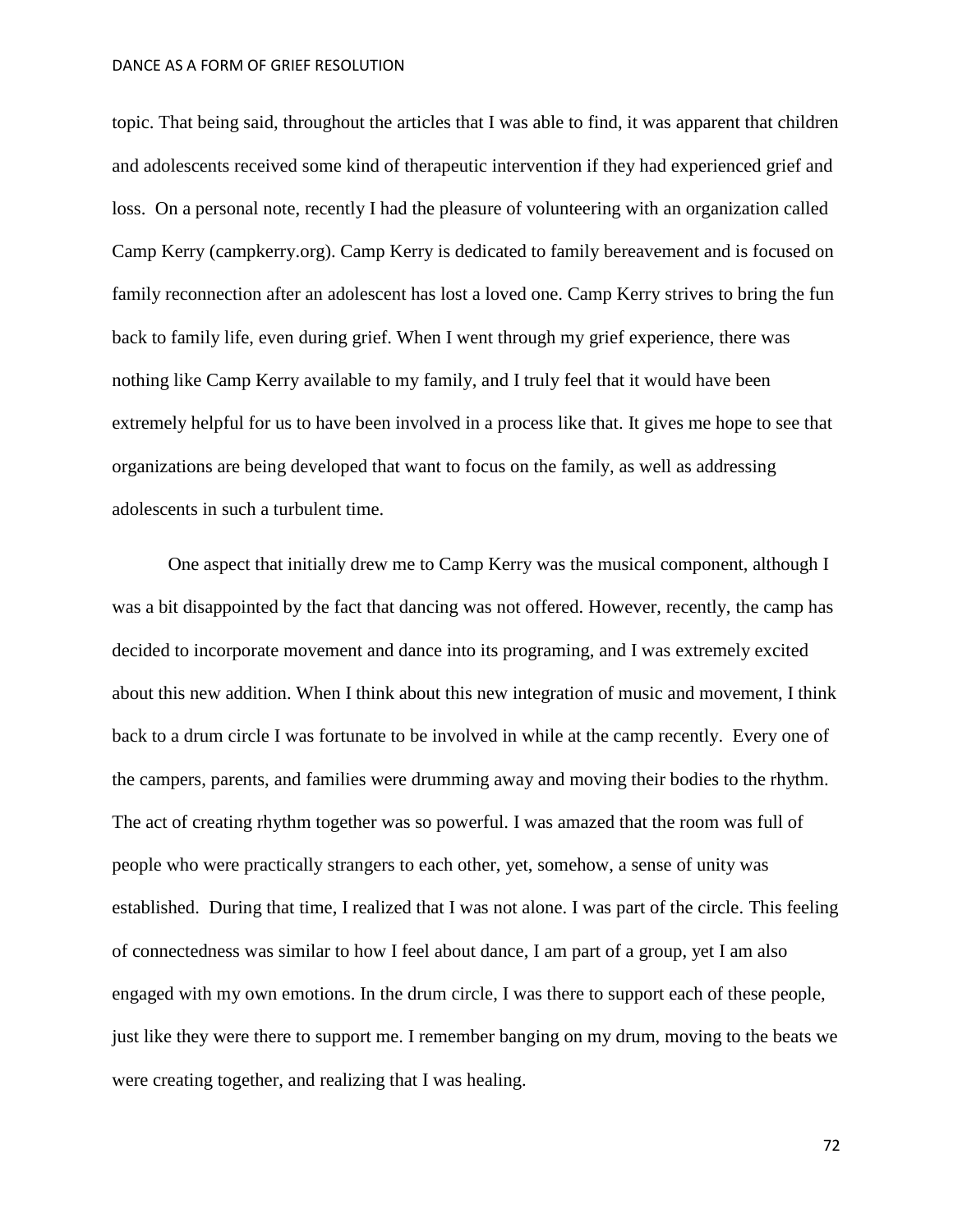The sense of unity that was created through music and movement in that drum circle makes me think about the next theme that really caught my attention as I conducted research for this thesis: human beings have always danced. Dance has been around for as long as there has been documentation (Spencer, 1984) and it has always served some sort of purpose. I believe that movement and dance allows people to connect to each other in a powerful way. I also feel as if dance helps people share their experiences, which is in line with what Cayou (2012) has asserted: Culturally, dance has been used for to transmit lore and for storytelling, and even as a sacred component of life in a tribe. The familiarity in many of these dances, and what they portray can be comforting to certain people and can also allow for stories to be told throughout generations (Capello, 2007). In addition, dance has always been used to evoke emotion: each costume and movement of the dance is orchestrated to create feeling in those watching and to bring the viewers into the performer's world for that short period of time. Dance has always employed costumes and movement to assist in its portrayal of the story. Dance has been taught through generations, from young children to senior's showing its relevance for any age. In my opinion, the whole point of dancing is to enjoy dance. And, dance can also provide the dancer's story to the viewer and hopefully bring them in to the experience they are hoping to portray. I find it interesting how dance has evolved in different styles and forms, but, in the end, the purity of the movement and the intent behind it has not really changed much at all. This ancient art is still alive and well in our modern time, and I believe that it keeps evolving and getting better.

Lastly, the final theme I noticed was that dance and emotion are connected. I reviewed research on the uses of dance for adolescents and children, as well as for individuals suffering from cancer, depression, or neurological issues. And, as mentioned in the paragraph above, I also reviewed literature on the cultural uses of dance. In each of these research areas, dance was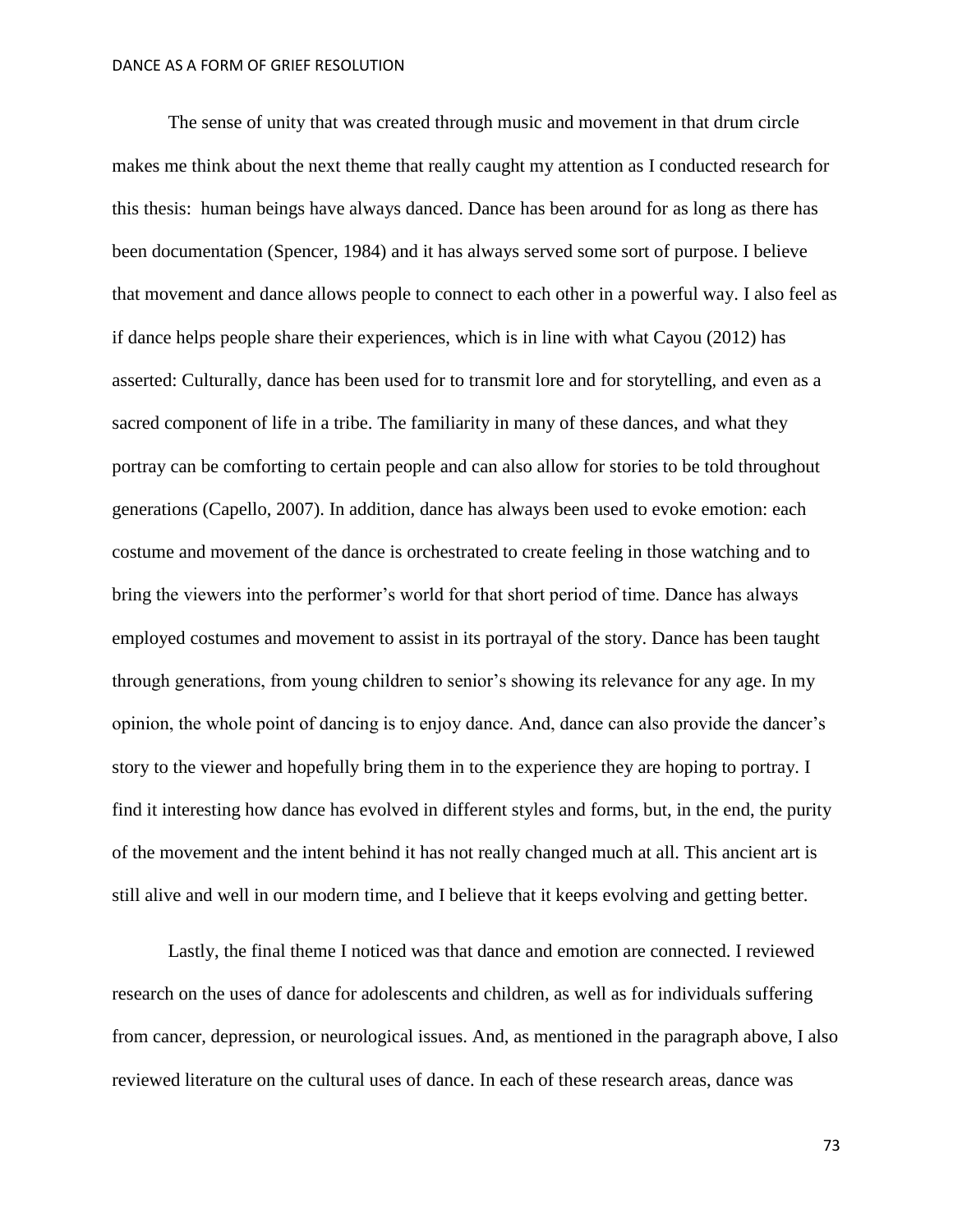always connected to emotion and how dancing allowed for the expression of emotion, which, in turn, contributed to positive results (Goodgame, 2007; Swank, 2013; Adandere & Demir, 2011; Capello, 2007). I think it is important for you, my readers, to know that I am not confusing emotion and expression. While the expression that comes from DMT and therapeutic dance is usually emotional, I believe that the two are independent. As I dance, I have often expressed something at the request of a choreographer, but this is not my own emotion and it does not resonate with me on an emotional level. However, in other circumstances, the scenario is exactly the opposite. I once did a dance that was a tribute to a girl I did not know. She had died and knew all of the other girls in the class, so I danced it anyway. But, instead of thinking of this girl, I thought about my mum and made that dance connect to my own emotion base to allow for a more authentic expression. Therefore, due to my experience described above, I must admit that I was pleased to see dance and emotion reflected in the literature, as these themes that I uncovered were in line with my initial thinking as I started to write this thesis.

# **Where Am I Now?**

Throughout this journey human beings have chosen to call life, I have had my ups and down's, and my challenges and successes. Since I am now nearing the end of writing this thesis, I find myself thinking about how my life has changed over the past several years since my grief journey began. I am an adult now, writing about a time that seems so long ago, yet, when I really stop to think about it, my experience still brings tears to my eyes as I remember that time of pain. Growing up was hard! I am now a mother of one, with another one on the way. I am married and am looking forward to what I have looming in front of me: a great family, a potential new career in counselling, and who knows what else.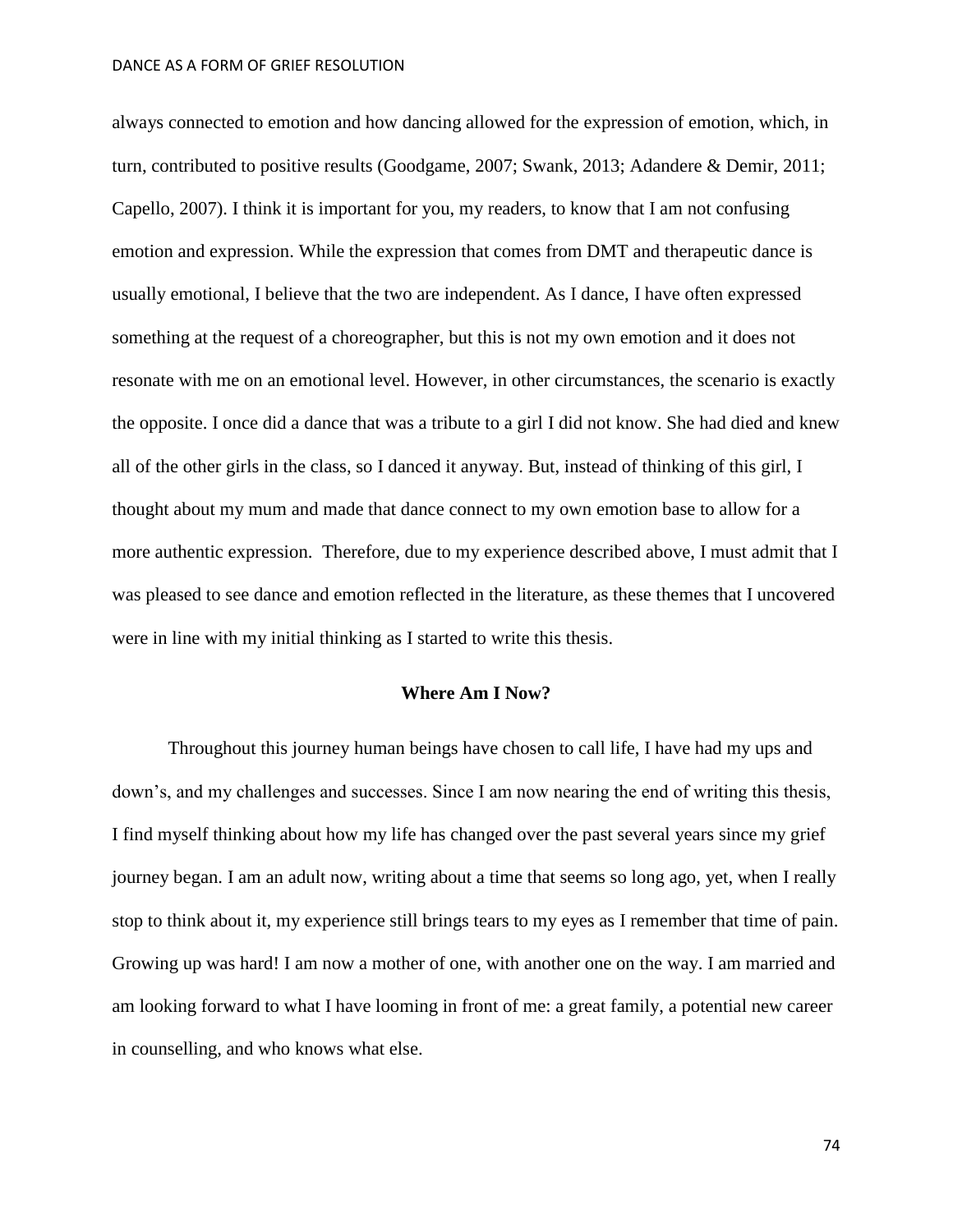I feel like I have come a very long way from that 15 year old girl who went through so much. I draw on that experience regularly to help remind me to stay humble and to focus on how "your problems are framed by your experiences" (French, 2007). Let me explain to you, my readers, what this quote means to me. Since I experienced so much at such a young age, I sometimes find that I have to take a step back and remember that many people in my life have not been through what I have been through in terms of grief and loss. For example, I have to be very aware of how I react to a friend when they tell me that they have recently lost a parent. I have to realize that my experience was not more difficult or worse than theirs, just because I experienced that particular loss as a young girl. It just means that I have already experienced it. I also like to remind myself that everyone has their own reaction to grief and loss. That reaction is based on their relationship to those they have lost, and my reactions were based on the time of life that I experienced them, as well as my relationship with my family members; thus, I do not feel that it is fair to compare my experiences to how others react. I can only compare my experiences to the evolving story that I tell about it.

For example, my father is now ill. And, as I walk with him through this illness like I did my mum, I am reminded of what may be coming: the pain, the fear, the death, the grief – and it frightens me. I am not ready to let him go, but unfortunately I do not have much of a choice. As I have been thinking about this idea, I am surprised to realize that, as it turns out, maybe it is not any easier losing a parent through a prolonged illness as an adult than it is losing them at a young age. Who would have thought? Not me. In a way I thought I would be better prepared for an extended illness given my past experience with my mother's death; however, my relationship with my dad is very different than my relationship to my mum, and, in some ways, my dad and I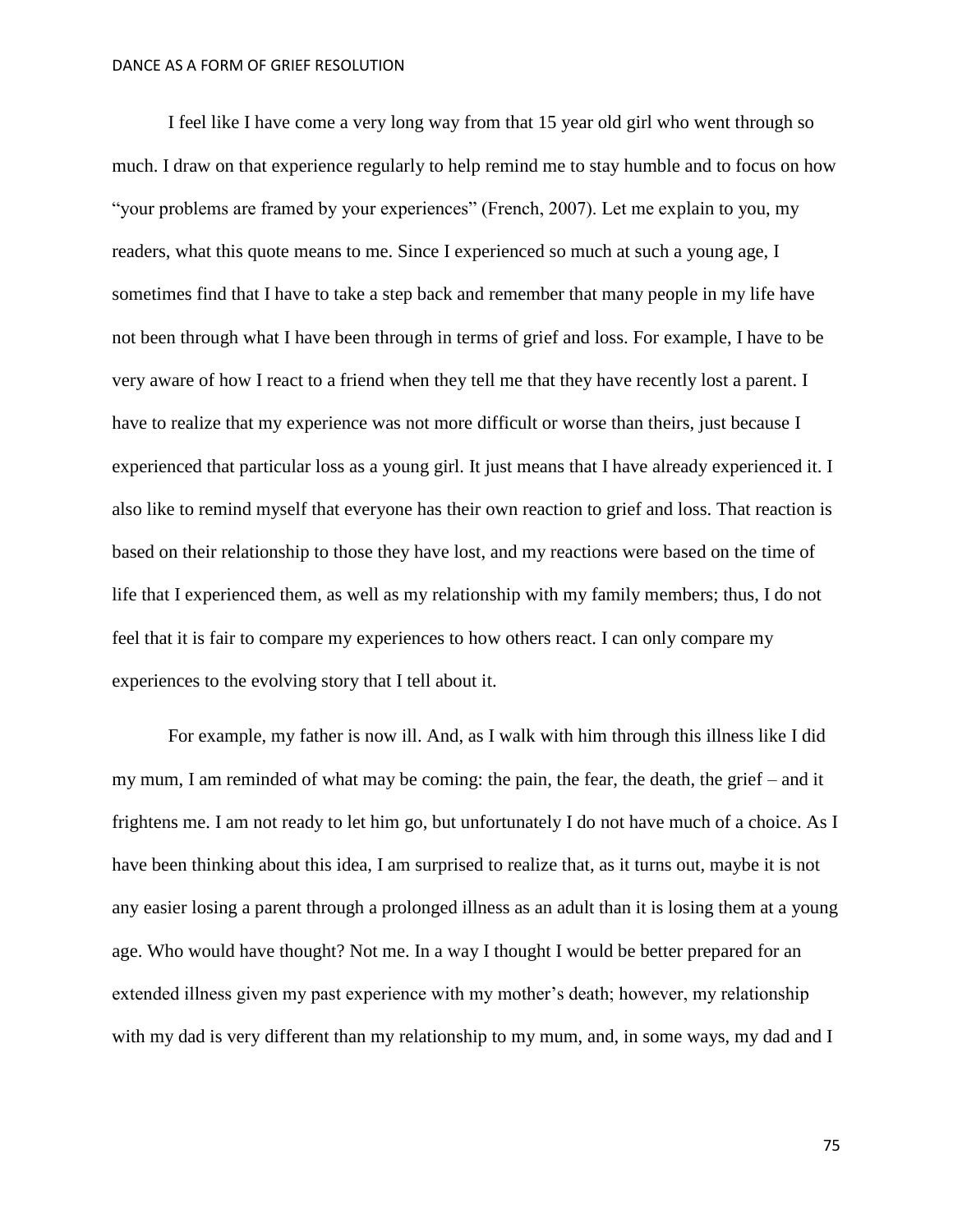are closer given what we have had to go through together. My dad has taken my mum's place as one of my best friend's.

As I prepare myself for this impending grief journey I believe I am going to have to go on, I am already looking to how I am going to cope. I still have many of the same friends, and I know that they will be there for me just as much as they were the first time. And, I now have the addition of my supportive husband and my beautiful children to look to for comfort and solace. Having children is a very interesting aspect of grief that I had not previously considered. My existing child brings me great joy, and her smile lights up every room. All she has to do is a little twirl and she has me dancing beside her. I think that my kids are a comfort for me, as well as a distraction, and, even a reminder. What I mean by this is that my kids have needs that I need to attend to, which, in turn, reminds me that I must take care of my needs as well, especially as I get closer to the birth of my second child. Looking forward, I can see this responsibility being a benefit: I have a focus to look toward as I go through my next grief journey. And, whenever my daughter teases me, I will know that she got her sense of humour from her grandad. I will probably tear up a little at first, but then I will engage in the silliness with her, fostering my own memory of his playfulness with her. I will also be reminded of their bond together, which brings me considerable joy. In this moment, I feel very connected to my parents. I have a greater appreciation of my parent's struggles with my brother's disorder, as well as the experience of the prolonged illness my mother faced. If anything, I appreciate their patience, love, and great parenting through all of these challenges.

It is amazing to think that, as an adult, dance still brings so much joy to my life. I have not taken a year off since I was 15 years old. I absolutely love it. I competed at a dance competition for the first time in my life this year at 34 years old, and pregnant. It was a blast. The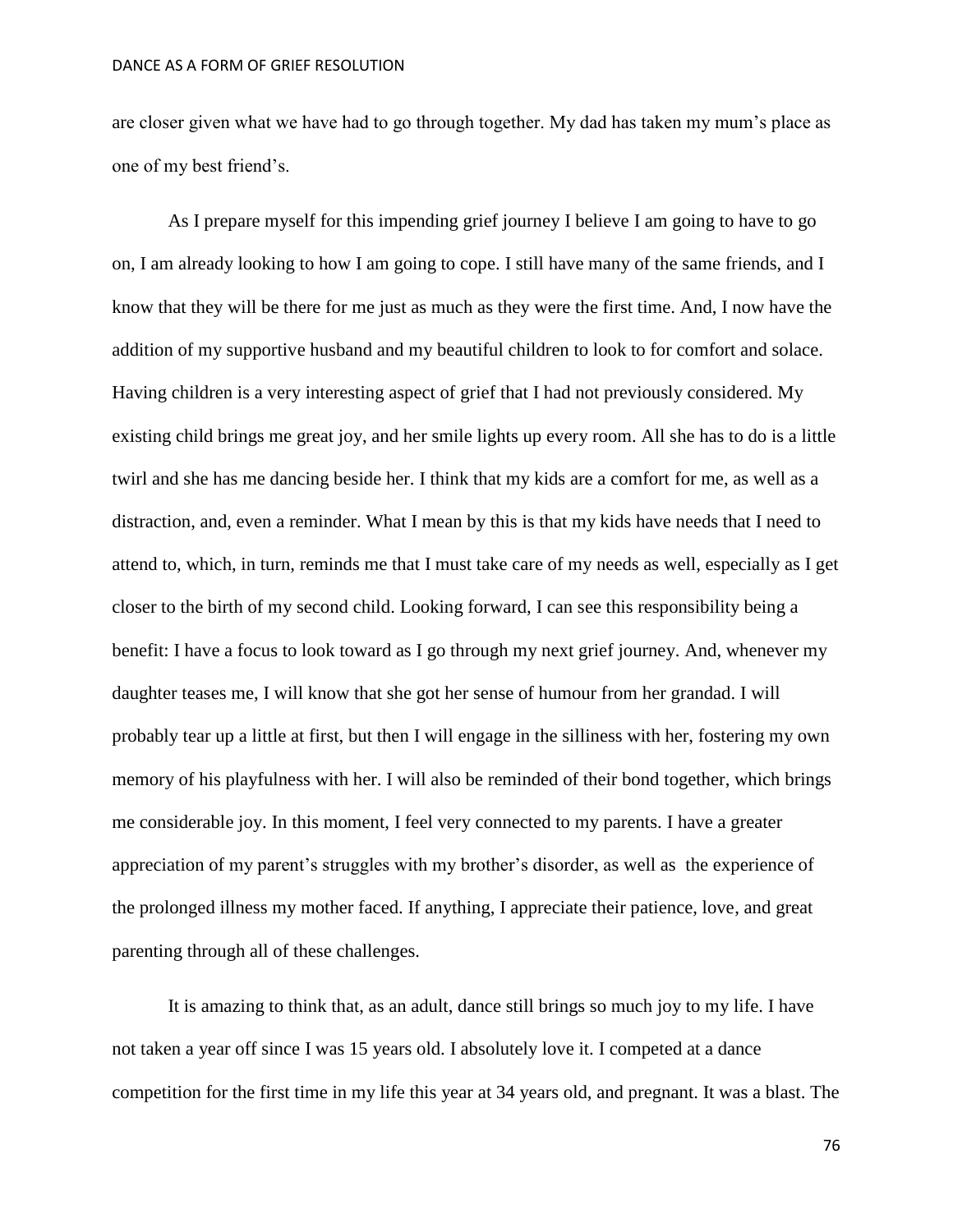best part is that my dance journey is not over: I'm still not bored with it. In the last few years, I have not had any recent events that have led me to turn to dance for my emotional expression. Instead, I have just enjoyed being in the experience and allowing myself to enjoy expressing what I am feeling at the time. For example, if I am feeling annoyed with a personal experience I would hit some moves harder than others or jump a little higher, allowing me to express part of that simple emotion. And, even if I do not feel like going to dance class, I find that going makes me feel better.

Interestingly enough for me, I feel like one part of my reason for dancing has come full circle. Once again, dance is an opportunity for me to get away from responsibility. As a child, my responsibility was to my brother. But now, as an adult, my responsibility is to my child and husband. When I am able to go to dance, I do not have to worry about who needs supper, who is potty training, and what bedtime is that night. I get to go to class and enjoy my "me" time, joke around with my friends, and be silly. I enjoy simply being away for an hour or two.

I appreciate that I can use dance to fit the time of my life that I am in and that I can tailor it to the level of emotional expression I wish to convey. I am sure that there will come a time where I will need that outlet of expression with the impending death of my father. I'm already starting to prepare myself for this. I find it interesting that there is less denial this time. Maybe I have grown up! I feel comfortable that I will be able, once again, to come back to dance – my old friend – and rely on her to be there for me in the moments that I need her. I think that just like before, I will find dance helps me, even just in the purest form of moving whenever I find the time is right. What is different this time is that, should I feel I need it, I could try DMT to help me process my grief.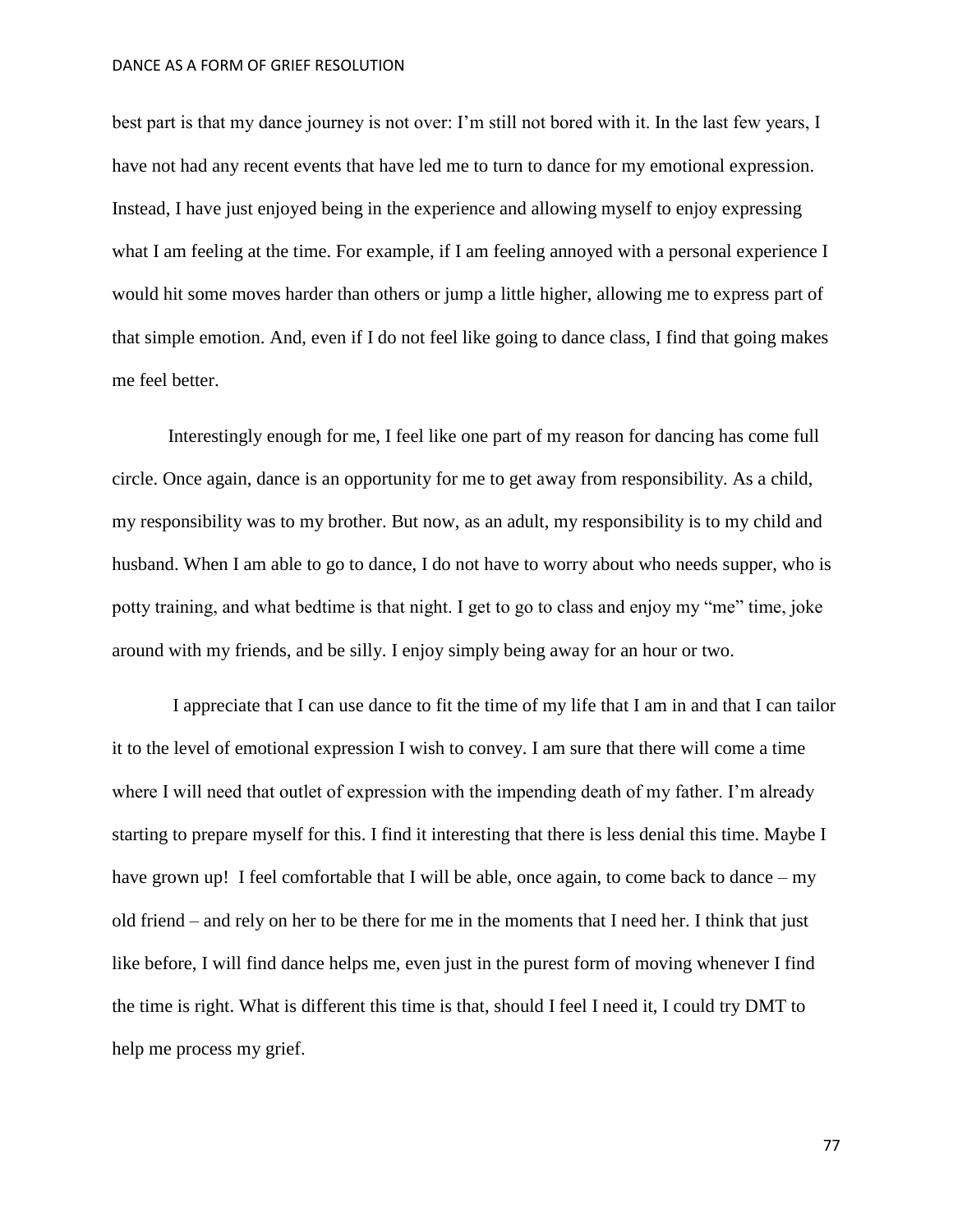# **Conclusion**

Throughout the process of writing this thesis, I have enjoyed exploring the benefits of dance during grief experiences. I feel as if the research I uncovered about dance, grief, and healing has been in line with my initial focus for this thesis: to find experience dance as a form of grief resolution. From the research currently available on the topic, I feel as though I am not making a leap when I say that dance does help individuals work through their grief. (Swank 2013; Rogers 2007). As a child and adolescent, I was fortunate to already be enrolled in dance classes, for I had a base that I could build on to express my grief. Through dancing, I was able to go deeper into myself to pull out the emotions that I needed to feel and express in order to eventually heal. Dance is a form of self-expression that can help one release their emotions, while also providing them with an opportunity to have fun and to be distracted from their grief for a little while (Mills & Daniluk, 2002).

Research has also suggested that dance and movement may be useful in the therapy world for counsellors to utilize with suitable clients (Baptisa & Narciso, 2015; Barnett, 2014; Connor, 2000) A suitable client is someone who: (1) is aware of DMT and how it works, (2) may be looking for an approach that can work in conjunction with more traditional talk therapies; (3) may be seeking a different approach to counselling entirely; and/or, (4) is open to the idea of utilizing an expression based model for therapy. DMT is becoming more known in the therapeutic world as a holistic approach to therapy that incorporates mindfulness and being aware of one's body and what it may be holding (Plyvainainen, 2010). It is important to note that in DMT expression is the key factor (Aktas & Ogce 2005; Koch et al, 2007). Clients who are interested in learning more about the association between dance, expression, and healing may benefit from attending an organized DMT program to help guide them through their counselling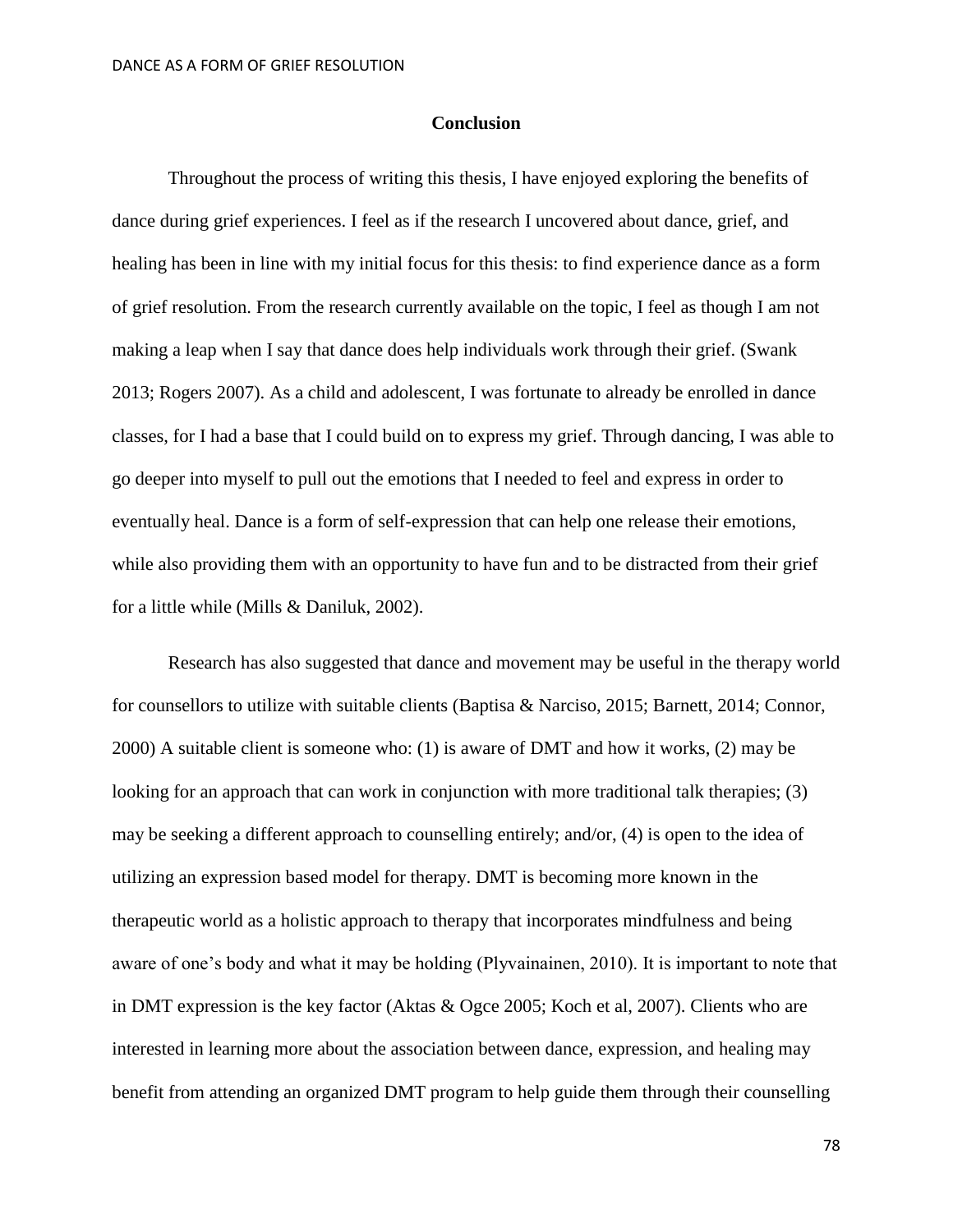journey. It is also interesting to mention that a therapist or client may choose to incorporate elements of dance and DMT into their life outside of the therapy room in order to simply enjoy dance and the positive feelings that come from movement and expression.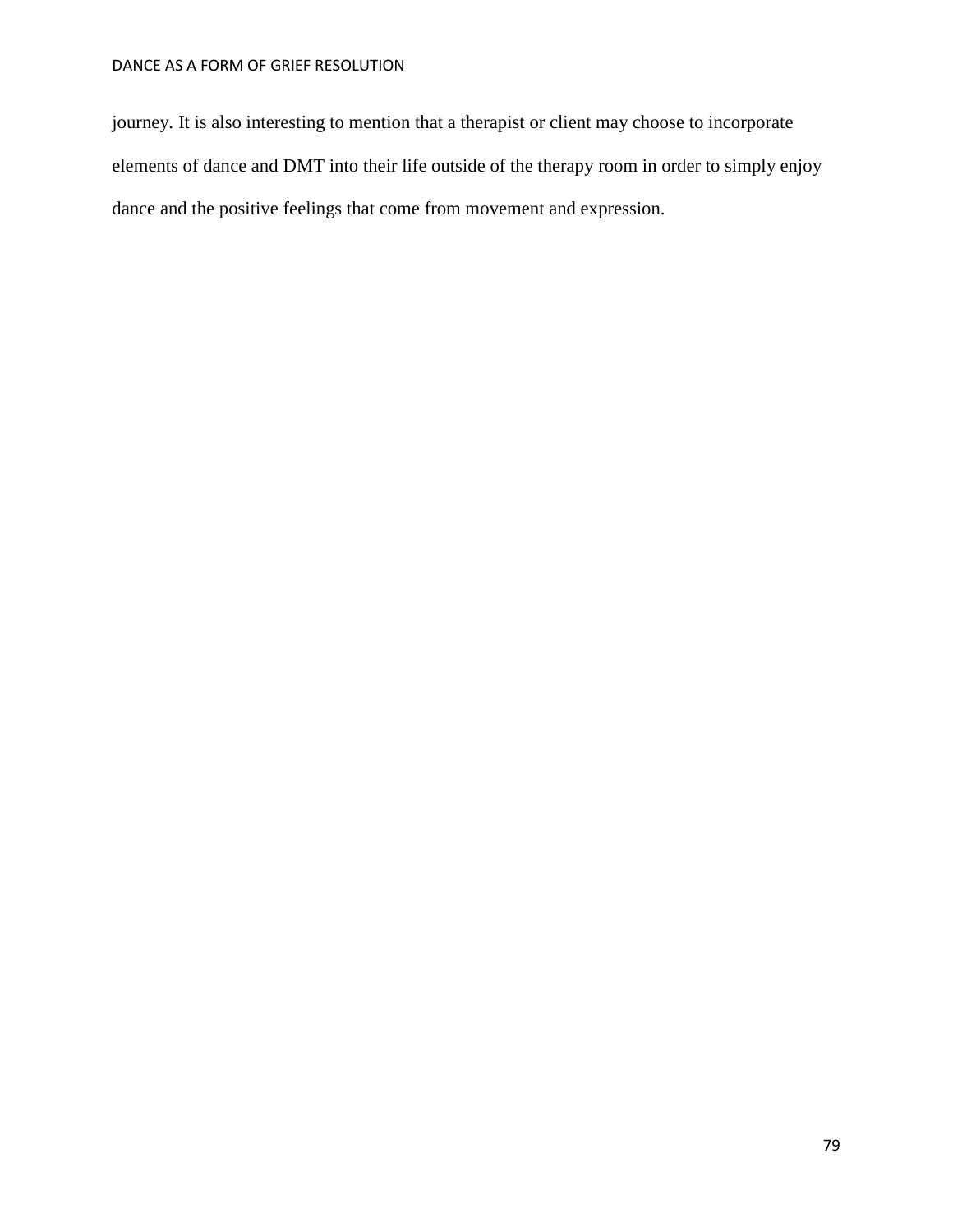### **References**

- Adams, T.E., Holman Jones, S., & Ellis, C. (2015) *Autoethnography: Understanding Qualitative Research*. Oxford University Press, USA, NY.
- Akandere, M. & Demir, B. (2011). The effect of Dance over Depression. Collegium Antropologicum, *35*(3), 651-656.
- Aktas, G, & Ogce, F. (2005). Dance as a therapy for cancer prevention. *Asian Pacific Journal of Cancer Prevention, 6*, 408-411.
- Authentic Movement Community (2015). About Authentic Movement. Retrieved from: authenticmovementcommunity.org. January 31, 2015.
- Baptista, J.R., & Narciso, F.F. (2015) Dance movement therapy as a health promotion tool in ageing: The Portuguese case. *Univeitat Autonoma de Barcelona*, 47-50.
- Barnett, J.E., Shale, A.J., Elkins, G. & Fisher. (2014). Complementary and Alternative Medicine for Psychologist: An Essential Resource. Ch 15 Dance Movement Therapy (pp. 227-236).
- Bochner, A.P. (2012). On first personal narrative scholarship: Autoethnography as acts of meaning. *Journal of Narrative & Life History, 22*(1), 155-164.
- Burnard, P. (2007. Seeing the psychiatrist: An autoethnographic account. *Journal of Psychiatric and Mental Illness Nursing. 14*, 808-813.
- Callahan, A.B. (2011). The parent should go first: A dance/movement therapy exploration in child loss. *American Journal of Dance Therapy, 33*, 182-195.
- Capello, P. (2007). Dance as our source of dance/movement therapy education and practice. *American Journal of Dance Therapy, 29*(1), 37-50.
- Cayou, D.K., (2012). The origins of modern jazz dance. *Black Scholar, Summer, 42*(2), 8.
- Chaitin, J. (2014). "I need you to listen to what happened to me": Personal narratives of social trauma in research and peace building. *American Journal of Orthopsychiatry, 84*(5) 475- 486.
- Connor, M (2000). Recreational folk dance: A multicultural exercise component in healthy ageing. *Australian Occupational Therapy Journal, 47*, 69-76.
- Davis, J., (2007). *Maya Lily: Bringing authentic movement into performance*. Elmdon Books, Southrepps, Norfolk.
- Dejanikus, M., & Jackson, D. (2004) Artists and movers. *A Moving Journal, 11* (1), 3-7.
- Ellis, C. (2004). *The ethnographic I: A methodological novel about autoethnography*. Walnut Creek, CA, US: AltaMira Press.
- Ellis, C., Adams, T.E., & Bochner, A.P. (2011). Autoethnography: An overview. *Forum Qualitative Social Research, 12* (1), Art. 10, January, 2011.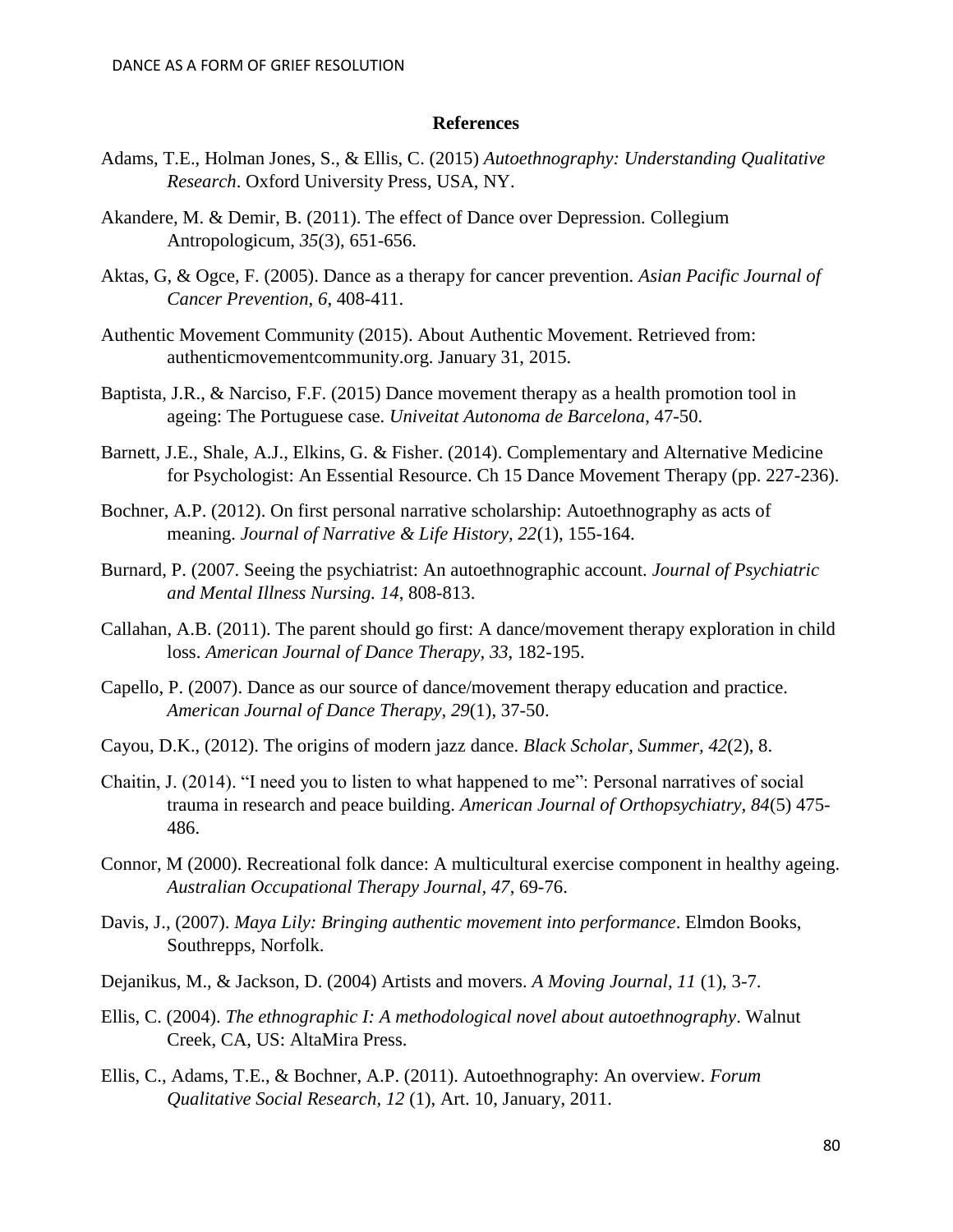- Germeten, S. (2013). Personal narratives in life history research. *Scandinavian Journal of Educational Research.* 57(6) 612-624.
- Goodgame, J. (2007). Beyond words: Dance and movement sessions with young people with social, emotional and behavioral difficulties in Estonia. *Support for Learning*, (22)78-83.
- Hansen, C.J., Stevens, L.C., & Coast J.R. (2001). Exercise duration and mood state: How much is enough to feel better? *Health Psychology, 20*(4) 267-275.
- Jeong, Y., Hong, S, Lee, M.S., & Park, M. (2006). Dance movement therapy improves emotional responses and modulates neurohormones in adolescents with mild depression. *International Journal of Neuroscience, 115,* 1711-1720.
- Kandt. V.E. (1994). Adolescent bereavement: Turning a fragile time into an acceptance and peace. *School Counsellor, 41*(3), 203.
- Koch, S.C., Morlinghaus, K. & Fuchs, T. (2007). The joy dance; Specific effects of a single dance intervention on psychiatric patients with depression. *The arts in Psychotherapy, 34,* 340- 349.
- Kourkouta, L, Rarra, A., Mavroeidi, A., & Prodromidis, K. (2014). The contribution of dance on children's health. Progress in Health Sciences, 2014 (4)1, 229–232.
- Kraus, R., (2014). Transforming spirituality in artistic leisure: How the spiritual meaning of belly dance changes over time. *Journal for Scientific Study of Religion, 53*(3), p. 459-478.
- Leseho, J. & Maxwell, L.R. (2009) Coming alive: Creative movement as a personal coping strategy on the path to healing and growth. *British Journal of Guidance & Counselling, 38*(1) 17-30.
- Mills, L.J. & Daniluk, J.C. (2002). Her body speaks: The experience of dance therapy for women survivors of child sexual abuse. *Journal of Counseling & Development, 80*, 77–85.
- Muselman, D.M. & Wiggins, M.I. (2012) Spirituality and loss: Approaches for counseling grieving adolescents. *Counseling and Values, 57*, 229-240.
- Paquet, J. (2013). *Inside Dyslexia: The impact of Dyslexia on self esteem and self concept in Females.* City University of Seattle, Vancouver, Thesis Submission.
- Philantreous, A.G., & Allen, K.R., (2006). Researching sensitive topics through autoethnographic means. *The Journal of Men's Studies, 14*(1), p. 65-78.
- Pylvanainen, P. (2010). The dance/movement therapy group in a psychiatric outpatient clinic: explorations in body image and interaction. *Body, Movement and Dance in Psychotherapy, 5*, (3). 219-230.
- Rogers, E. (2007). The body of grief. *The Art of Grief; the use of expressive arts in a grief support group,* New York: Taylor & Francis Group p. 81-94.
- Shear, M.K. (2015). Complicated Grief. *The New England Journal of Medicine. 372*(3) 153-160.